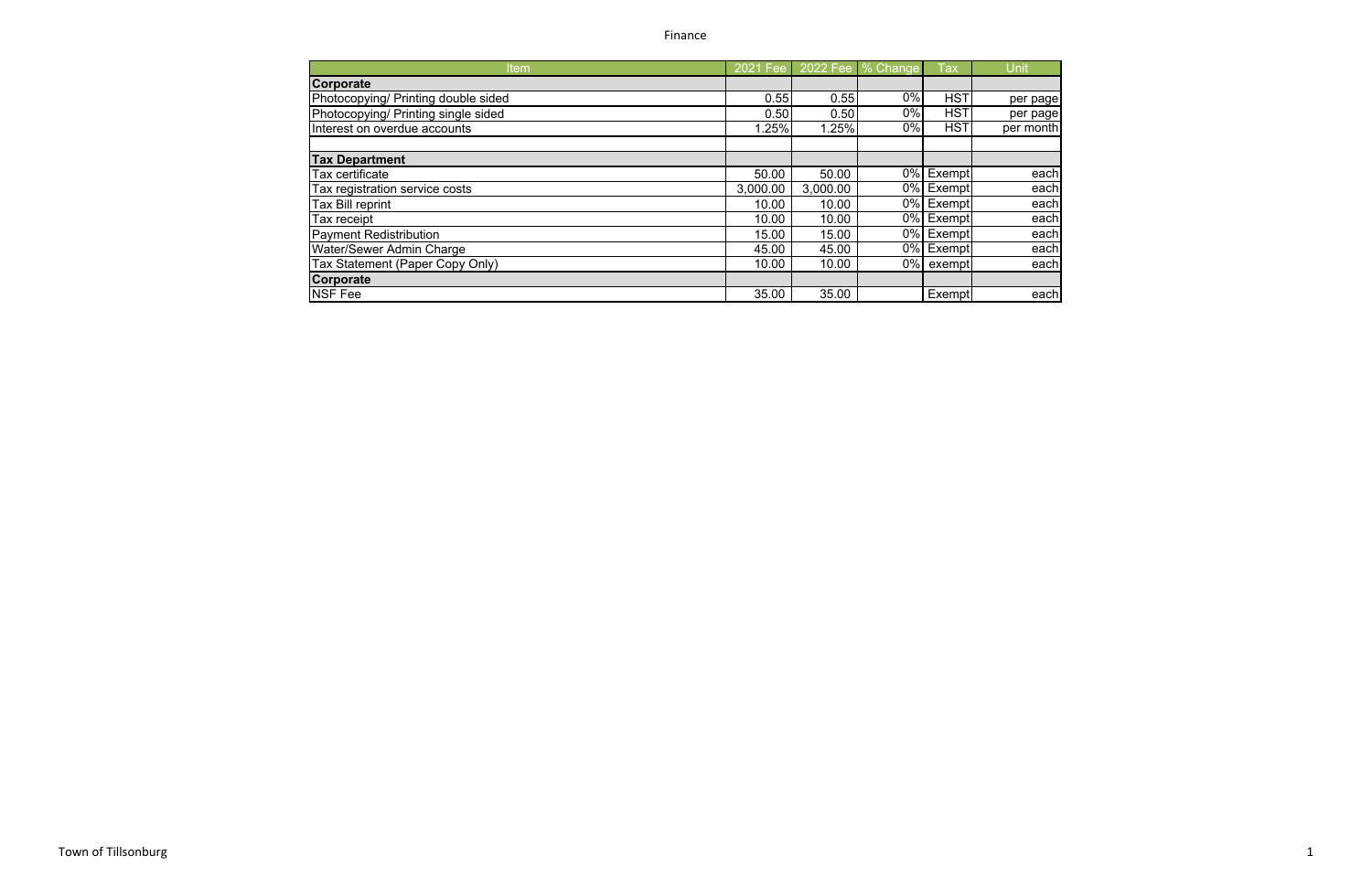| Programs                                              | 2021 Fee | 2022 Fee | % Change   | <b>Tax</b>    | Unit       |
|-------------------------------------------------------|----------|----------|------------|---------------|------------|
| <b>Community Centre - Aquatics</b>                    |          |          |            |               |            |
| Water Fitness - 10 passes                             | 56.25    | 59.05    | 5%         | <b>HST</b>    | 10 passes  |
| Land Fitness - 10 passes                              | 56.25    | 59.05    | 5%         | <b>HST</b>    | 10 passes  |
| Land Fitness (1/2 hour class) - 10 passes             | 28.15    | 29.55    | 5%         | <b>HST</b>    | 10 passes  |
| Water Fitness - 20 passes                             | 90.00    | 95.40    | 6%         | <b>HST</b>    | 20 passes  |
| Land Fitness - 20 passes                              | 90.00    | 95.40    | 6%         | <b>HST</b>    | 20 passes  |
| Land Fitness (1/2 hour class) - 20 passes             | 45.00    | 47.70    | 6%         | <b>HST</b>    | 20 passes  |
| 30 minute Swimming Lesson                             | 7.10     | 7.25     | 2%         | Exempt        | per lesson |
| 45 minute Swimming Lesson                             | 7.50     | 7.65     | 2%         | Exempt        | per lesson |
| 60 minute Swimming Lesson                             | 7.95     | 8.10     | 2%         | Exempt        | per lesson |
| <b>Bronze Star</b>                                    | 64.90    | 66.20    | 2%         | <b>HST</b>    | course     |
| <b>Bronze Medallion</b>                               | 80.65    | 82.25    | 2%         | <b>HST</b>    | per course |
| <b>Bronze Cross</b>                                   | 80.65    | 82.25    | 2%         | <b>HST</b>    | per course |
| First Aid                                             | 102.00   | 104.05   | 2%         | <b>HST</b>    | per course |
| <b>First Aid Recert</b>                               | 71.40    |          | 2%         | <b>HST</b>    | per course |
|                                                       |          | 72.85    |            |               |            |
| National Lifeguard                                    | 223.00   | 227.45   | 2%         | <b>HST</b>    | per course |
| <b>National Lifeguard Recert</b>                      | 53.05    | 54.10    | 2%         | <b>HST</b>    | per course |
| <b>Assistant Swimming Instructors School</b>          | 68.75    | 70.10    | 2%         | <b>HST</b>    | per course |
| <b>Additional Fee</b>                                 | 28.40    | 28.95    | 2%         | <b>HST</b>    | per course |
| Swim for Life Instructors School                      | 108.40   | 110.55   | 2%         | <b>HST</b>    | per course |
| Lifesaving Instructors                                | 108.40   | 110.55   | 2%         | <b>HST</b>    | per course |
| Swim/Lifesaving Instructors                           | 223.00   | 227.45   | 2%         | <b>HST</b>    | per course |
| Private Lessons (14+ years)                           | 20.00    | 20.40    | 2%         | <b>HST</b>    | per lesson |
| <b>Private Lessons</b>                                | 20.00    | 20.40    | 2%         | Exempt        | per lesson |
| Semi-Private Lessons                                  |          | 14.05    | <b>New</b> | Exempt        | per lesson |
| Lifesaving Sport Fundamentals                         | 7.55     | 7.70     | 2%         | Exempt        | per lesson |
| Swim Synchro Swimming Lessons                         | 7.55     | 7.70     | 2%         | Exempt        | per lesson |
| <b>Synchronized Swimming Team</b>                     | 515.20   | 525.50   | 2%         | <b>Exempt</b> | 9 Months   |
| <b>First Aid Instructor</b>                           | 109.35   | 111.55   | 2%         | <b>HST</b>    | per course |
| National Lifeguard Instructor                         | 157.00   | 160.15   | 2%         | <b>HST</b>    | per course |
| <b>Examiner Standards/Advanced Instructors</b>        | 39.40    | 40.20    | 2%         | <b>HST</b>    | per course |
|                                                       |          |          |            |               |            |
| <b>Community Centre - classes, courses, and camps</b> |          |          |            |               |            |
| <b>Babysitting Course</b>                             | 56.30    | 57.45    | 2%         | Exempt        | 8hr course |
| <b>Bus Trip - Adults</b>                              | 175.00   | 175.00   | 0%         | <b>HST</b>    |            |
|                                                       |          |          |            |               |            |
| <b>Bus Trip Adults</b>                                | 95.00    | 95.00    | 0%         | <b>HST</b>    | each       |
| <b>Bus Trip</b>                                       | 80.00    | 80.00    | 0%         | <b>HST</b>    | each       |
| <b>Bus Trip</b>                                       | 85.00    | 85.00    | 0%         | <b>HST</b>    | each       |
| <b>Bus Trip</b>                                       | 90.00    | 90.00    | 0%         | <b>HST</b>    | each       |
| <b>Bus Trip</b>                                       | 95.00    | 95.00    | 0%         | <b>HST</b>    | each       |
| <b>Bus Trip</b>                                       | 100.00   | 100.00   | 0%         | <b>HST</b>    | each       |
| <b>Bus Trip</b>                                       | 105.00   | 105.00   | 0%         | <b>HST</b>    | each       |
| <b>Bus Trip</b>                                       | 110.00   | 110.00   | 0%         | <b>HST</b>    | each       |
| <b>Bus Trip</b>                                       | 115.00   | 115.00   | 0%         | <b>HST</b>    | each       |
| <b>Bus Trip</b>                                       | 120.00   | 120.00   | 0%         | <b>HST</b>    | each       |
| <b>Bus Trip</b>                                       | 125.00   | 125.00   | 0%         | <b>HST</b>    | each       |
| <b>Bus Trip</b>                                       | 130.00   | 130.00   | 0%         | <b>HST</b>    | each       |
| <b>Bus Trip</b>                                       | 135.00   | 135.00   | $0\%$      | <b>HST</b>    | each       |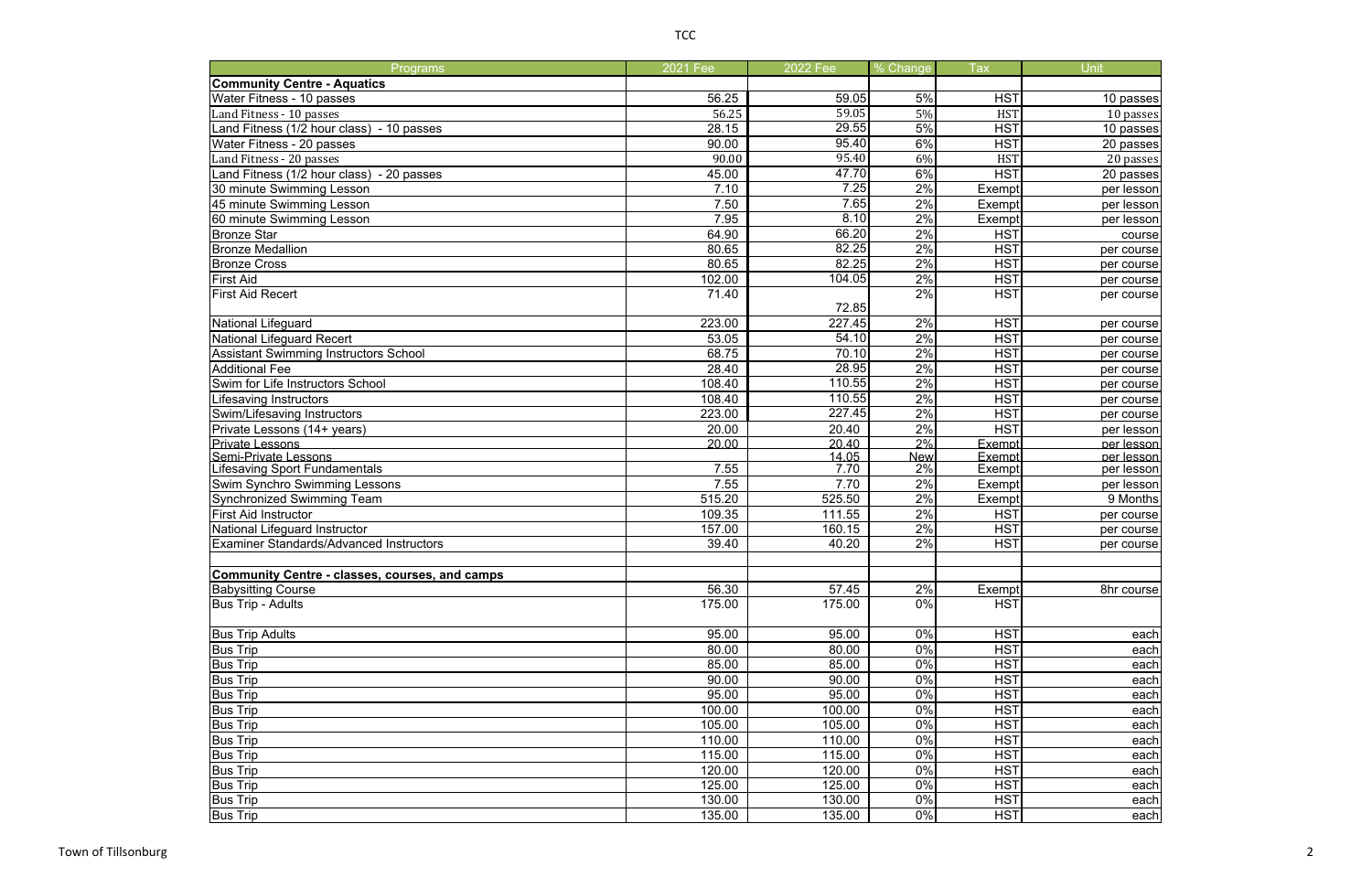| Programs                                     | 2021 Fee | 2022 Fee | % Change   | <b>Tax</b> |
|----------------------------------------------|----------|----------|------------|------------|
| <b>Bus Trip</b>                              | 140.00   | 140.00   | 0%         | <b>HST</b> |
| <b>Bus Trip</b>                              | 145.00   | 145.00   | 0%         | <b>HST</b> |
| <b>Bus Trip</b>                              | 150.00   | 150.00   | 0%         | <b>HST</b> |
| <b>Bus Trip</b>                              | 155.00   | 155.00   | 0%         | <b>HST</b> |
| <b>Bus Trip</b>                              | 160.00   | 160.00   | 0%         | <b>HST</b> |
| <b>Bus Trip</b>                              | 165.00   | 165.00   | 0%         | <b>HST</b> |
| <b>Bus Trip</b>                              | 170.00   | 170.00   | 0%         | <b>HST</b> |
| <b>Bus Trip</b>                              | 175.00   | 175.00   | $0\%$      | <b>HST</b> |
| Youth Program 30 min class                   | 6.35     | 6.50     | 2%         | Exempt     |
| Youth Program 45 min class                   | 10.20    | 7.50     | $-36%$     | Exempt     |
| Youth Program 60 min class                   | 11.65    | 8.50     | $-37%$     | Exempt     |
| Youth Program - Specialty Course             |          | 11.90    | <b>New</b> | Exempt     |
| Teen Program 30 min                          | 6.35     | 6.50     | 2%         | <b>HST</b> |
| Teen Program 45 min                          | 10.20    | 7.50     | $-36%$     | <b>HST</b> |
| Teen Program 60 min                          | 11.65    | 8.50     | $-37%$     | <b>HST</b> |
| Karate - Kids Karate                         | 5.15     | 5.25     | 2%         | Exempt     |
| Karate - Tiny Tigers                         | 4.15     | 4.25     | 2%         | Exempt     |
| Workshops - 1/2 day                          | 28.10    | 28.65    | 2%         | <b>HST</b> |
| <b>Workshops - Specialty Course</b>          | 84.85    | 86.55    | 2%         | <b>HST</b> |
| Workshops - 8 hours                          | 112.55   | 114.80   | 2%         | <b>HST</b> |
| Youth Camp - week                            | 143.75   | 146.65   | 2%         | Exempt     |
| Youth Camp day                               | 35.70    | 36.40    | $2\%$      | Exempt     |
| Youth Camp Lunch                             | 6.00     | 6.00     | 0%         | Exempt     |
| <b>Youth Camp Special</b>                    | 198.35   | 202.30   | 2%         | Exempt     |
| Youth Camp - short week                      | 115.90   | 118.20   | 2%         | Exempt     |
|                                              |          |          |            |            |
| <b>Community Centre - Events</b>             |          |          |            |            |
|                                              |          |          |            |            |
| <b>Community Centre - Facility Rentals</b>   |          |          |            |            |
| Arena - Internet Access Fee                  |          | 100.00   | new        | <b>HST</b> |
| Arena - Weekdays before 5pm & after 11pm     | 97.85    | 99.80    | 2%         | <b>HST</b> |
| Arena - Weekdays after 5pm & weekends        | 181.85   | 185.50   | 2%         | <b>HST</b> |
| Arena - Minor                                | 127.75   | 130.30   | 2%         | <b>HST</b> |
| Arena - Shinny                               | 5.90     | 6.00     | 2%         | <b>HST</b> |
| Arena - Ice Flat Rate                        | 441.65   | 450.50   | 2%         | <b>HST</b> |
| Arena Floor - Commercial                     | 2,327.30 | 2,373.85 | 2%         | <b>HST</b> |
| Arena Floor - Full Use                       | 1,753.50 | 1,788.55 | 2%         | <b>HST</b> |
| Arena Floor - Flat Fee (no set up)           | 573.70   | 585.15   | 2%         | <b>HST</b> |
|                                              | 2,208.15 | 2,252.30 | 2%         |            |
| Arena Floor - Chilled Floor (additional fee) |          |          | 2%         | <b>HST</b> |
| Arena Floor - Hourly League Fee              | 70.85    | 72.25    |            | <b>HST</b> |
| Arena Floor - Set up Day/Tear Down Day       | 876.75   | 894.30   | 2%         | <b>HST</b> |
| Arena Storage Room A                         | 27.55    | 28.10    | 2%         | <b>HST</b> |
| Arena Storage Room B                         | 16.60    | 16.95    | 2%         | <b>HST</b> |
| Arena Storage Room C                         | 5.71     | 5.80     | 2%         | <b>HST</b> |
| Arena - Mini Practice Rink                   | 47.10    | 48.05    | 2%         | <b>HST</b> |
| Auditorium - Friday or Saturday              | 552.00   | 563.05   | 2%         | <b>HST</b> |
| Auditorium - Sunday - Thursday               | 308.50   | 314.65   | 2%         | <b>HST</b> |
| Auditorium - Hourly                          | 62.30    | 63.55    | 2%         | <b>HST</b> |
| Room Set up & Decorating Fee (Day before)    | 115.80   | 118.10   | 2%         | <b>HST</b> |

| je                             | Tax                      | Unit                |
|--------------------------------|--------------------------|---------------------|
| $\frac{0}{0}$                  | <b>HST</b>               | each                |
| $\frac{0}{0}$                  | <b>HST</b>               | each                |
| $\frac{1}{2}$                  | <b>HST</b>               | each                |
| $\frac{0}{0}$                  | <b>HST</b>               | each                |
| $\frac{0}{0}$                  | <b>HST</b>               | each                |
| $\frac{0}{0}$                  | <b>HST</b>               | each                |
| $\frac{0}{0}$                  | <b>HST</b>               | each                |
| $\frac{0}{0}$                  | <b>HST</b>               | each                |
| $\overline{\frac{0}{6}}$       | Exempt                   | per lesson          |
| $\frac{1}{2}$                  | Exempt                   | per lesson          |
| $\frac{0}{0}$                  | Exempt                   | per lesson          |
| W.                             | Exempt                   | per lesson          |
| $\frac{0}{0}$                  | <b>HST</b>               | per lesson          |
| $\frac{1}{2}$                  | <b>HST</b>               | per lesson          |
| $\frac{0}{0}$                  | HST                      | per les <u>son</u>  |
| $\overline{\frac{0}{6}}$       | Exempt                   | per lesson          |
| $\frac{1}{2}$<br>$\frac{1}{2}$ | Exempt<br><b>HST</b>     | per lesson          |
| $\frac{0}{0}$                  | <b>HST</b>               |                     |
| $\frac{1}{2}$                  | HS <u>T</u>              |                     |
| $\frac{0}{0}$                  | Exempt                   | week                |
| $\overline{\frac{0}{6}}$       | Exempt                   | daily               |
| $\%$                           | Exempt                   | each                |
| $\frac{0}{0}$                  | Exempt                   | week                |
| $\frac{0}{0}$                  | Exempt                   |                     |
|                                |                          |                     |
|                                |                          |                     |
|                                |                          |                     |
|                                |                          |                     |
| W,                             | <b>HST</b>               | per year            |
| $\frac{1}{2}$                  | <b>HST</b>               | hour                |
| $\frac{0}{0}$                  | <b>HST</b>               | hour                |
| %                              | HST                      | hour                |
| $\frac{0}{0}$                  | <b>HST</b>               | per person          |
| $\frac{1}{2}$                  | <b>HST</b>               | per day             |
| $\frac{0}{0}$                  | <u>HST</u>               | per day             |
| $\frac{0}{0}$                  | <b>HST</b>               | per day             |
| $\frac{0}{0}$                  | <b>HST</b>               | per day             |
| $\frac{0}{0}$<br>$\frac{0}{0}$ | <b>HST</b><br><b>HST</b> | per day             |
| $\frac{0}{0}$                  | $\overline{\text{HST}}$  | per hour<br>per day |
| $\frac{0}{0}$                  | <b>HST</b>               | per month           |
| $\frac{0}{0}$                  | HST                      | per month           |
| $\frac{0}{0}$                  | <b>HST</b>               | per month           |
| $\frac{0}{0}$                  | <u>HST</u>               | hour                |
| $\frac{0}{0}$                  | <b>HST</b>               | per day             |
| $\overline{\frac{0}{6}}$       | <b>HST</b>               | per evening         |
| $\%$                           | <b>HST</b>               |                     |
| $\frac{0}{0}$                  | <b>HST</b>               |                     |
|                                |                          |                     |

 $0 \t 2\%$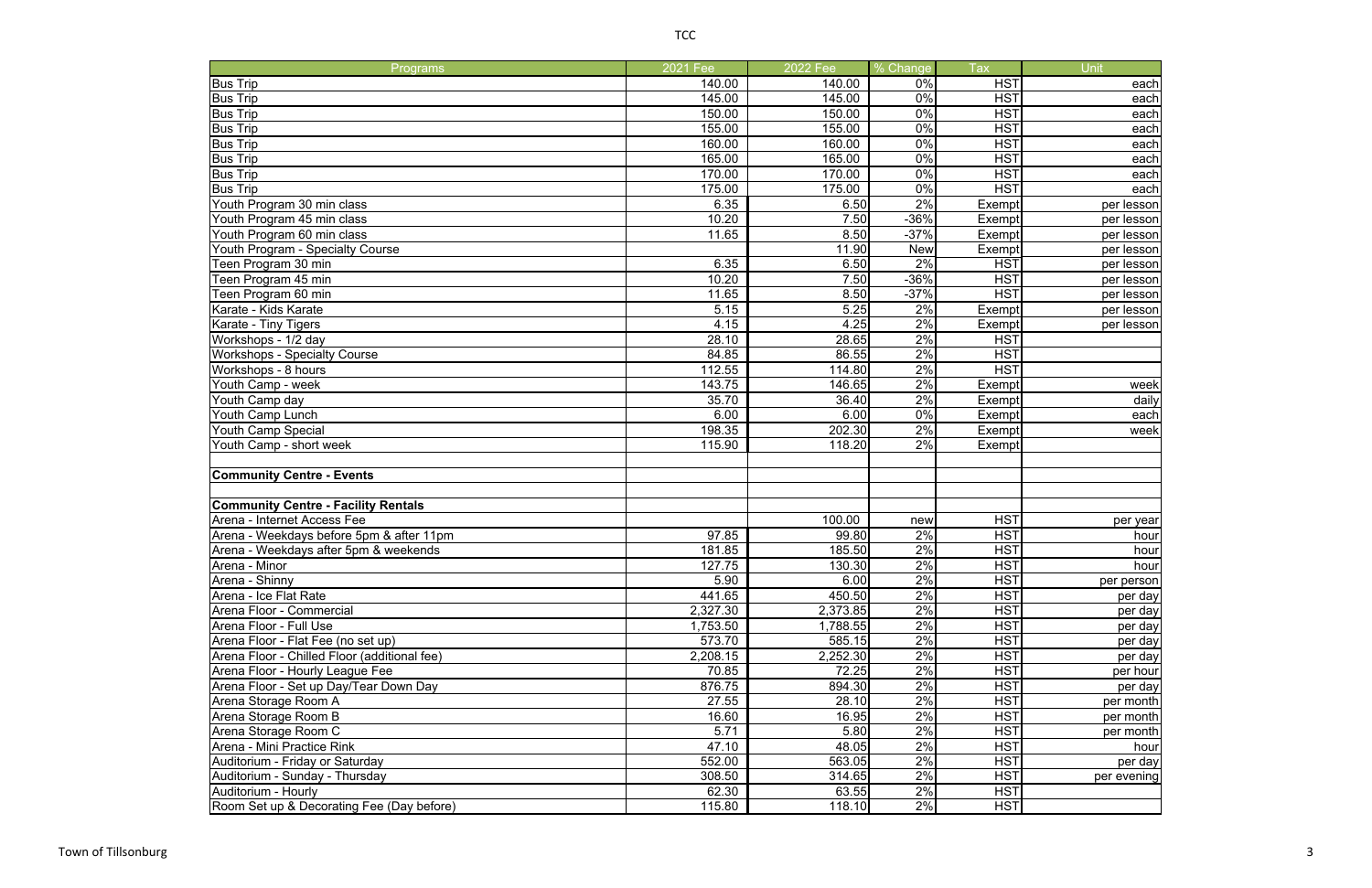| Programs                                                        | 2021 Fee          | 2022 Fee          | % Change | Tax                      | <b>Unit</b>            |
|-----------------------------------------------------------------|-------------------|-------------------|----------|--------------------------|------------------------|
| <b>Ball Diamond - Occasional Use</b>                            | 82.80             | 84.45             | 2%       | <b>HST</b>               | per day                |
| <b>Ball Diamond - Seasonal Youth Team</b>                       | 82.80             | 84.45             | 2%       | <b>HST</b>               |                        |
| <b>Ball Diamond - Seasonal Team Practice</b>                    | 292.25            | 298.10            | 2%       | <b>HST</b>               | per team               |
| <b>Ball Diamond - Seasonal Adult Team</b>                       | 481.70            | 491.35            | 2%       | <b>HST</b>               | per team               |
| Ball Diamond - 2-day Tournament (Annandale Diamonds)            | 568.25            | 579.60            | 2%       | <b>HST</b>               | 2 days                 |
| Ball Diamond - Tournament per diamond per day                   | 82.80             | 84.45             | 2%       |                          | HST per diamond/day    |
| Ball Diamond - portable washrooms - 1 day tournament            | 216.50            | 220.85            | 2%       | <b>HST</b>               | 2 units                |
| Ball Diamond - portable washrooms - 2 day tournament            | 270.60            | 276.00            | 2%       | <b>HST</b>               | 2 units                |
| <b>Tractor with Groomer - Prep Friday</b>                       | 82.30             | 83.95             | 2%       | <b>HST</b>               | per event              |
| Tractor with Groomer - Prep Saturday                            | 41.20             | 42.00             | 2%       | <b>HST</b>               | per event              |
| Tractor with Groomer - Prep Sunday                              | 41.20             | 42.00             | 2%       | <b>HST</b>               | per event              |
| Tractor with Groomer - Repair Monday                            | 80.65             | 82.25             | 2%       | <b>HST</b>               | per event              |
| <b>Administrative Fees</b>                                      | 108.20            | 110.35            | 2%       | <b>HST</b>               | per event              |
| Site clean up - 1 or 2 day event                                | 176.15            | 179.65            | 2%       | <b>HST</b>               | 3 staff                |
| <b>Ball Diamond - Keys</b>                                      | 12.40             | 12.65             | 2%       | <b>HST</b>               |                        |
| Ball Diamonds - Lights left on/equipment not stored properly    | 53.00             | 54.05             | 2%       | <b>HST</b>               | per occurrence         |
| Damage Deposit                                                  | 541.00            | 551.80            | 2%       | Exempt                   |                        |
| Den - Fri or Sat                                                | 188.70            | 192.45            | 2%       | <b>HST</b>               | per day                |
| Den - Sun - Thursday                                            | 137.45            | 140.20            | 2%<br>2% | <b>HST</b>               | per day                |
| Den - Hourly<br>Entire TCC Building - 1 arena 9am-4pm           | 32.95<br>2,197.35 | 33.60<br>2,241.30 | 2%       | <b>HST</b><br><b>HST</b> |                        |
| Entire TCC Building - 2 arenas 9am-4pm                          | 2,760.15          | 2,815.35          | 2%       | <b>HST</b>               |                        |
| Gibson House                                                    | 73.15             | 74.60             | 2%       | <b>HST</b>               |                        |
| Gibson House - Hourly                                           | 28.60             | 29.15             | 2%       | <b>HST</b>               | per day<br>per hour    |
| Kinsmen Canteen                                                 | 28.10             | 28.65             | 2%       | <b>HST</b>               | per day                |
| Lobby Area                                                      | 33.80             | 34.50             | 2%       | <b>HST</b>               |                        |
| Marwood B or C                                                  | 73.15             | 74.60             | 2%       | <b>HST</b>               | per day                |
| Marwood BC                                                      | 142.85            | 145.70            | 2%       | <b>HST</b>               | per day                |
| Marwood B or C - Hourly                                         | 27.60             | 28.15             | 2%       | <b>HST</b>               |                        |
| Marwood BC - Hourly                                             | 33.00             | 33.65             | 2%       | <b>HST</b>               |                        |
| Memorial Pavilion (full) or Kinsmen Bandshell                   | 95.40             | 97.30             | 2%       | <b>HST</b>               | per day                |
| Memorial Pavilion (half) or Kinsmen Bandshell                   | 59.50             | 60.70             | $2\%$    | <b>HST</b>               | per day                |
| Memorial Park for Major Concert (includes bandshell & pavilion) | 676.25            | 689.75            | 2%       | <b>HST</b>               | per event up to 4 days |
| Newman Park Gazebo                                              | 57.95             | 59.10             | 2%       | <b>HST</b>               | per day                |
| Parking Lot                                                     | 115.80            | 118.10            | 2%       | <b>HST</b>               | per day                |
| <b>Rotary Room</b>                                              | 73.15             | 74.60             | 2%       | <b>HST</b>               |                        |
| Rotary Room - Hourly                                            | 28.10             | 28.65             | 2%       | <b>HST</b>               |                        |
| Rowing Club per month                                           | 102.45            | 104.50            | 2%       | <b>HST</b>               |                        |
| <b>School Lessons</b>                                           | 4.00              | 4.10              | 2%       | <b>Exempt</b>            | per person             |
| Swim to Survive Rentals                                         | 94.95             | 96.85             | 2%       | Exempt                   | per hour               |
| Swim to Survive Instructor Fee                                  | 20.00             | 21.00             | 5%       | <b>HST</b>               | per hour               |
| Swim Meet                                                       | 325.85            | 332.35            | 2%       | <b>HST</b>               | per day                |
| Swim Meet Evening                                               | 159.85            | 163.05            | 2%       | <b>HST</b>               | per day                |
| <b>Swim Team Practice</b>                                       |                   | 74.15             | new      | <b>HST</b>               | per hour               |
| Storage Pool Deck                                               | 28.60             | 29.15             | 2%       | <b>HST</b>               | per month              |
| Swim Lane                                                       | 16.20             | 16.50             | 2%       | <b>HST</b>               | per hour               |
| <b>Storage Rooms</b>                                            | 114.75            | 117.05            | 2%       | <b>HST</b>               | per contract           |
|                                                                 |                   |                   |          |                          |                        |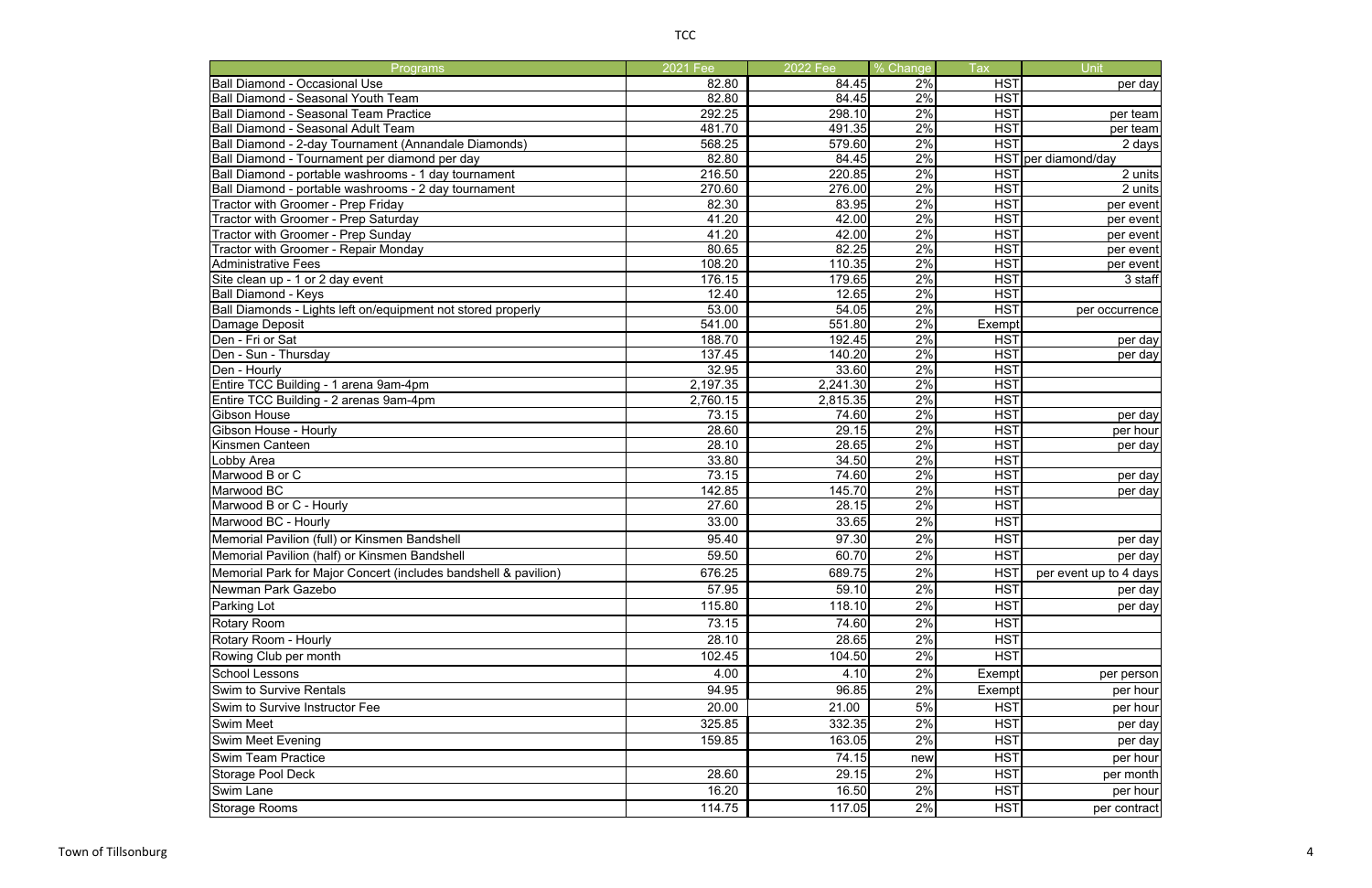| Programs                                                               | 2021 Fee | 2022 Fee | % Change | <b>Tax</b> | Unit             |
|------------------------------------------------------------------------|----------|----------|----------|------------|------------------|
| Storage Office A                                                       | 28.10    | 28.65    | 2%       | <b>HST</b> | per month        |
| Storage Office B                                                       | 17.00    | 17.35    | 2%       | <b>HST</b> | per month        |
| Storage Office C                                                       | 5.80     | 5.90     | 2%       | <b>HST</b> | per month        |
| Pool - 0-50 swimmers                                                   | 92.75    | 94.60    | 2%       | <b>HST</b> | per hour         |
| Pool - 101+swimmers                                                    | 236.25   | 241.00   | 2%       | <b>HST</b> | per hour         |
| Pool - 51-100 swimmers                                                 | 125.85   | 128.35   | 2%       | <b>HST</b> | per hour         |
| WaterPark - 0-100 swimmers                                             | 331.30   | 337.90   | 2%       | <b>HST</b> | hour             |
| WaterPark- 0-100 swimmers - extra hour                                 | 220.75   | 225.15   | 2%       | <b>HST</b> | add. Hr.         |
| Waterpark 101-300 swimmers                                             | 450.50   | 459.50   | 2%       | <b>HST</b> | hour             |
| Waterpark 101-300 swimmers - extra hour                                | 331.30   | 337.90   | 2%       | <b>HST</b> | add. Hr.         |
| Waterpark 300+ swimmers                                                | 607.30   | 619.45   | 2%       | <b>HST</b> | hour             |
| Waterpark 300+ swimmers - extra hour                                   | 480.20   | 489.80   | 2%       | <b>HST</b> | add. Hr.         |
| Waterpark Board of Ed 100 swimmers                                     | 293.75   | 299.65   | 2%       | <b>HST</b> | hour             |
| Waterpark Board of Ed 100 swimmers add. Hr.                            | 163.20   | 166.45   | 2%       | <b>HST</b> | add. Hr.         |
| Waterpark Board of Ed 100+ swimmers                                    | 522.35   | 532.80   | 2%       | <b>HST</b> | hour             |
| Waterpark Board of Ed 100+ swimmers add. Hr.                           | 261.25   | 266.50   | 2%       | <b>HST</b> | add. Hr.         |
| <b>COVID Cleaning Fee</b>                                              | 25.00    | 25.00    | 0%       | <b>HST</b> | each             |
| <b>COVID Cleaning Fee</b>                                              | 50.00    | 50.00    | 0%       | <b>HST</b> | each             |
| <b>COVID Cleaning Fee</b>                                              | 100.00   | 100.00   | 0%       | <b>HST</b> | each             |
| <b>Community Centre - Leagues and Memberships</b>                      |          |          |          |            |                  |
|                                                                        |          |          |          |            |                  |
| Adult League - Individual                                              | 61.70    | 62.95    | 2%       | <b>HST</b> | each             |
| Adult League - Team                                                    | 398.40   | 406.35   | 2%       | <b>HST</b> | per team         |
| Adult League - Competative Vollyball                                   |          | 590.00   | new      | <b>HST</b> | per team         |
| Court Membership - Adult                                               | 55.15    | 56.25    | 2%       | <b>HST</b> | Seasonal         |
| Court Membership - Youth                                               | 19.85    | 20.25    | 2%       | <b>HST</b> | Seasonal         |
| Tennis Lessons - 1 hour                                                | 11.00    | 11.20    | 2%       | <b>HST</b> | per lesson       |
| Tennis Lessons - 1/2 hour                                              | 4.85     | 4.95     | 2%       | <b>HST</b> | per lesson       |
| Tennis Advanced Lessons - 1 hour                                       | 11.50    | 11.75    | 2%       | <b>HST</b> | per lesson       |
| Tennis Lessons - 1 hour                                                | 88.25    | 90.00    | 2%       | <b>HST</b> | 8 lessons        |
| Tennis Lessons - 1/2 hour                                              | 38.70    | 39.45    | 2%       | <b>HST</b> | 8 lessons        |
| Tennis Advanced Lessons - 1 hour                                       | 92.00    | 93.85    | 2%       | <b>HST</b> | 8 lessons        |
| Membership - Water Fitness - 12 mo                                     | 325.75   | 332.25   | 2%       | <b>HST</b> | 12 month         |
| Membership - Water Fitness - 1 month (in effect Jan 2022-Jun 2022 in   |          | 27.70    | new      | <b>HST</b> | 1 month          |
| advance of pool closure)                                               |          |          |          |            |                  |
| Membership - Personal Training - 10                                    | 205.90   | 210.00   | 2%       | <b>HST</b> | 10 sessions 1 hr |
| Membership - Personal Training - 5                                     | 116.95   | 119.30   | 2%       | <b>HST</b> | 5 sessions 1 hr  |
| Membership - Pool - 12 month                                           | 206.70   | 210.85   | 2%       | <b>HST</b> | each             |
| Membership - Pool - 6 month                                            | 145.05   | 147.95   | 2%       | <b>HST</b> | each             |
| Membership - Pool - 1 month (in effect Jan 2022-Jun 2022 in advance of |          | 17.60    | new      | <b>HST</b> | 1 month          |
| pool closure)                                                          |          |          |          |            |                  |
| Membership - Pool 20 Pass                                              | 68.75    | 70.10    | 2%       | <b>HST</b> | each             |
| Membership - Skate 20 Pass                                             | 68.75    | 70.10    | 2%       | <b>HST</b> | each             |
|                                                                        |          |          |          |            |                  |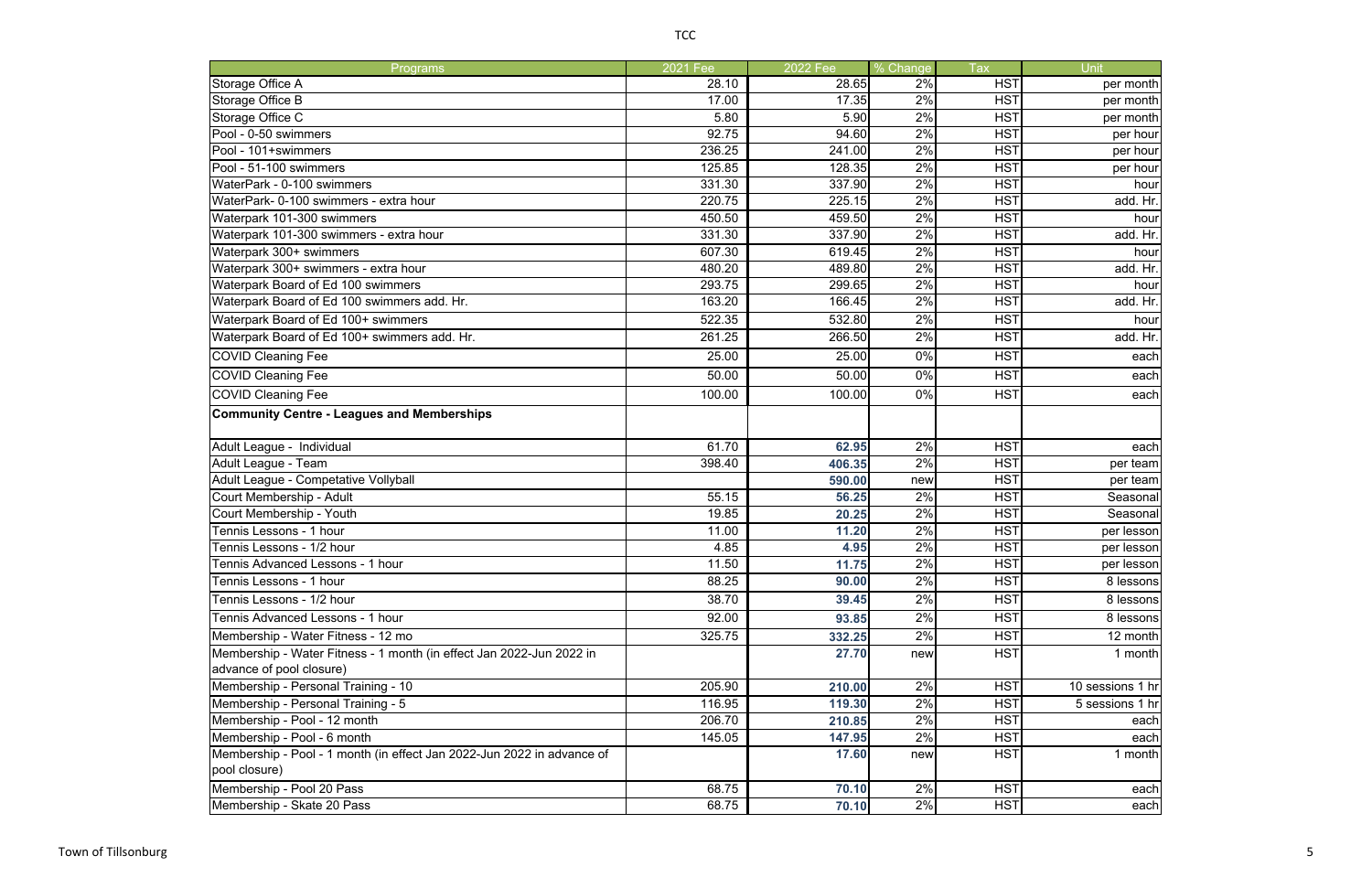| <b>Programs</b>                                          | 2021 Fee | 2022 Fee | % Change | <b>Tax</b>          | Unit            |
|----------------------------------------------------------|----------|----------|----------|---------------------|-----------------|
| Membership - Weight Training                             | 58.95    | 60.15    | 2%       | <b>HST</b>          | up to 6 hours   |
| Membership - HC Adult - 01 month                         | 76.30    | 77.80    | 2%       | <b>HST</b>          | 1 month         |
| Membership - HC Adult - 03 month                         | 200.30   | 204.30   | 2%       | <b>HST</b>          | 3 month         |
| Membership - HC Adult - 06 month                         | 292.25   | 298.10   | 2%       | <b>HST</b>          | 6 month         |
| Membership - HC Adult - 12 month                         | 448.10   | 457.05   | 2%       | <b>HST</b>          | 12 month        |
| Membership - HC Adult - 5 pass                           | 46.00    | 48.30    | 5%       | <b>HST</b>          | 5 visits        |
| Membership - HC Adult - 10 pass                          | 90.00    | 94.50    | 5%       | <b>HST</b>          |                 |
| Membership - HC Adult - 20 Pass                          | 177.50   | 181.05   | 2%       | <b>HST</b>          | 20 Visits       |
| Membership - HC Family - 01 month                        | 172.05   | 175.50   | 2%       | <b>HST</b>          | 1 month         |
| Membership - HC Family - 03 month                        | 429.30   | 437.90   | 2%       | <b>HST</b>          | 3 month         |
| Membership - HC Family - 06 month                        | 640.75   | 653.55   | 2%       | <b>HST</b>          | 6 month         |
| Membership - HC Family - 12 month                        | 898.40   | 916.35   | 2%       | <b>HST</b>          | 12 month        |
| Membership - HC Student/Senior - 01 month                | 61.70    | 62.95    | 2%       | <b>HST</b>          | 1 month         |
| Membership - HC Student/Senior - 03 month                | 169.90   | 173.30   | 2%       | <b>HST</b>          | 3 month         |
| Membership - HC Student/Senior - 06 month                | 210.00   | 214.20   | 2%       | <b>HST</b>          | 6 month         |
| Membership - HC Student/Senior - 12 month                | 331.20   | 337.80   | 2%       | <b>HST</b>          | 12 month        |
| Membership - Student - 5 Passes                          | 26.25    | 27.55    | 5%       | <b>HST</b>          | 5 visits        |
| Membership - Student - 10 Passes                         | 47.50    | 49.90    | 5%       | <b>HST</b>          |                 |
| Membership-Student - 20 Passes                           | 85.25    | 89.50    | 5%       | <b>HST</b>          |                 |
| Membership - HC Glendale Student                         | 101.75   | 103.80   | 2%       | <b>HST</b>          | 5 Month         |
| Membership - Special - Adult                             | 292.25   | 298.10   | 2%       | <b>HST</b>          | 12 month        |
| Membership - Special - Student/Senior                    | 216.50   | 220.80   | 2%       | <b>HST</b>          | 12 month        |
| Membership - Special - Under 14                          | 60.50    | 61.70    | 2%       | <b>HST</b>          | 12 month        |
| Membership - Replacement Card                            | 5.40     | 5.50     | 2%       | <b>HST</b>          | each            |
| Membership - Squash Adult - 01 month                     | 74.20    | 75.70    | 2%       | <b>HST</b>          | 1 month         |
| Membership - Squash Adult - 03 month                     | 193.80   | 197.70   | 2%       | <b>HST</b>          | 1 month         |
| Membership - Squash Adult - 06 month                     | 284.80   | 290.50   | 2%       | <b>HST</b>          | 1 month         |
| Membership - Squash Adult - 10 pass                      | 92.00    | 93.85    | new      | <b>HST</b>          | per court (1hr) |
| Membership - Squash Family - 01 month                    | 166.65   | 170.00   | 2%       | <b>HST</b>          | 1 month         |
| Membership - Squash Family - 03 month                    | 415.65   | 423.95   | 2%       | <b>HST</b>          | 1 month         |
| Membership - Squash Family - 06 month                    | 624.55   | 637.05   | 2%       | <b>HST</b>          | 1 month         |
| Membership - Squash Student - 01 month                   | 60.45    | 61.65    | 2%       | <b>HST</b>          | 1 month         |
| Membership - Squash Student - 03 month                   | 169.95   | 173.35   | 2%       | <b>HST</b>          | 1 month         |
| Membership - Squash Student - 06 month                   | 210.05   | 214.25   | 2%       | <b>HST</b>          | 1 month         |
|                                                          |          |          |          |                     |                 |
| Pay as you go - Admission<br>Aquatfit/Fitness/Yoga Class | 8.00     |          |          | <b>HST</b> included |                 |
|                                                          |          | 8.15     | 2%       | <b>HST</b> included | each            |
| Fitness / Yoga (1/2 hr class)                            | 4.00     | 4.10     | 2%       | <b>HST</b> included | each            |
| Board of Education - Squash/HC                           | 2.80     | 2.85     | 2%       |                     |                 |
| Board of Education - Arena/Pool                          | 3.05     | 3.10     | 2%       | <b>HST</b> included |                 |
| Court Fee                                                | 5.20     | 5.30     | 2%       | <b>HST</b> included |                 |
| <b>Drop In Swimming Lessons</b>                          | 8.80     | 9.00     | 2%       | <b>HST</b> included | per lesson      |
| Drop In Swimming Lessons - ea. Additional child          | 5.45     | 5.55     | 2%       | <b>HST</b> included | per lesson      |
| <b>Health Club Adult</b>                                 | 10.75    | 10.95    | 2%       | HST included        | each            |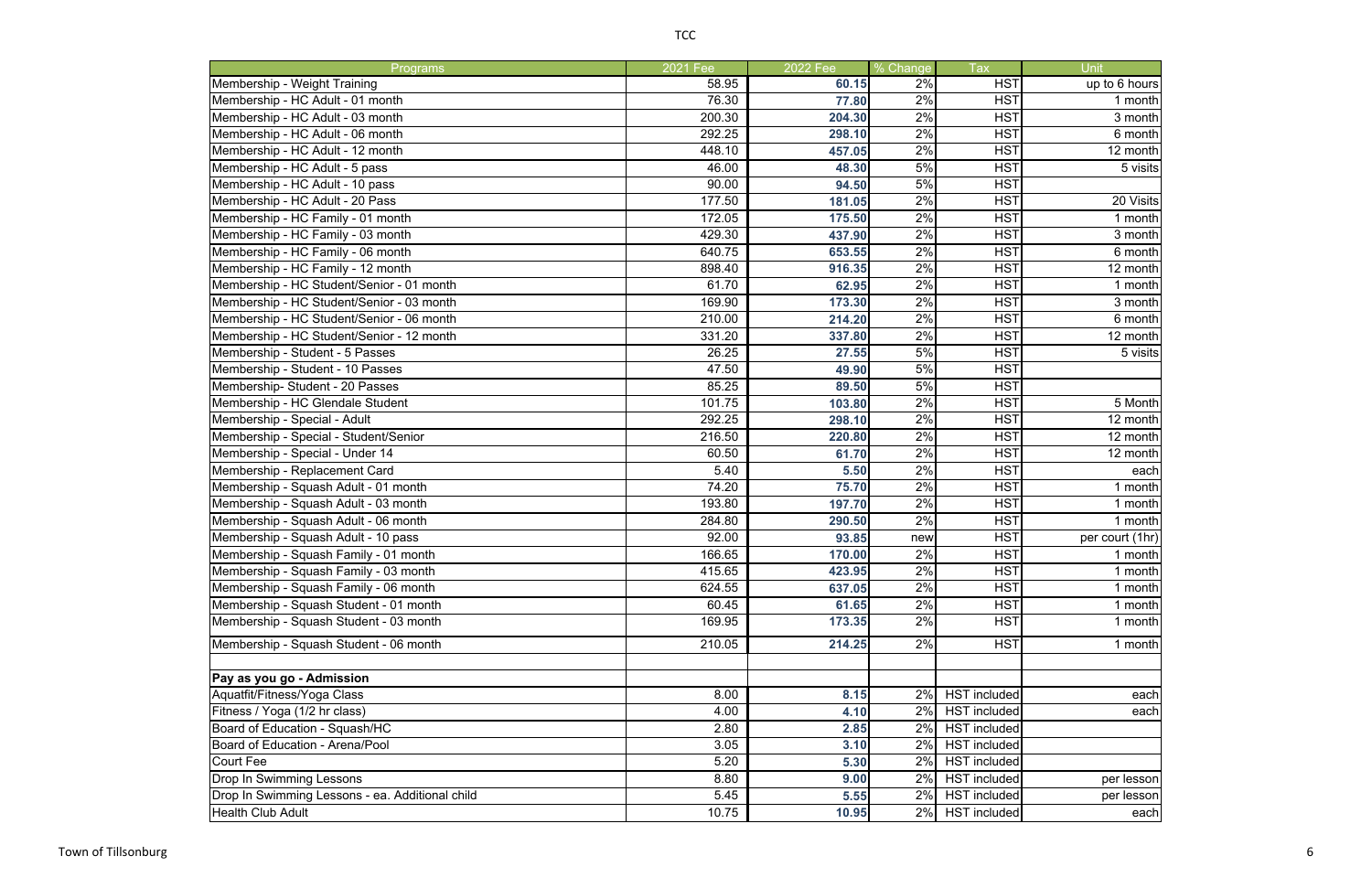| <b>Programs</b>                                                                                                    | 2021 Fee         | 2022 Fee         | % Change | <b>Tax</b>               | Unit             |  |  |
|--------------------------------------------------------------------------------------------------------------------|------------------|------------------|----------|--------------------------|------------------|--|--|
| Health Club - Youth                                                                                                | 4.85             | 5.95             | 18%      | <b>HST</b> included      | each             |  |  |
| Squash                                                                                                             | 11.00            | 11.20            | 2%       | <b>HST</b> included      | per court (1 hr) |  |  |
| Roller Skate - Admission No skate rental                                                                           | 2.25             | 2.50             | 10%      | <b>HST</b> included      |                  |  |  |
| Roller Skate - Admission With skate rental                                                                         | 5.25             | 5.50             | 5%       | <b>HST</b> included      |                  |  |  |
| Swim Child                                                                                                         | 2.25             | 2.50             | 10%      | <b>HST</b> included      | each             |  |  |
| Swim Family                                                                                                        | 9.25             | 10.00            | 8%       | <b>HST</b> included      | each             |  |  |
| Swim - Over 14                                                                                                     | 4.50             | 4.75             | 5%       | <b>HST</b> included      | each             |  |  |
| <b>Skate Child</b>                                                                                                 | 2.25             | 2.50             | 10%      | <b>HST</b> included      | each             |  |  |
| <b>Skate Family</b>                                                                                                | 9.25             | 10.00            | 8%       | <b>HST</b> included      | each             |  |  |
| Skate - Over 14                                                                                                    | 4.50             | 4.75             | 5%       | <b>HST</b> included      | each             |  |  |
| Wallyball                                                                                                          | 11.70            | 11.70            | 0%       | <b>HST</b> included      | per court (1 hr) |  |  |
| Waterpark 2-5 yrs                                                                                                  |                  | $\blacksquare$   | 0%       | <b>HST</b> included      | each             |  |  |
| <b>Waterpark Grandparents Day</b>                                                                                  |                  |                  | 0%       | <b>HST</b> included      |                  |  |  |
| Waterpark 60 years & over                                                                                          | 6.00             | 6.25             | 4%       | HST included             | each             |  |  |
| Waterprak 60 years & Over Half Price                                                                               | 3.00             | 3.15             | 5%       | <b>HST</b> included      | each             |  |  |
| Waterpark 6-14 yrs                                                                                                 | 5.50             | 5.75             | 4%       | <b>HST</b> included      | each             |  |  |
| Waterpark 6-14 yrs Half Price                                                                                      | 2.75             | 2.90             | 5%       | <b>HST</b> included      | each             |  |  |
| <b>Waterpark Additional Family Member</b>                                                                          | 2.25             | 2.50             | 10%      | <b>HST</b> included      | each             |  |  |
| <b>Waterpark Adult</b>                                                                                             | 8.00             | 8.25             | 3%       | <b>HST</b> included      | each             |  |  |
| <b>Waterpark Adult Half Price</b>                                                                                  | 4.00             | 4.15             | 4%       | <b>HST</b> included      | each             |  |  |
| <b>Waterpark Family</b>                                                                                            | 28.00            | 29.00            | 3%       | <b>HST</b> included      | per family of 5  |  |  |
| <b>Waterpark Family Half Price</b>                                                                                 | 14.00            | 14.50            | 3%       | <b>HST</b> included      | per family of 5  |  |  |
| Waterpark Tillsonburg Resident Pass (6+)                                                                           | 35.75            | 40.00            | 11%      | <b>HST</b>               | per person       |  |  |
| Waterpark Non-resident Pass (Youth & Srs 60+)                                                                      | 48.00            | 55.00            | 13%      | <b>HST</b>               | per person       |  |  |
| Waterpark Non-resident Pass (Adult under 60)                                                                       | 68.25            | 75.00            | 9%       | <b>HST</b>               | per person       |  |  |
| <b>Community Centre - Other fees</b>                                                                               |                  |                  |          |                          |                  |  |  |
| Admin - Refund Admin Fee                                                                                           | 15.95            | 16.25            | 2%       | Exempt                   | each             |  |  |
| Admin - Reprint receipt                                                                                            | 5.30             | 5.40             | 2%       | Exempt                   | each             |  |  |
| Admin - Consolidated Receipts (Child Tax Credit)                                                                   | 10.60            | 10.80            | 2%       | <b>HST</b>               |                  |  |  |
| Admin - Copies - Single sided                                                                                      | 0.30             | 0.30             | $0\%$    | <b>HST</b>               |                  |  |  |
| Admin - Copies - Double sided                                                                                      | 0.35             | 0.35             | 0%       | <b>HST</b>               |                  |  |  |
| Camping - Non Serviced per site                                                                                    | 33.15            | 33.80            | 2%       | <b>HST</b>               |                  |  |  |
| Camping - Serviced per site                                                                                        | 55.20            | 56.30            | 2%       | <b>HST</b>               |                  |  |  |
| Rentals - 8' wooden tables                                                                                         | 5.70             | 5.80             | 2%       | <b>HST</b>               |                  |  |  |
| Rentals - Black plastic chairs                                                                                     | 2.15             | 2.20             | 2%       | <b>HST</b>               | each             |  |  |
| Delivery of Table & Chairs( per round trip)                                                                        | 27.55            | 28.10            | 2%       | <b>HST</b>               |                  |  |  |
| Rentals - Black curtains/hardware rental per foot                                                                  | 2.754            | 2.80             | 2%       | <b>HST</b>               |                  |  |  |
| <b>ADVERTISING</b><br>A 2nd advertisement gets 10% off both, a 3rd ad gets 20% off all 3 and a 4th ad gets 30% off |                  |                  |          |                          |                  |  |  |
| 10% - 30% Reductions may apply to multiple advertising                                                             |                  |                  |          |                          |                  |  |  |
| Advertising - Memorial Arena Board Back Lit                                                                        | 1,125.70         | 1,148.20         | 2%       | <b>HST</b>               | each             |  |  |
| Advertising - Community Arena Backlit                                                                              | 562.85           | 574.10           | 2%       | <b>HST</b><br><b>HST</b> | each             |  |  |
| Advertising - Memorial Arena Board<br>Advertising - Community Arena Board                                          | 730.65<br>449.25 | 745.25<br>458.25 | 2%<br>2% | <b>HST</b>               | each<br>each     |  |  |
| Advertising - Ice Re-Surfacer - Side                                                                               | 562.85           | 574.10           | 2%       | <b>HST</b>               | each             |  |  |
|                                                                                                                    |                  |                  |          |                          |                  |  |  |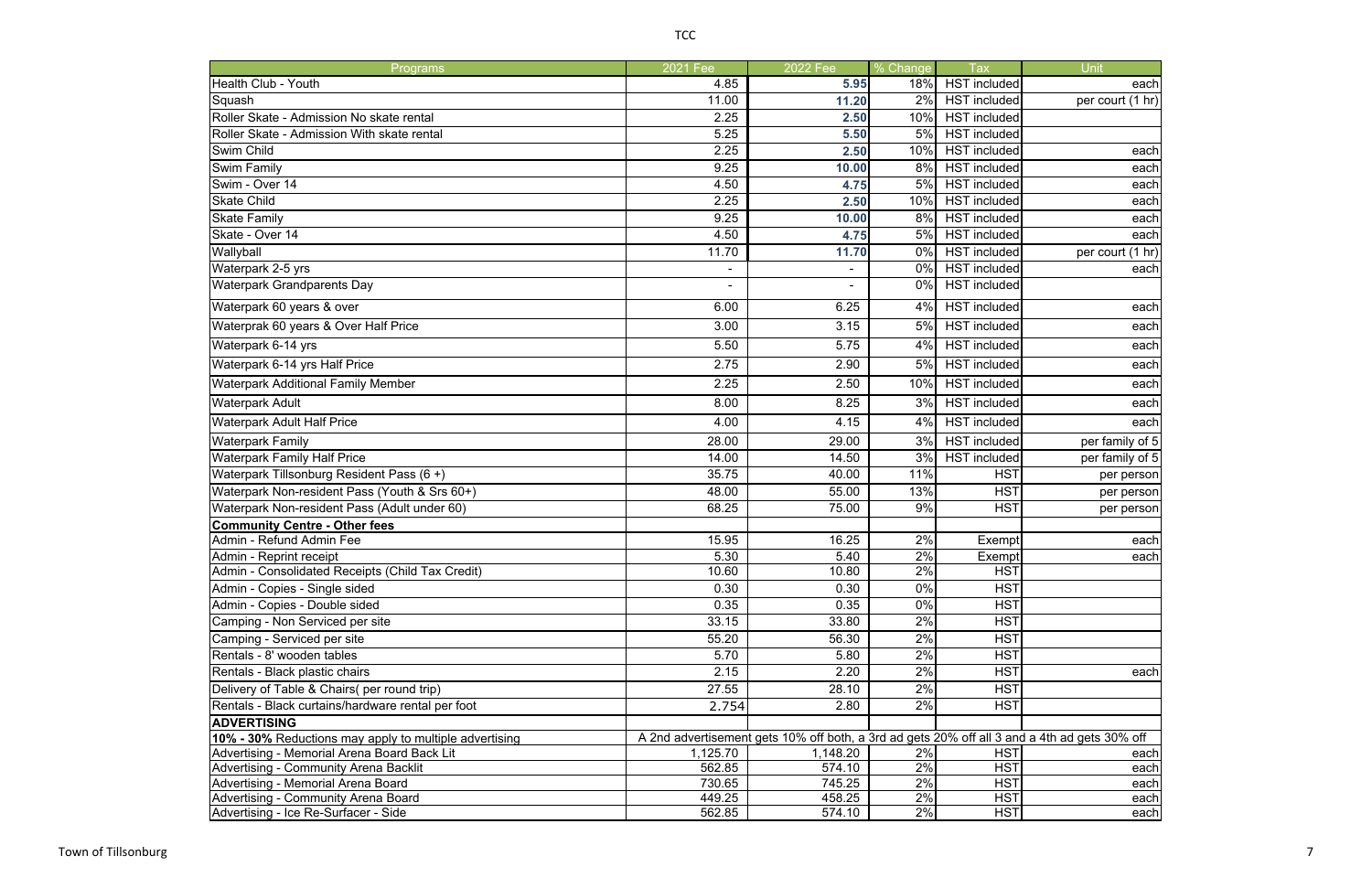| Programs                                                                               | 2021 Fee        | $2022$ Fee      | % Change | <b>Tax</b>               | Unit         |
|----------------------------------------------------------------------------------------|-----------------|-----------------|----------|--------------------------|--------------|
| Advertising - Ice Re-Surfacer - Top                                                    | 1,125.70        | 1,148.20        | 2%       | <b>HST</b>               | each         |
| Advertising - Ice Re-Surfacer - 3 sides                                                | 2,489.55        | 2,539.35        | 2%       | <b>HST</b>               | each         |
| Advertising - Skate Aid                                                                | 10.40           | 10.60           | 2%       | <b>HST</b>               | per month    |
| Advertising - Inside Front/Back Page Glossy                                            | 1,650.70        | 1,683.70        | 2%       | <b>HST</b>               | each         |
| <b>Advertising - Back Page Glossy</b>                                                  | 2,208.15        | 2,252.30        | 2%       | <b>HST</b>               | each         |
| Advertising - Brochure 1/8 page                                                        | 112.55          | 114.80          | 2%       | <b>HST</b>               | each         |
| Advertising - Brochure 1/4 page                                                        | 196.95          | 200.90          | 2%       | <b>HST</b>               | each         |
| Advertising - Brochure 1/2 page                                                        | 336.55          | 343.30          | 2%       | <b>HST</b>               | each         |
| Advertising - Brochure 1/2 page Inside/Back Page Glossy                                | 662.40          | 675.65          | 2%       | <b>HST</b>               | each         |
| Advertising - Brochure Full page                                                       | 673.25          | 686.70          | 2%       | <b>HST</b>               | each         |
| Advertising - Brochure Full page (internal corporate)                                  | 220.90          | 225.30          | 2%       | <b>HST</b>               | each         |
| <b>Advertising - Miscellaneous</b>                                                     | 112.55<br>21.95 | 114.80<br>22.40 | 2%<br>2% | <b>HST</b><br><b>HST</b> | each         |
| Advertising - Digital Ad Set up<br>Advertising - Digital Ad - Monthly(min. 3 mos term) |                 | 56.25           | 2%       | <b>HST</b>               | each         |
| Advertising - Digital Ad - Tournament/Special Events                                   | 55.15<br>55.15  | 56.25           | 2%       | <b>HST</b>               | each<br>each |
| Advertising - Fence - Per Season                                                       | 123.40          | 125.85          | 2%       | <b>HST</b>               | per season   |
| Advertising - Fence - Per Year                                                         | 246.90          | 251.85          | 2%       | <b>HST</b>               | annually     |
| Advertising - Infocaster Set Up                                                        | 51.00           | 52.00           | 2%       | <b>HST</b>               | each         |
| Advertising - Infocaster - Small Ad                                                    | 25.50           | 26.00           | 2%       | <b>HST</b>               | per month    |
| Advertising - Infocaster - Large Ad                                                    | 51.00           | 52.00           | 2%       | <b>HST</b>               | per month    |
| Advertising - Infocaster - Tournament/Special Event                                    | 51.00           | 52.00           | 2%       | <b>HST</b>               | each         |
| <b>Special Events Tickets</b>                                                          | 20.00           | 20.00           | 0%       | <b>HST</b>               | each         |
|                                                                                        | 25.00           |                 | 0%       |                          |              |
| <b>Special Events Tickets</b>                                                          |                 | 25.00           |          | <b>HST</b>               | each         |
| <b>Special Events Tickets</b>                                                          | 30.00           | 30.00           | 0%       | <b>HST</b>               | each         |
| <b>Special Events Tickets</b>                                                          | 35.00           | 35.00           | 0%       | <b>HST</b>               | each         |
| <b>Special Events Tickets</b>                                                          | 40.00           | 40.00           | 0%       | <b>HST</b>               | each         |
| <b>Special Events Tickets</b>                                                          | 45.00           | 45.00           | 0%       | <b>HST</b>               | each         |
| <b>Special Events Tickets</b>                                                          | 50.00           | 50.00           | 0%       | <b>HST</b>               | each         |
| <b>Special Events Tickets</b>                                                          | 55.00           | 55.00           | 0%       | <b>HST</b>               | each         |
| <b>Special Events Tickets</b>                                                          | 60.00           | 60.00           | 0%       | <b>HST</b>               | each         |
| <b>Special Events Tickets</b>                                                          | 65.00           | 65.00           | 0%       | <b>HST</b>               | each         |
| <b>Special Events Tickets</b>                                                          | 70.00           | 70.00           | 0%       | <b>HST</b>               | each         |
| <b>Special Events Tickets</b>                                                          | 75.00           | 75.00           | $0\%$    | <b>HST</b>               | each         |
| <b>Special Events Tickets</b>                                                          | 80.00           | 80.00           | 0%       | <b>HST</b>               | each         |
| <b>Special Events Tickets</b>                                                          | 85.00           | 85.00           | 0%       | <b>HST</b>               | each         |
| <b>Special Events Tickets</b>                                                          | 90.00           | 90.00           | 0%       | <b>HST</b>               | each         |
| <b>Special Events Tickets</b>                                                          | 95.00           | 95.00           | 0%       | <b>HST</b>               | each         |
| <b>Special Events Tickets</b>                                                          | 100.00          | 100.00          | 0%       | <b>HST</b>               | each         |
| <b>Special Events Tickets</b>                                                          | 105.00          | 105.00          | 0%       | <b>HST</b>               | each         |
| <b>Special Events Tickets</b>                                                          | 110.00          | 110.00          | 0%       | <b>HST</b>               | each         |
|                                                                                        |                 |                 |          |                          |              |
| <b>Special Events Tickets</b>                                                          | 115.00          | 115.00          | 0%       | <b>HST</b>               | each         |
| <b>Special Events Tickets</b>                                                          | 120.00          | 120.00          | 0%       | <b>HST</b>               | each         |
| <b>Special Events Tickets</b>                                                          | 125.00          | 125.00          | $0\%$    | <b>HST</b>               | each         |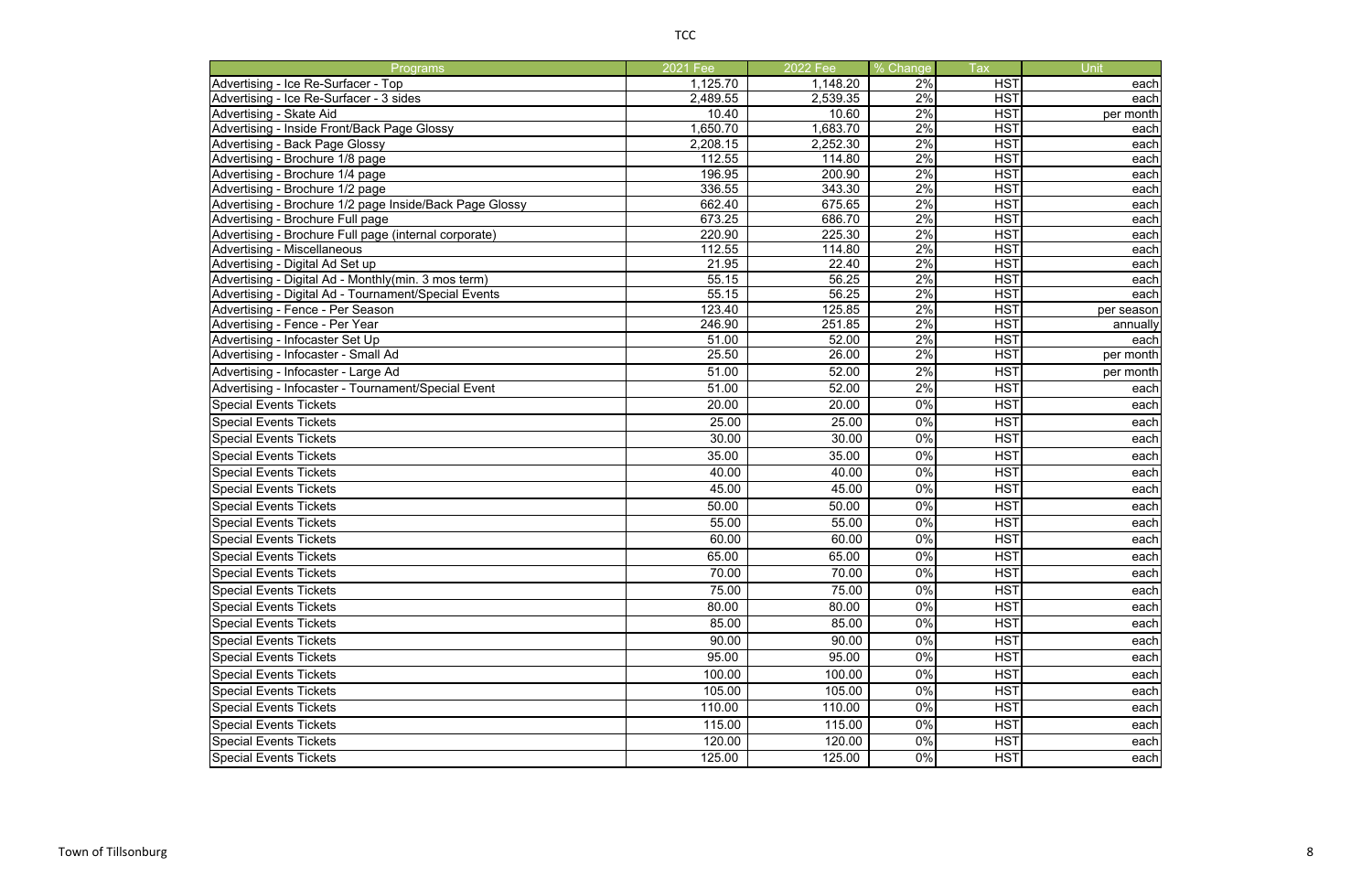| Item                                                                                                                                               | 2021 Fee                                          | 2022 Fee                 | % Change                   | <b>Tax</b> | Unit                     |
|----------------------------------------------------------------------------------------------------------------------------------------------------|---------------------------------------------------|--------------------------|----------------------------|------------|--------------------------|
| Fire                                                                                                                                               |                                                   |                          |                            |            |                          |
| False Alarm Response Fee - Preventable Fire Alarm - Panel Alarms - 1st<br>Offence                                                                  | 233.00                                            | 1/2 Current MTO<br>Rates |                            | Exempt     | Per Incident             |
| False Alarm Response Fee - Preventable Fire Alarm - Panel Alarms - 2nd<br>and any additional Offence                                               |                                                   | <b>Current MTO Rates</b> |                            |            | Per Incident             |
| False Alarm Response Fee - Work is being performed on a fire alarm                                                                                 | $$488.40/hr + $244.20$                            | <b>Current MTO Rates</b> | (based on MTO              | Exempt     | per hour or              |
| system and the owner fails to notify Fire Department                                                                                               | each half hr thereafter                           |                          | set rate)                  |            | half hour                |
| Motor Vehicle Accident / Vehicle Fire Response Fee                                                                                                 | $$488.40/hr + $244.20$                            | Current MTO Rate +       | (based on MTO              | Exempt     | per hour or              |
|                                                                                                                                                    | each half hr thereafter                           | Consumables              | set rate)                  |            | half hour +<br>materials |
| Motor Vehicle Accident or Vehicle Fire Response fee on a Provincial                                                                                | $$488.40/hr + $244.20$                            | Current MTO Rate +       | (based on MTO              | Exempt     | per hour or              |
| Highway                                                                                                                                            | each half hr thereafter                           | Consumables              | set rate)                  |            | half hour +<br>materials |
| Natural Gas Leak Response Fee - Caused by an individual or company                                                                                 | \$488.40/hr + \$244.20                            | <b>Current MTO Rates</b> | (based on MTO              | Exempt     | per hour or              |
|                                                                                                                                                    | each half hr thereafter                           |                          | set rate)                  |            | half hour +              |
|                                                                                                                                                    |                                                   |                          |                            |            | materials                |
| Hazardous Materials Response fee                                                                                                                   | $$488.40/hr + $244.20$                            | Current MTO Rate +       | (based on MTO              | Exempt     | per hour or              |
|                                                                                                                                                    | each half hr thereafter                           | Consumables              | set rate)                  |            | half hour +              |
|                                                                                                                                                    |                                                   |                          |                            |            | materials                |
| Fire Watch or Stand By Authorized by the Fire Chief                                                                                                | $$488.40/hr + $244.20$                            | Current MTO Rate +       | (based on MTO              | Exempt     | per hour or              |
|                                                                                                                                                    | each half hr thereafter                           | Consumables              | set rate)                  |            | half hour                |
| Violation of Conditions of Burn Permit - 1st and any additional Offence                                                                            | $$488.40/hr + $244.20$<br>each half hr thereafter | <b>Current MTO Rates</b> | (based on MTO<br>set rate) | Exempt     | per hour or<br>half hour |
| Open Air Burning - Illegal/Unauthorized Fire                                                                                                       | \$488.40/hr + \$244.20                            | <b>Current MTO Rates</b> | (based on MTO              |            | per hour or              |
|                                                                                                                                                    | each half hr thereafter                           |                          | set rate)                  |            | half hour                |
| Fire Department Fee for Expenses Incurred for Equipment, Expertise,                                                                                | <b>Actual Cost</b>                                | <b>Actual Cost</b>       |                            | Exempt     | Per Incident             |
| Materials, Required to Extinguish a Fire, including but not limited to heavy<br>equipment, speiclized equipment, tow trucks, foam, Engineers etc.) |                                                   |                          |                            |            |                          |
| Fee for MTO - ARIS Owner / Contact Information Search                                                                                              | 35.00                                             | 45.00                    |                            |            | Per Incident             |
| Fee for Fire Department Incident Report                                                                                                            | 115.00                                            | 125.00                   | 9%                         | <b>HST</b> | each                     |
| Fee for Fire Department Investigation Report                                                                                                       | 235.00                                            | 235.00                   | $\overline{0\%}$           | <b>HST</b> | each                     |
| Fee for Fire Department File Search for Outstanding Orders / Inspection                                                                            | 91.00                                             | 125.00                   | 37%                        | <b>HST</b> | each request             |
| Reports / Incident Reports                                                                                                                         |                                                   |                          |                            |            |                          |
| Fee Fire Department Request Fire Code Inspection - Commercial,<br>Industrial, or Institutional building less than 930m2 (10,000 sq.ft.)            | 230.00                                            | 250.00                   | 9%                         | <b>HST</b> | each                     |
| Fee for Fire Department Request Fire Code Inspection Each additional                                                                               | 35.00                                             | 35.00                    | 0%                         | <b>HST</b> | each                     |
| 185m2 (2000 sq.ft.) in a Commercial, Industrial or Institutional building                                                                          |                                                   |                          |                            |            |                          |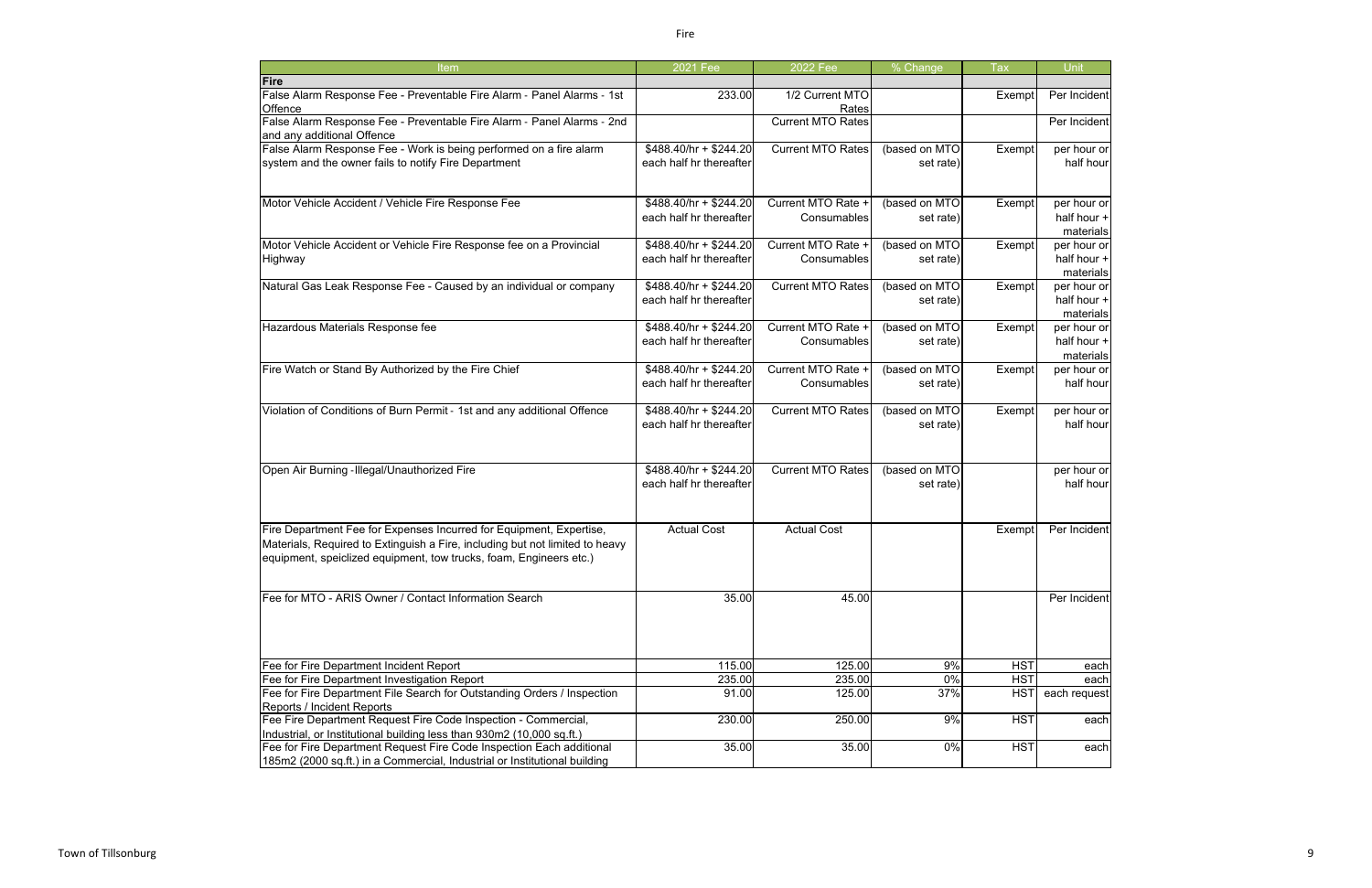| Item                                                                                          | 2021 Fee         | <b>2022 Fee</b> | % Change | <b>Tax</b>              | Unit         |
|-----------------------------------------------------------------------------------------------|------------------|-----------------|----------|-------------------------|--------------|
| Fee Fire Department Request Fire Code Inspection a Residential building                       | 225.00           | 250.00          | 11%      | <b>HST</b>              | each         |
| up to and including 4 suites or apartments                                                    |                  |                 |          |                         |              |
| Fee Fire Department Request Fire Code Inspection each additional suite or                     | 35.00            | 35.00           | 0%       | <b>HST</b>              | each         |
| Fee Fire Department Request Fire Code Inspection of a licensed                                | 175.00           | 250.00          | 43%      | <b>HST</b>              | each         |
| Occupancy excluding a daycare                                                                 |                  |                 |          |                         |              |
| Fee Fire Department Request Fire Code Inspection of a Daycare Facility                        | 90.00            | 100.00          | 11%      | <b>HST</b>              | each         |
| Fee for Fire Department Request to Conduct Verification of VO Fire Drill                      | 220.00           | 250.00          | 14%      | <b>HST</b>              | each         |
| Scenario                                                                                      |                  |                 |          |                         |              |
| Fee to Conduct Business License Inspection                                                    | 85.00            | 90.00           | 6%       | Exempt                  | each         |
| Fee for Re-Inspections if Violations not Remedied                                             | same as original | 250.00          | $0\%$    | <b>HST</b>              | each         |
| Residential Smoke or Carbon Monoxide Alarm Installed in a Residence                           | 86.50            | 50.00           | $-42%$   | HST, if not<br>returned | each         |
| Fire Department approval of a Demolition Permit issued by the Building<br>Department.         | 110.00           | 125.00          | 14%      | <b>HST</b>              | each         |
| Fee to review an application for a licence to sell Consumer Fireworks (F.1)                   | 190.00           | 200.00          | 5%       | <b>HST</b>              | each         |
| including a site inspection and review of Fire Safety Plan                                    |                  |                 |          |                         |              |
| Fee to Review Fireworks Display Application (F.2) Event                                       | 145.00           | 150.00          | 3%       | <b>HST</b>              | each         |
| Fee to Review Licence to Conduct a Pyrotechnics (F.3) Display                                 | 220.00           | 220.00          | $0\%$    | <b>HST</b>              | each         |
| Application, Safety Plan Review, Site Plan Inspection                                         |                  |                 |          |                         |              |
| Fee for Open Air Burn Permit                                                                  | 120.00           | 75.00           | $-38%$   | HS <sub>1</sub>         | each         |
| Fee to Review Fire Safety Plan                                                                | 86.70            | 100.00          | 15%      | $\overline{HSI}$        | each         |
| Fee to Review, Approve a Level 1 Risk Management Plan for TSSA<br>Licence for Propane Storage | 330.00           | 350.00          | 6%       | <b>HST</b>              | each         |
| Fee to Review, Approve Level 2 Risk Management Plan for TAAS Licence<br>for Propane Storage   | \$790            | \$790           | 0%       | <b>HST</b>              | each         |
| Fee for Fire Safety Training                                                                  | 115.00           | 115.00          | 0%       | <b>HST</b>              | per hour     |
| Fee for Fire Extinguisher Training (Theory)                                                   | 110.00           | 110.00          | 0%       | HS <sub>1</sub>         |              |
| Fee for Fire Extinguisher Training (Practical with Burn Prop)                                 |                  | 200.00          |          |                         |              |
| Fee to Recharge SCBA Breathing Cylinder                                                       | 33.00            | 35.00           | 6%       | <b>HST</b>              | per cylinder |
| Rental of Training Room (excluding emergency services)                                        | 225.00           | 225.00          | 0%       | <b>HST</b>              | per day      |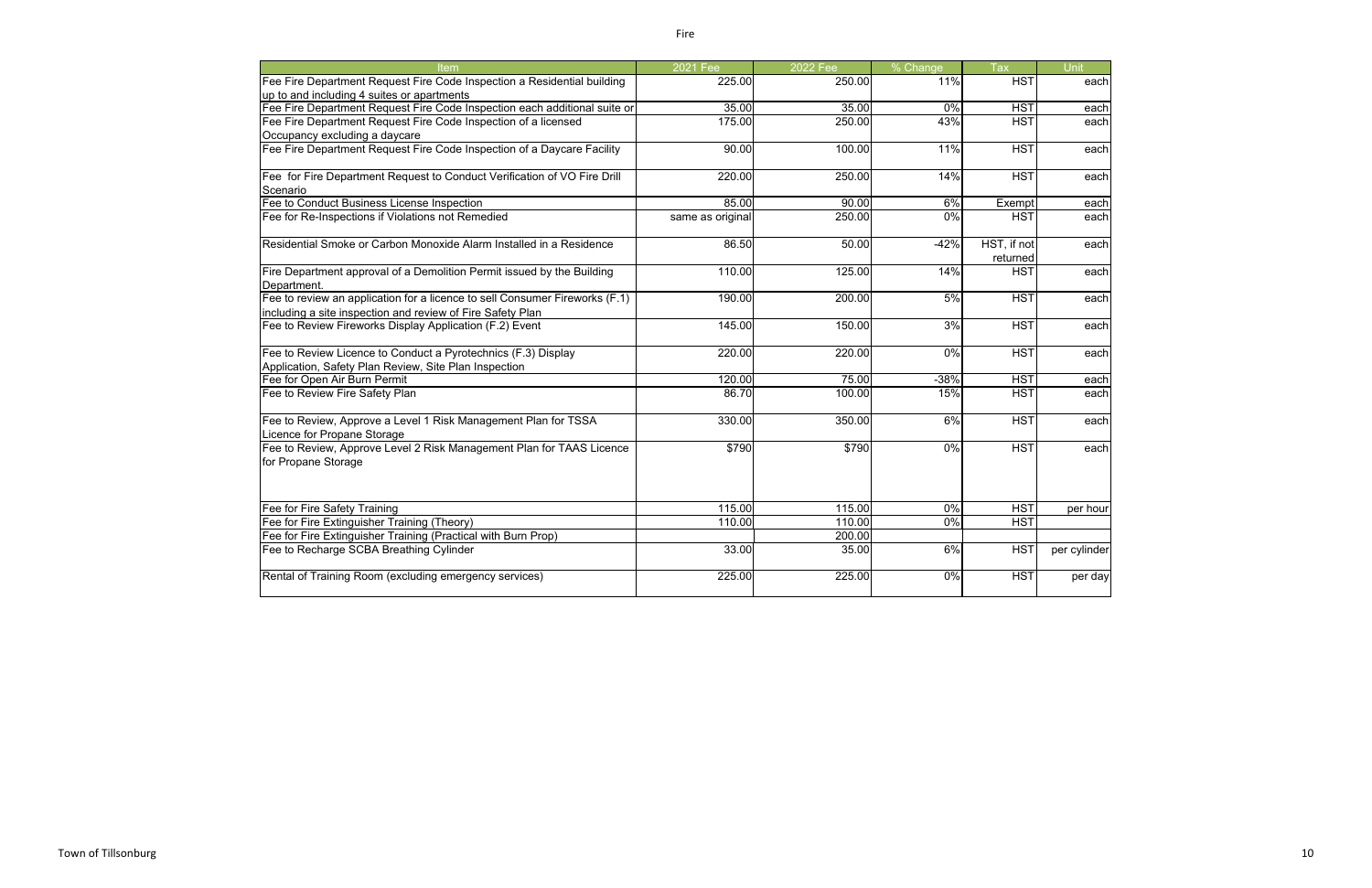# Museum

| Item                                                              | 2021 Fee    | 2022 Fee    | % Change         | Tax        | Unit          |
|-------------------------------------------------------------------|-------------|-------------|------------------|------------|---------------|
| <b>Museum</b>                                                     |             |             |                  |            |               |
| Museum-Admission-Adult                                            | 6.19        | 6.19        | 0%               | <b>HST</b> | daily         |
| Museum-Admission-Annual-Family Rate                               | 46.02       | 46.02       | $0\%$            | <b>HST</b> | yearly        |
| Museum-Admission-Annual-Individual                                | 20.35       | 20.35       | $0\%$            | <b>HST</b> | yearly        |
| Museum-Admission-Child                                            | 2.21        | 2.21        | $\overline{0\%}$ | <b>HST</b> | daily         |
| Museum-Admission-Family Rate                                      | 12.39       | 12.39       | $0\%$            | <b>HST</b> | daily         |
| Museum-Admission-Group Rate                                       | 4.20        | 5.00        | 19%              | <b>HST</b> | daily         |
| Museum-Admission-Senior                                           | 5.09        | 5.09        | $0\%$            | <b>HST</b> | daily         |
| Museum-Admission-Student                                          | 3.10        | 3.10        | $0\%$            | <b>HST</b> | daily         |
| Museum Volunteer-Admission-Free                                   | <b>FREE</b> | <b>FREE</b> | $0\%$            |            | daily         |
| Museum - Research (Genealogy)                                     | 25.00       | 25.00       | $\overline{0\%}$ | <b>HST</b> | per hour      |
| Museum-Permission Fees-Personal Use                               | 2.50        | 2.50        | $0\%$            | HST        | each          |
| Museum-Permission Fees-Pubication Use                             | 5.50        | 5.50        | $0\%$            | <b>HST</b> | each          |
| Museum-Rentals-Audio Visual Equipment-Corporate                   | <b>FREE</b> | <b>FREE</b> | 0%               |            | each          |
| Museum-Rentals-Program Room or Grounds & Gardens - 25 - 50 people | 51.00       | 51.00       | 0%               | <b>HST</b> | each          |
| Museum-Rentals-Grounds & Gardens-Corporate                        | 51.00       | 51.00       | 0%               | <b>HST</b> | each          |
| Museum-Rentals-Kitchen                                            | 25.50       | 25.50       | $0\%$            | <b>HST</b> | each          |
| Museum-Rentals-Kitchen - Corporate                                | 35.70       | 35.70       | $0\%$            | <b>HST</b> | each          |
| Museum-Rentals-Program Room                                       | 51.00       | 51.00       | 0%               | <b>HST</b> | half day      |
| Museum-Rentals-Program Room                                       | 76.50       | 76.50       | $0\%$            | <b>HST</b> | full day      |
| Museum-Rentals-Program Room-Corporate                             | 76.50       | 76.50       | $0\%$            | <b>HST</b> | half day      |
| Museum-Rentals-Program Room-Corporate                             | 102.00      | 102.00      | $0\%$            | <b>HST</b> | full day      |
| Museum-Rentals-Tour Surcharge-Groups 100-150                      | 102.00      | 102.00      | $\overline{0\%}$ | <b>HST</b> | each          |
| Museum-Rentals-Tour Surcharge-Groups 25-50                        | 61.20       | 61.20       | $\overline{0\%}$ | <b>HST</b> | each          |
| Museum-Rentals-Tour Surcharge-Groups 51-100                       | 76.50       | 76.50       | $\overline{0\%}$ | <b>HST</b> | each          |
| Museum-Seasonal Childrens Programs                                | 20.50       | 20.50       |                  | 0% Exempt  | each          |
| Museum-Seasonal Childrens Programs- 2nd Child                     | 18.50       | 18.50       |                  | 0% Exempt  | each          |
| Museum- School Program- per student (1 hour)                      | 2.50        | 2.50        |                  | 0% Exempt  | each          |
| Museum - School Program - per student (2 hours)                   | 3.50        | 3.50        |                  | 0% Exempt  | each          |
| Museum- Special Event - Adult program                             | 5.00        | 5.00        | $\overline{0\%}$ | <b>HST</b> | each          |
| Museum - Special Event- Adult program                             | 7.00        | 7.00        | $0\%$            | <b>HST</b> |               |
|                                                                   | 10.00       | 10.00       | $0\%$            | HST        | each          |
| Museum - Special Event - Adult program                            |             |             | $\overline{0\%}$ | <b>HST</b> | each          |
| Museum - Special Event - Adult program                            | 12.00       | 12.00       | 0%               | <b>HST</b> | each          |
| Museum - Special Event - Adult program                            | 15.00       | 15.00       |                  |            | each          |
| Museum-Admission - Pratt Gallery only                             | 2.65        | 2.65        | $0\%$            | <b>HST</b> | each          |
| Museum- Special Event- Lunch & Learn Series Pass                  | 81.60       | 81.60       | 0%               | <b>HST</b> |               |
| Museum- Special Event - Lunch & Learn- Single Pass                | 25.50       | 25.50       | 0%               | <b>HST</b> |               |
| Museum - Special Event - Women's Day Luncheon                     | 30.60       | 30.60       | $\overline{0\%}$ | <b>HST</b> |               |
| Museum- Special Event Tea                                         | 15.30       | 15.30       | 0%               | <b>HST</b> |               |
| Museum - Special Event - Dinner                                   | 56.10       | 56.10       | $0\%$            | <b>HST</b> | per event     |
| Museum - Special Event - Performance                              | 40.80       | 40.80       | $\overline{0\%}$ | <b>HST</b> |               |
| Workshops                                                         | 35.00       | 35.00       | $\overline{0\%}$ | <b>HST</b> | per event     |
| Workshops                                                         | 55.00       | 55.00       | $0\%$            | <b>HST</b> | per event day |
| Workshops                                                         | 75.00       | 75.00       | $\overline{0\%}$ | <b>HST</b> | per event day |
| Workshops                                                         | 100.00      | 100.00      | $\overline{0\%}$ | <b>HST</b> | per event day |
| <b>Show Tickets</b>                                               | 45.00       | 45.00       | $\overline{0\%}$ | <b>HST</b> | flat fee      |
| Museum- Culture Tillsonburg Event Ticket                          | 20.00       | 20.00       | $\overline{0\%}$ | <b>HST</b> |               |
| Museum- Culture Tillsonburg Event Ticket                          | 25.00       | 25.00       | $\overline{0\%}$ | <b>HST</b> |               |
| Museum- Culture Tillsonburg Event Ticket                          | 30.00       | 30.00       | $\overline{0\%}$ | <b>HST</b> |               |
| Museum- Culture Tillsonburg Event Ticket                          | 35.00       | 35.00       | $\overline{0\%}$ | <b>HST</b> |               |
| Museum- Culture Tillsonburg Event Ticket                          | 40.00       | 40.00       | $\overline{0\%}$ | <b>HST</b> |               |
| Museum- Culture Tillsonburg Event Ticket                          |             | 45.00       | 0%               | <b>HST</b> |               |
|                                                                   | 45.00       |             |                  | <b>HST</b> |               |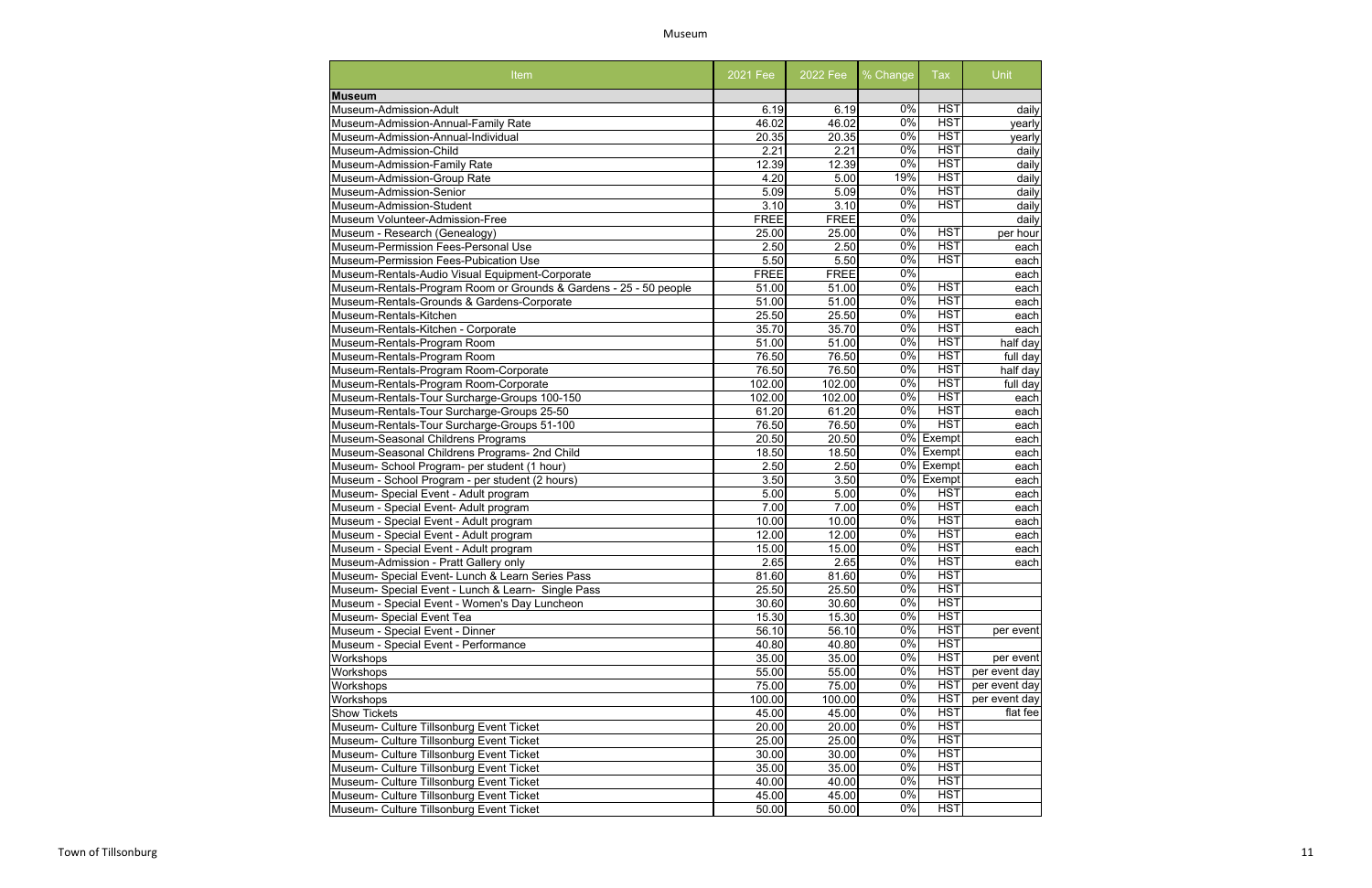Museum

| <b>Item</b>                              | 2021 Fee           | 2022 Fee | % Change         | <b>Tax</b> | Unit |
|------------------------------------------|--------------------|----------|------------------|------------|------|
| Museum- Culture Tillsonburg Event Ticket | 60.00              | 60.00    | $0\%$            | <b>HST</b> |      |
| Museum- Culture Tillsonburg Event Ticket | 65.00              | 65.00    | $0\%$            | <b>HST</b> |      |
| Museum- Culture Tillsonburg Event Ticket | 70.00              | 70.00    | 0%               | <b>HST</b> |      |
| Museum- Culture Tillsonburg Event Ticket | 75.00              | 75.00    | 0%               | <b>HST</b> |      |
| Museum- Culture Tillsonburg Event Ticket | 80.00              | 80.00    | $\overline{0\%}$ | <b>HST</b> |      |
| Museum- Culture Tillsonburg Event Ticket | 85.00              | 85.00    | 0%               | <b>HST</b> |      |
| Museum- Culture Tillsonburg Event Ticket | $\overline{90.00}$ | 90.00    | 0%               | <b>HST</b> |      |
| Museum- Culture Tillsonburg Event Ticket | 95.00              | 95.00    | $\overline{0\%}$ | <b>HST</b> |      |
| Museum- Culture Tillsonburg Event Ticket | 100.00             | 100.00   | $\overline{0\%}$ | <b>HST</b> |      |
| Museum- Special Event - Tea (Tier 1)     | 7.00               | 7.00     | $\overline{0\%}$ | <b>HST</b> |      |
| Museum-Special Event - Tea (Tier 2)      | 12.00              | 12.00    | $\overline{0\%}$ | <b>HST</b> |      |
| Museum-Special Event - Tea (Tier 3)      |                    | 18.00    | new              | <b>HST</b> |      |
| Museum- Special Event - Tea (Tier 4)     | 20.00              | 20.00    | 0%               | <b>HST</b> |      |
| Museum- Special Event - Tea (Tier 5)     | 25.00              | 25.00    | $\overline{0\%}$ | <b>HST</b> |      |
| Museum- Special Event - Tea (Tier 6)     | 30.00              | 30.00    | 0%               | HST        |      |
| Workshop (Tier 1)                        | 15.00              | 15.00    | $\overline{0\%}$ | <b>HST</b> |      |
| $\overline{\text{W}}$ orkshop (Tier 2)   | 20.00              | 20.00    | $\overline{0\%}$ | <b>HST</b> |      |
| Workshop (Tier 3)                        | 25.00              | 25.00    | $0\%$            | <b>HST</b> |      |
| Workshop (Tier 4)                        | 30.00              | 30.00    | $0\%$            | <b>HST</b> |      |
| Workshop (Tier 5)                        | 40.00              | 40.00    | $0\%$            | HST        |      |
| Workshop (Tier 6)                        | 45.00              | 45.00    | $0\%$            | <b>HST</b> |      |
| Workshop (Tier 7)                        | 50.00              | 50.00    | $0\%$            | <b>HST</b> |      |
| Workshop (Tier 8)                        | 60.00              | 60.00    | $0\%$            | <b>HST</b> |      |
| Workshop (Tier 9)                        | 65.00              | 65.00    | $0\%$            | <b>HST</b> |      |
| Workshop (Tier 10)                       | 70.00              | 70.00    | 0%               | <b>HST</b> |      |
| Workshop (Tier 11)                       | 80.00              | 80.00    | 0%               | HST        |      |
| Workshop (Tier 12)                       | 85.00              | 85.00    | 0%               | <b>HST</b> |      |
| Workshop (Tier 13)                       | 90.00              | 90.00    | 0%               | HST        |      |
| Workshop (Tier 14)                       | 95.00              | 95.00    | $0\%$            | <b>HST</b> |      |
| Bus Trip (Tier 1)                        | 45.00              | 45.00    | $\overline{0\%}$ | <b>HST</b> |      |
| Bus Trip (Tier 2)                        | 50.00              | 50.00    | 0%               | <b>HST</b> |      |
| Bus Trip (Tier 3)                        | 55.00              | 55.00    | 0%               | <b>HST</b> |      |
| Bus Trip (Tier 4)                        | 60.00              | 60.00    | $\overline{0\%}$ | <b>HST</b> |      |
| Bus Trip (Tier 5)                        | 65.00              | 65.00    | $\overline{0\%}$ | HST        |      |
| Bus Trip (Tier 6)                        | 70.00              | 70.00    | $0\%$            | <b>HST</b> |      |
| Bus Trip (Tier 7)                        | 75.00              | 75.00    | 0%               | <b>HST</b> |      |
| Bus Trip (Tier 8)                        | 80.00              | 80.00    | $\overline{0\%}$ | <b>HST</b> |      |
| Bus Trip (Tier 9)                        | 85.00              | 85.00    | $\overline{0\%}$ | <b>HST</b> |      |
| Bus Trip (Tier 10)                       | 90.00              | 90.00    | $\overline{0\%}$ | HST        |      |
| Bus Trip (Tier 11)                       | 95.00              | 95.00    | 0%               | <b>HST</b> |      |
| Bus Trip (Tier 12)                       | 100.00             | 100.00   | 0%               | <b>HST</b> |      |
| Bus Trip (Tier 13)                       | 110.00             | 110.00   | 0%               | <b>HST</b> |      |
| Bus Trip (Tier 14)                       | 115.00             | 115.00   | $0\%$            | <b>HST</b> |      |
| Bus Trip (Tier 15)                       | 120.00             | 120.00   | 0%               | <b>HST</b> |      |
| Bus Trip (Tier 16)                       | 125.00             | 125.00   | 0%               | <b>HST</b> |      |
| Bus Trip (Tier 17)                       | 130.00             | 130.00   | 0%               | <b>HST</b> |      |
| Bus Trip (Tier 18)                       | 135.00             | 135.00   | $\overline{0\%}$ | <b>HST</b> |      |
|                                          |                    |          |                  |            |      |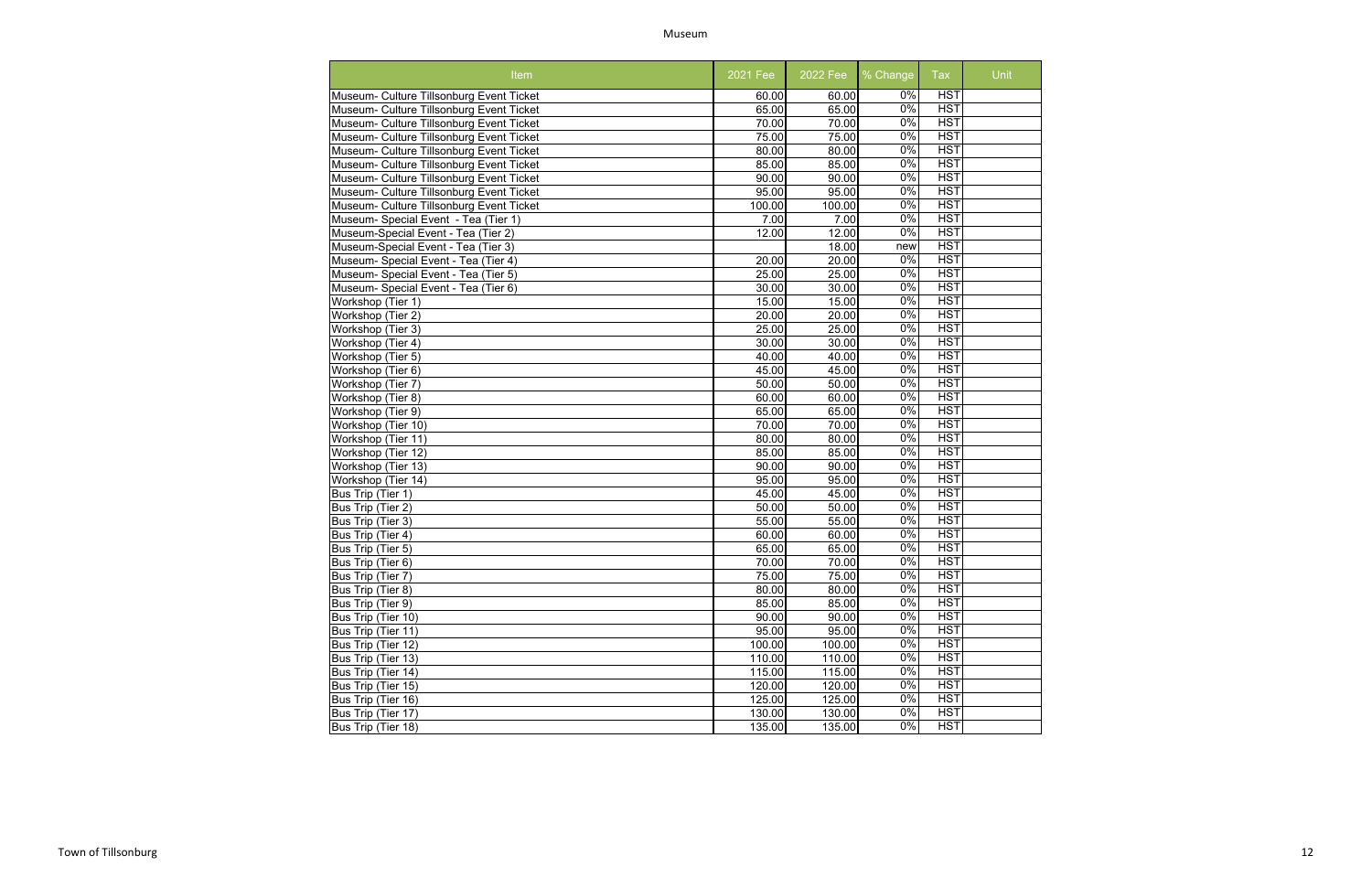# Cemetery-Parks

| Unit              |
|-------------------|
|                   |
|                   |
|                   |
| grave             |
| grave             |
| grave             |
| niche             |
| niche<br>niche    |
| niche             |
| niche             |
| niche             |
| niche             |
| niche             |
| columbarium (4    |
|                   |
| interment         |
| each              |
| each              |
| per 1/2 hour      |
| each              |
| each              |
| each              |
| each              |
| each              |
| each              |
| $\overline{each}$ |
| each              |
| $\overline{each}$ |
| each              |
| each              |
| each              |
| each              |
|                   |
|                   |
| per cubic foot    |
| each              |
| each              |
| each              |
|                   |
|                   |
| each              |
| each              |
| each              |
|                   |
|                   |
| each<br>each      |
| each              |
|                   |

| Item                                                                           | 2021 Fee                        | 2021<br>Perpetual<br>Care Fee         | 2021 Net<br>Fee    | 2022 Fee                        | 2022<br>Perpetual<br><b>Care Fee</b>  | <b>2022 Net</b><br>Fee:   | % Change | Tax                      | Unit           |
|--------------------------------------------------------------------------------|---------------------------------|---------------------------------------|--------------------|---------------------------------|---------------------------------------|---------------------------|----------|--------------------------|----------------|
| Perpetual care fees regulated by the Province                                  |                                 |                                       |                    |                                 |                                       |                           |          |                          |                |
| <b>Interment Rights</b>                                                        |                                 |                                       |                    |                                 |                                       |                           |          |                          |                |
| Grave 10 x 4                                                                   | 700.00                          | 280.00                                | 420.00             | 800.00                          | 320.00                                | 480.00 14%                |          | <b>HST</b>               | grave          |
| Infant Grave 3X3                                                               | 225.00                          | 150.00                                | 75.00              | 225.00                          | 150.00                                | 75.00 0%                  |          | <b>HST</b>               | grave          |
| <b>Cremation Grave 3x3</b>                                                     | 550.00                          | 220.00                                | 330.00             | 600.00                          | 240.00                                | 360.00 9%                 |          | <b>HST</b>               | grave          |
| Columbarium Niche - Level 1                                                    | 2,100.00                        | 315.00                                | 1,785.00           | $\overline{2,}100.00$           | 315.00                                | 1,785.00 0%               |          | <b>HST</b>               | niche          |
| Columbarium Niche - Level 2                                                    |                                 |                                       |                    | 2,150.00                        | 322.50                                | 1,827.50 new              |          | <b>HST</b>               | niche          |
| Columbarium Niche - Level 3                                                    |                                 |                                       |                    | 2,200.00                        | 330.00                                | 1,870.00                  | new      | <b>HST</b>               | niche          |
| Columbarium Niche - Level 4                                                    |                                 |                                       |                    | 2,250.00                        | 337.50                                | 1,912.50 new              |          | <b>HST</b>               | niche          |
| Columbarium Niche - Level 5                                                    |                                 |                                       |                    | 2,300.00                        | 345.00                                | 1,955.00                  | new      | <b>HST</b>               | niche          |
| Columbarium Niche - Level 6                                                    |                                 |                                       |                    | 2,350.00                        | 352.50                                | 1,997.50                  | new      | <b>HST</b>               | niche          |
| Columbarium Niche - Level 7                                                    |                                 |                                       |                    | 2,400.00                        | 360.00                                | 2,040.00                  | new      | <b>HST</b>               | niche          |
| Columbarium Niche - Level 8                                                    |                                 |                                       |                    | 2,450.00                        | 367.50                                | 2,082.50                  | new      | <b>HST</b>               | niche          |
| <b>Family Columbarium</b>                                                      | 10,400.00                       | 1,560.00                              | 8,840.00           | 10,400.00                       | 1,560.00                              | 8,840.00 0%               |          | <b>HST</b>               | columbarium (4 |
| <b>Cemetery Services</b>                                                       |                                 |                                       |                    |                                 |                                       |                           |          |                          |                |
| Cemeteries Regulation Unit burial and cremation license                        | 12.00                           |                                       | 12.00              | 12.00                           |                                       | 12.00 0%                  |          | Exempt                   | interment      |
| Columbarium Niche Open/Close                                                   | 200.00                          |                                       | 200.00             | 200.00                          |                                       | 200.00 0%                 |          | <b>HST</b>               | each           |
| <b>Adult Interment</b>                                                         | 835.00                          |                                       | 835.00             | 835.00                          |                                       | 835.00 0%                 |          | <b>HST</b>               | each           |
| Lead in fee, per 1/2 hour minimum                                              | 30.00                           |                                       | 30.00              | 30.00                           |                                       | 30.00 0%                  |          | <b>HST</b>               | per 1/2 hour   |
| Child/ Infant Interment                                                        | 300.00                          |                                       | 300.00             | 300.00                          |                                       | 300.00 0%                 |          | <b>HST</b>               | each           |
| <b>Cremated Remains Interment Infant</b>                                       | 200.00                          |                                       | 200.00             | 200.00                          |                                       | 200.00 0%                 |          | <b>HST</b>               | each           |
| <b>Cremated Remains Interment Adult</b>                                        | 350.00                          |                                       | 350.00             | 350.00                          |                                       | 350.00 0%                 |          | <b>HST</b>               | each           |
| Statutory Holidays - Funeral Fee                                               |                                 | 50% surcharge on applicable interment |                    |                                 | 50% surcharge on applicable interment |                           |          | <b>HST</b>               |                |
|                                                                                | fee<br>fee                      |                                       |                    |                                 |                                       |                           | each     |                          |                |
| Weekend - Funeral Fee 10:00am - 3:00pm                                         | fee                             | 25% surcharge on applicable interment |                    | fee                             | 25% surcharge on applicable interment |                           | new      | <b>HST</b>               | each           |
| Weekend - Funeral Fee - before 10:00am or after 3:00pm                         | fee                             | 50% surcharge on applicable interment |                    | fee                             | 50% surcharge on applicable interment |                           | new      | <b>HST</b>               | each           |
| Disinterment/Exhumation- Relocation in Same Cemetery-                          | 2,087.50                        |                                       | 2,087.50           | 2,087.50                        |                                       | 2,087.50 0%               |          | <b>HST</b>               | each           |
| Disinterment/Exhumation- Relocation in Same Cemetery-<br>Adult Casket in Vault | 1,878.75                        |                                       | 1,878.75           | 1,878.75                        |                                       | 1,878.75 0%               |          | <b>HST</b>               | each           |
| Disinterment/Exhumation- Relocation in Another Cemetery-                       | 1,565.63                        |                                       | 1,565.63           | 1,565.63                        |                                       | 1,565.63 0%               |          | <b>HST</b>               | each           |
| Disinterment/Exhumation-Relocation in Another Cemetery-                        |                                 |                                       |                    |                                 |                                       |                           |          |                          |                |
|                                                                                |                                 |                                       |                    |                                 |                                       |                           |          |                          |                |
| <b>Adult Casket in Vault</b>                                                   | 1,409.06                        |                                       | 1,409.06           | 1,409.06                        |                                       | 1,409.06 0%               |          | <b>HST</b>               | each           |
| Disinterment/Exhumation-Child Casket                                           | 750.00                          |                                       | 750.00             | 750.00                          |                                       | 750.00 0%                 |          | <b>HST</b>               | each           |
| Disinterment/Exhumation-Adult Cremains (Ground)                                | 475.00                          |                                       | 475.00             | 475.00                          |                                       | 475.00 0%                 |          | <b>HST</b>               | each           |
| Disinterment/Exhumation-Child/Infant Cremains (Ground)                         | 300.00                          |                                       | 300.00             | 300.00                          |                                       | 300.00 0%                 |          | <b>HST</b>               | each           |
| <b>Marker/Foundation Services</b>                                              |                                 |                                       |                    |                                 |                                       |                           |          |                          |                |
| Upright Monument Foundation (5' depth)                                         | 22.50                           |                                       | 22.50              | 27.00                           |                                       | 27.00 20%                 |          | HS I                     | per cubic foot |
| Veteran Standing Monument Setting                                              | 200.00                          |                                       | 200.00             | 200.00                          |                                       | 200.00 0%                 |          | <b>HST</b>               | each           |
| Flat Marker with Granite Border & no concrete                                  | 40.00                           |                                       | 40.00              | 50.00                           |                                       | 40.00 25%                 |          | <b>HST</b>               | each           |
| Flat Marker with 4" concrete border                                            | 100.00                          |                                       | 100.00             | 125.00                          |                                       | 100.00 25%                |          | <b>HST</b>               | each           |
| <b>Monument Care &amp; Maintenance</b>                                         |                                 |                                       |                    |                                 |                                       |                           |          |                          |                |
| <b>Flat Markers</b>                                                            |                                 | 50.00                                 | 50.00              |                                 | 50.00                                 | 50.00 0%                  |          | <b>HST</b>               | each           |
| Upright Markers Up to 48"                                                      |                                 | 100.00                                | 100.00             |                                 | 100.00                                | 100.00 0%                 |          | <b>HST</b>               | each           |
| Upright Markers Over 48"                                                       |                                 | 200.00                                | 200.00             |                                 | 200.00                                | 200.00 0%                 |          | <b>HST</b>               | each           |
| <b>Other Fees &amp; Services</b>                                               |                                 |                                       |                    |                                 |                                       |                           |          |                          |                |
| Transfer Fee/Replacement - Interment Rights Certificate                        | 45.00                           |                                       | 45.00              | 45.00                           |                                       | 45.00 0%                  |          | <b>HST</b>               | each           |
| <b>Memorial Benches</b><br><b>Memorial Tree</b>                                | 2,000.00 200.00<br>650.00 65.00 |                                       | 1,800.00<br>585.00 | 2,200.00 200.00<br>700.00 65.00 |                                       | 2,000.00 10%<br>635.00 8% |          | <b>HST</b><br><b>HST</b> | each<br>each   |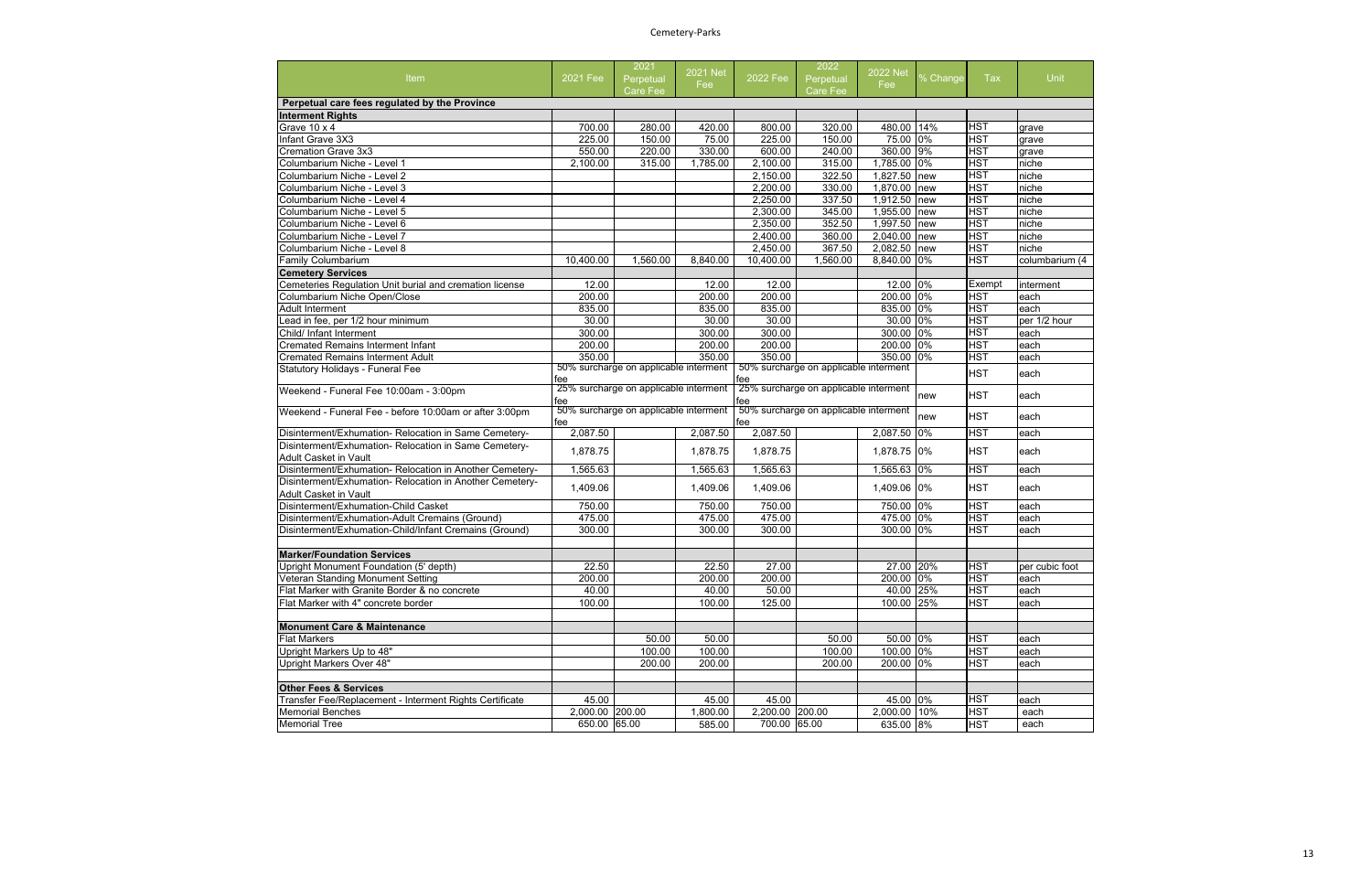Public Works

| Item                                                      | 2021 Fee | 2022 Fee   % Change |       | <b>Tax</b>       | Unit            |
|-----------------------------------------------------------|----------|---------------------|-------|------------------|-----------------|
| <b>Airport</b>                                            |          |                     |       |                  |                 |
| <b>Airport - Aircraft Parking Fees - Daily</b>            | 10.00    | 10.00               | 0%    | <b>HST</b>       | per day         |
| Airport - Aircraft Parking Fees - Monthly                 | 60.00    | 60.00               | $0\%$ | <b>HST</b>       | per month       |
| Airport - Aircraft Parking Fees - Yearly                  | 600.00   | 600.00              | 0%    | <b>HST</b>       | per year        |
| Airport - Basement Boardroom rental (15'x29') half day    | 45.00    | 45.00               | 0%    | <b>HST</b>       | per half day    |
| Airport - Basement Boardroom rental (15'x29') full day    | 80.00    | 80.00               | 0%    | <b>HST</b>       | per full day    |
| Airport - Basement Rental per hour                        | 15.00    | 15.00               | 0%    | <b>HST</b>       | per hour        |
| Airport - Boardroom Long term rental                      | 285.00   | 290.00              | 2%    | <b>HST</b>       | per week        |
| Airport - Hangar Land Lease Fee Annually per SF           | 0.30     | 0.31                | 3%    | <b>HST</b>       | per SF          |
| Airport - Infrastructure fee < 5,000 SF hangar            | 550.00   | 550.00              | $0\%$ | $\overline{HST}$ | upon signing    |
| Airport - Infrastructure fee > 5,000 SF hangar            | 1,100.00 | 1,100.00            | 0%    | <b>HST</b>       | upon signing    |
| Airport - Maintenance fee                                 | 125.00   | 130.00              | 4%    | <b>HST</b>       | per year        |
| <b>Airport Toque</b>                                      | 11.50    | 12.00               | 4%    | $\overline{HST}$ | per unit        |
| <b>Airport Fuel Call Out Fee</b>                          | 50.00    | 50.00               | 0%    | $\overline{HST}$ | per call out    |
| <b>Airport Administration Fee</b>                         | 35.00    | 35.00               | 0%    | <b>HST</b>       | per unit        |
| <b>Airport Hangar Application Fee</b>                     | 305.00   | 310.00              | 2%    | <b>HST</b>       | per application |
| <b>Airport Hangar Transfer Fee</b>                        | 155.00   | 160.00              | 3%    | <b>HST</b>       | per application |
| <b>Airport Development Permit Fee</b>                     | 610.00   | 620.00              | 2%    | <b>HST</b>       | per application |
| Airport Corporate Parking Fee (waived with fuel purchase) | 25.00    | 25.00               | $0\%$ | HST              | up to 4 hrs     |
| Airport Corporate Parking Fee (waived with fuel purchase) | 50.00    | 50.00               | $0\%$ | $\overline{HST}$ | per day         |
| Airport Corporate Landing Fee (waived with fuel purchase) | 40.00    | 40.00               | 0%    | <b>HST</b>       | per landing     |
| <b>Roads</b>                                              |          |                     |       |                  |                 |
| <b>Public Works Administration Fee</b>                    | 50.00    | 51.00               | 2%    | <b>HST</b>       | flat rate       |
| Roads-Labour                                              | 39.10    | 40.00               | 2%    | <b>HST</b>       | per hour        |
| Roads-Labour Overtime                                     | 54.35    | 55.00               | 1%    | $\overline{HST}$ | per hour        |
| Roads-Labour Double Time                                  | 69.75    | 71.00               | 2%    | <b>HST</b>       | per hour        |
| 1/2 Ton Pickup Truck                                      | 15.00    | 15.00               | 0%    | <b>HST</b>       | per hour        |
| 1-Ton Truck                                               | 32.50    | 33.00               | 2%    | <b>HST</b>       | per hour        |
| Single Axle Dump Truck                                    | 80.00    | 80.00               | 0%    | <b>HST</b>       | per hour        |
| With Plow & Wing                                          | 12.50    | 13.00               | 4%    | <b>HST</b>       | per hour        |
| With Sander/Salter                                        | 19.50    | 20.00               | 3%    | <b>HST</b>       | per hour        |
| With Plow, Wing & Sander/Salter                           | 32.00    | 33.00               | 3%    | <b>HST</b>       | per hour        |
| With Anti-Icing System                                    | 4.50     | 4.50                | 0%    | $\overline{HST}$ | per hour        |
| Front End Loader                                          | 70.00    | 70.00               | $0\%$ | <b>HST</b>       | per hour        |
| With Plow Blade                                           | 7.00     | 7.00                | 0%    | <b>HST</b>       | per hour        |
| With Snowblower                                           | 180.00   | 180.00              | $0\%$ | <b>HST</b>       | per hour        |
| Backhoe                                                   | 50.00    | 50.00               | $0\%$ | <b>HST</b>       | per hour        |
| Grader                                                    | 75.00    | 75.00               | 0%    | <b>HST</b>       | per hour        |
| <b>Street Sweeper</b>                                     | 80.00    | 80.00               | 0%    | <b>HST</b>       | per hour        |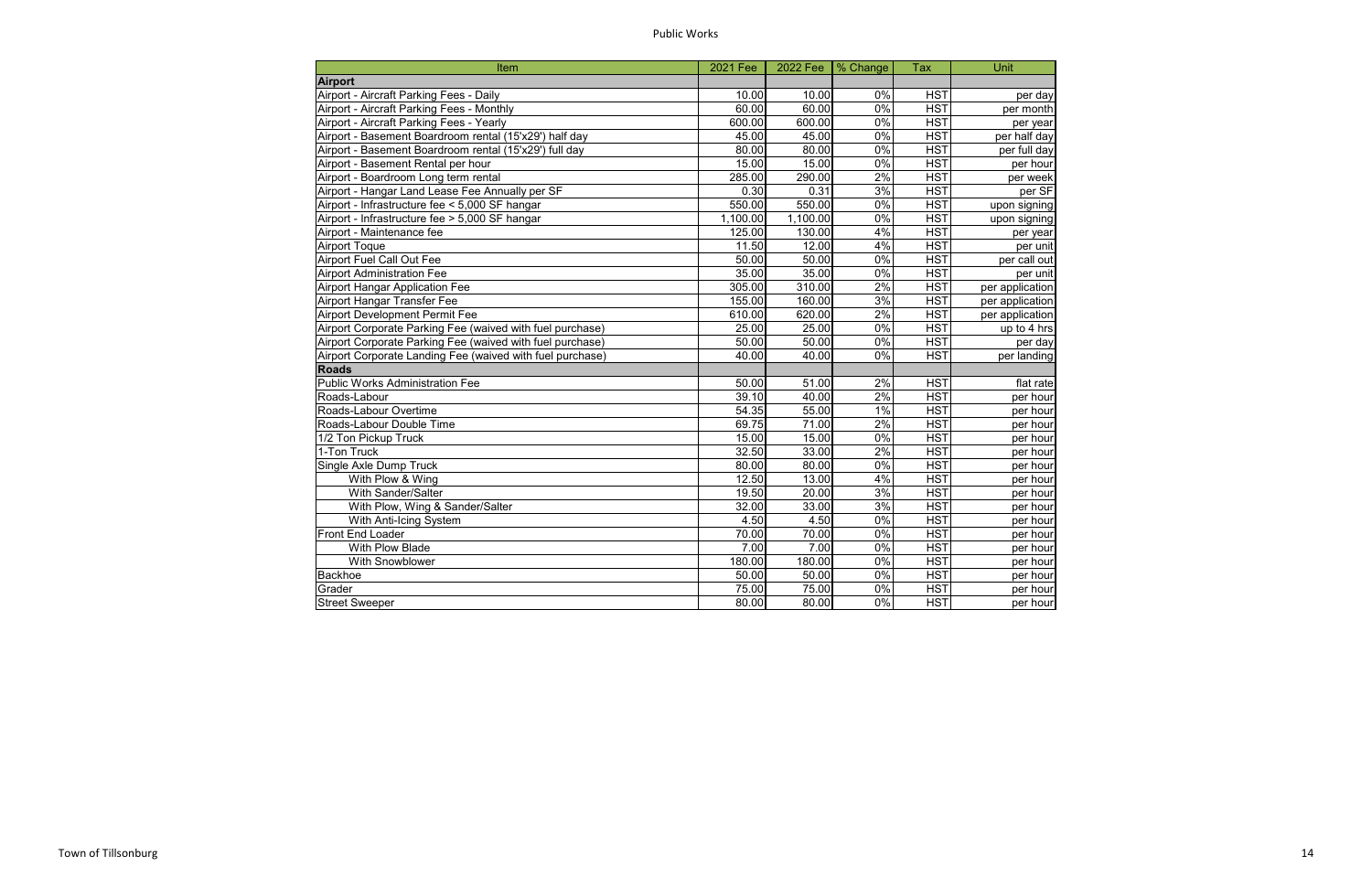Public Works

| <b>Item</b>                                                     | 2021 Fee | 2022 Fee | % Change | Tax        | Unit     |
|-----------------------------------------------------------------|----------|----------|----------|------------|----------|
| <b>Sidewalk Machine</b>                                         | 45.00    | 45.00    | 0%       | <b>HST</b> | per hour |
| With Plow                                                       | 6.00     | 6.00     | 0%       | <b>HST</b> | per hour |
| <b>With Sander</b>                                              | 5.00     | 5.00     | 0%       | <b>HST</b> | per hour |
| With Snowblower                                                 | 18.00    | 18.00    | 0%       | <b>HST</b> | per hour |
| With Plow & Sander                                              | 11.00    | 11.00    | 0%       | <b>HST</b> | per hour |
| With Snowblower & Sander                                        | 23.00    | 23.00    | 0%       | <b>HST</b> | per hour |
| With Angle Broom                                                | 8.50     | 8.50     | 0%       | <b>HST</b> | per hour |
| With Flail Mower                                                | 10.00    | 10.00    | 0%       | <b>HST</b> | per hour |
| With Cold Planer                                                | 35.00    | 35.00    | 0%       | <b>HST</b> | per hour |
| Leaf Vacuum                                                     | 90.00    | 90.00    | 0%       | <b>HST</b> | per hour |
| Line Striper                                                    | 12.00    | 12.00    | 0%       | <b>HST</b> | per hour |
| Sewer Rodder                                                    | 95.00    | 95.00    | 0%       | <b>HST</b> | per hour |
| <b>Wood Chipper</b>                                             | 25.00    | 25.00    | 0%       | <b>HST</b> | per hour |
| Zero Radius Mower                                               | 30.00    | 30.00    | 0%       | <b>HST</b> | per hour |
| Portable Pump                                                   | 35.00    | 35.00    | 0%       | <b>HST</b> | per hour |
| <b>Walk Behind Snowblower</b>                                   | 2.50     | 2.50     | 0%       | <b>HST</b> | per hour |
| Walk Behind Push Mower                                          | 2.50     | 2.50     | 0%       | <b>HST</b> | per hour |
| Chainsaw                                                        | 2.50     | 2.50     | 0%       | <b>HST</b> | per hour |
| Trimmer                                                         | 2.00     | 2.00     | 0%       | <b>HST</b> | per hour |
| <b>Small Generator</b>                                          | 9.50     | 10.00    | 5%       | <b>HST</b> | per hour |
| <b>Utility Trailer</b>                                          | 9.00     | 9.00     | 0%       | <b>HST</b> | per hour |
| <b>Construction &amp; Demolition Disposal Cost Recovery Fee</b> | 25.00    | 25.00    | 0%       | <b>HST</b> | per load |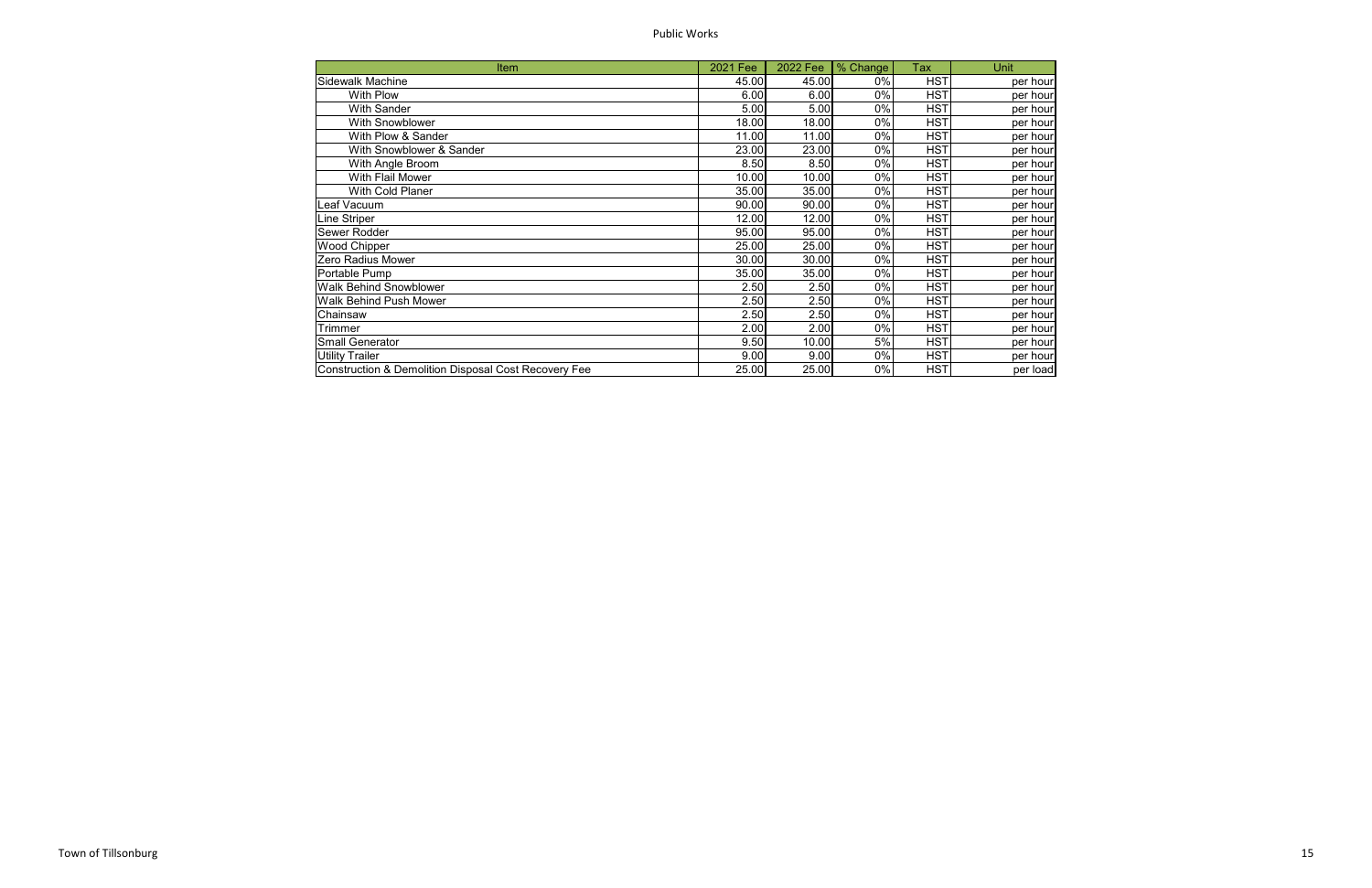| Item                                                          | 2021 Fee            |                       | 2022 Fee   % Change | <b>Tax</b>    | Unit                        |
|---------------------------------------------------------------|---------------------|-----------------------|---------------------|---------------|-----------------------------|
| <b>T-GO IN-TOWN</b>                                           |                     |                       |                     |               |                             |
| Ticket - Adult - Single Ride                                  | \$2.50              | \$2.50                |                     | 0% HST exempt | Single Ride                 |
| Ticket - Adult - 10 Ride Pass                                 | \$20.00             | \$20.00               |                     | 0% HST exempt | 10 Ride Pass                |
| Ticket - Adult - Day Pass                                     | \$8.00              | \$8.00                |                     | 0% HST exempt | Day Pass                    |
| Ticket - Adult - Monthly Pass                                 | \$60.00             | \$60.00               |                     | 0% HST exempt | <b>Monthly Pass</b>         |
| Ticket - Seniors (60+) - Single Ride                          | \$2.00              | \$2.00                |                     | 0% HST exempt | Single Ride                 |
| Ticket - Seniors (60+) - 10 Pass Ride                         | \$16.00             | \$16.00               |                     | 0% HST exempt | 10 Ride Pass                |
| Ticket - Seniors (60+) - Day Pass                             | \$6.00              | \$6.00                |                     | 0% HST exempt | Day Pass                    |
| Ticket - Seniors (60+) - Monthly Pass                         | \$48.00             | \$48.00               |                     | 0% HST exempt | <b>Monthly Pass</b>         |
| Ticket - Students - Single Ride                               | \$2.00              | \$2.00                |                     | 0% HST exempt | Single Ride                 |
| Ticket - Students - 10 Ride Pass                              | \$16.00             | \$16.00               |                     | 0% HST exempt | 10 Ride Pass                |
| <b>Ticket - Students - Day Pass</b>                           | \$6.00              | \$6.00                |                     | 0% HST exempt | Day Pass                    |
| Ticket - Students - Monthly Pass                              | \$48.00             | \$48.00               |                     | 0% HST exempt | <b>Monthly Pass</b>         |
| Ticket - Children (5 and under) - Single Ride                 | <b>FREE</b>         | <b>FREE</b>           |                     |               | Single Ride                 |
| Ticket - Children (5 and under) - 10 Ride Pass                | <b>FREE</b>         | <b>FREE</b>           |                     |               | 10 Ride Pass                |
| Ticket - Children (5 and under) - Day Pass                    | <b>FREE</b>         | <b>FREE</b>           |                     |               | Day Pass                    |
| Ticket - Children (5 and under) - Monthly Pass                | <b>FREE</b>         | <b>FREE</b>           |                     |               | <b>Monthly Pass</b>         |
| Ticket - Support Person - Single Ride                         | <b>FREE</b>         | <b>FREE</b>           |                     |               | Single Ride                 |
| Ticket - Support Person - 10 Ride Pass                        | <b>FREE</b>         | <b>FREE</b>           |                     |               | 10 Ride Pass                |
| Ticket - Support Person - Day Pass                            | <b>FREE</b>         | <b>FREE</b>           |                     |               | Day Pass                    |
| Ticket - Support Person - Monthly Pass                        | <b>FREE</b>         | <b>FREE</b>           |                     |               | <b>Monthly Pass</b>         |
| Ticket - Veteran - Single Ride                                | <b>FREE</b>         | <b>FREE</b>           |                     |               | Single Ride                 |
| Ticket - Veteran - 10 Ride Pass                               | <b>FREE</b>         | <b>FREE</b>           |                     |               | 10 Ride Pass                |
| Ticket - Veteran - Day Pass                                   | <b>FREE</b>         | <b>FREE</b>           |                     |               | Day Pass                    |
| Ticket - Veteran - Monthly Pass                               | <b>FREE</b>         | <b>FREE</b>           |                     |               | <b>Monthly Pass</b>         |
| Advertising - T:GO In-Town Vehicle (1 Month)                  |                     | \$438.00              |                     | <b>HST</b>    |                             |
| Advertising - T:GO In-Town Vehicle (3 Months)                 |                     | \$1,008.00            |                     | <b>HST</b>    |                             |
| Advertising - T:GO In-Town Vehicle (6 Months)                 |                     | $\overline{1,818.00}$ |                     | <b>HST</b>    |                             |
|                                                               |                     |                       |                     |               |                             |
| <b>T:GO INTER-COMMUNITY</b>                                   | \$10.00             |                       |                     | 0% HST exempt |                             |
| Ticket - Adult - Single Ride<br>Ticket - Adult - 10 Ride Pass | \$80.00             | \$10.00<br>\$80.00    |                     | 0% HST exempt | Single Ride<br>10 Ride Pass |
| Ticket - Adult - Day Pass                                     | $\overline{$}20.00$ | \$20.00               |                     | 0% HST exempt | Day Pass                    |
| Ticket - Adult - Monthly Pass                                 | \$200.00            | \$200.00              |                     | 0% HST exempt | <b>Monthly Pass</b>         |
| Ticket - Seniors (60+) - Single Ride                          | \$8.00              | \$8.00                |                     | 0% HST exempt | Single Ride                 |
| Ticket - Seniors (60+) - 10 Pass Ride                         | \$65.00             | \$65.00               |                     | 0% HST exempt | 10 Ride Pass                |
| Ticket - Seniors (60+) - Day Pass                             | \$16.00             | \$16.00               |                     | 0% HST exempt | Day Pass                    |
| Ticket - Seniors (60+) - Monthly Pass                         | \$160.00            | \$160.00              |                     | 0% HST exempt | <b>Monthly Pass</b>         |
| Ticket - Students - Single Ride                               | \$8.00              | \$8.00                |                     | 0% HST exempt | Single Ride                 |
| Ticket - Students - 10 Ride Pass                              | \$65.00             | \$65.00               |                     | 0% HST exempt | 10 Ride Pass                |
| Ticket - Students - Day Pass                                  | \$16.00             | \$16.00               |                     | 0% HST exempt | Day Pass                    |
| Ticket - Students - Monthly Pass                              | \$160.00            | \$160.00              |                     | 0% HST exempt | <b>Monthly Pass</b>         |
| Ticket - Children (5 and under) - Single Ride                 | <b>FREE</b>         | <b>FREE</b>           |                     |               | Single Ride                 |
| Ticket - Children (5 and under) - 10 Ride Pass                | <b>FREE</b>         | <b>FREE</b>           |                     |               | 10 Ride Pass                |
| Ticket - Children (5 and under) - Day Pass                    | <b>FREE</b>         | <b>FREE</b>           |                     |               | Day Pass                    |
| Ticket - Children (5 and under) - Monthly Pass                | <b>FREE</b>         | <b>FREE</b>           |                     |               | Monthly Pass                |
| Ticket - Support Person - Single Ride                         | <b>FREE</b>         | <b>FREE</b>           |                     |               | Single Ride                 |
| Ticket - Support Person - 10 Ride Pass                        | <b>FREE</b>         | <b>FREE</b>           |                     |               | 10 Ride Pass                |
| Ticket - Support Person - Day Pass                            | <b>FREE</b>         | <b>FREE</b>           |                     |               | Day Pass                    |
| Ticket - Support Person - Monthly Pass                        | <b>FREE</b>         | <b>FREE</b>           |                     |               | <b>Monthly Pass</b>         |
| Ticket - Veteran - Single Ride                                | <b>FREE</b>         | <b>FREE</b>           |                     |               | Single Ride                 |
| Ticket - Veteran - 10 Ride Pass                               | <b>FREE</b>         | <b>FREE</b>           |                     |               | 10 Ride Pass                |
| Ticket - Veteran - Day Pass                                   | <b>FREE</b>         | <b>FREE</b>           |                     |               | Day Pass                    |
| Ticket - Veteran - Monthly Pass                               | <b>FREE</b>         | <b>FREE</b>           |                     |               | <b>Monthly Pass</b>         |
| Advertising - T:GO Inter-Community Vehicle (1 Month)          |                     | \$507.00              |                     | <b>HST</b>    |                             |
| Advertising - T:GO Inter-Community Vehicle (3 Months)         |                     | \$1,077.00            |                     | <b>HST</b>    |                             |
| Advertising - T:GO Inter-Community Vehicle (6 Months)         |                     | \$1,887.00            |                     | <b>HST</b>    |                             |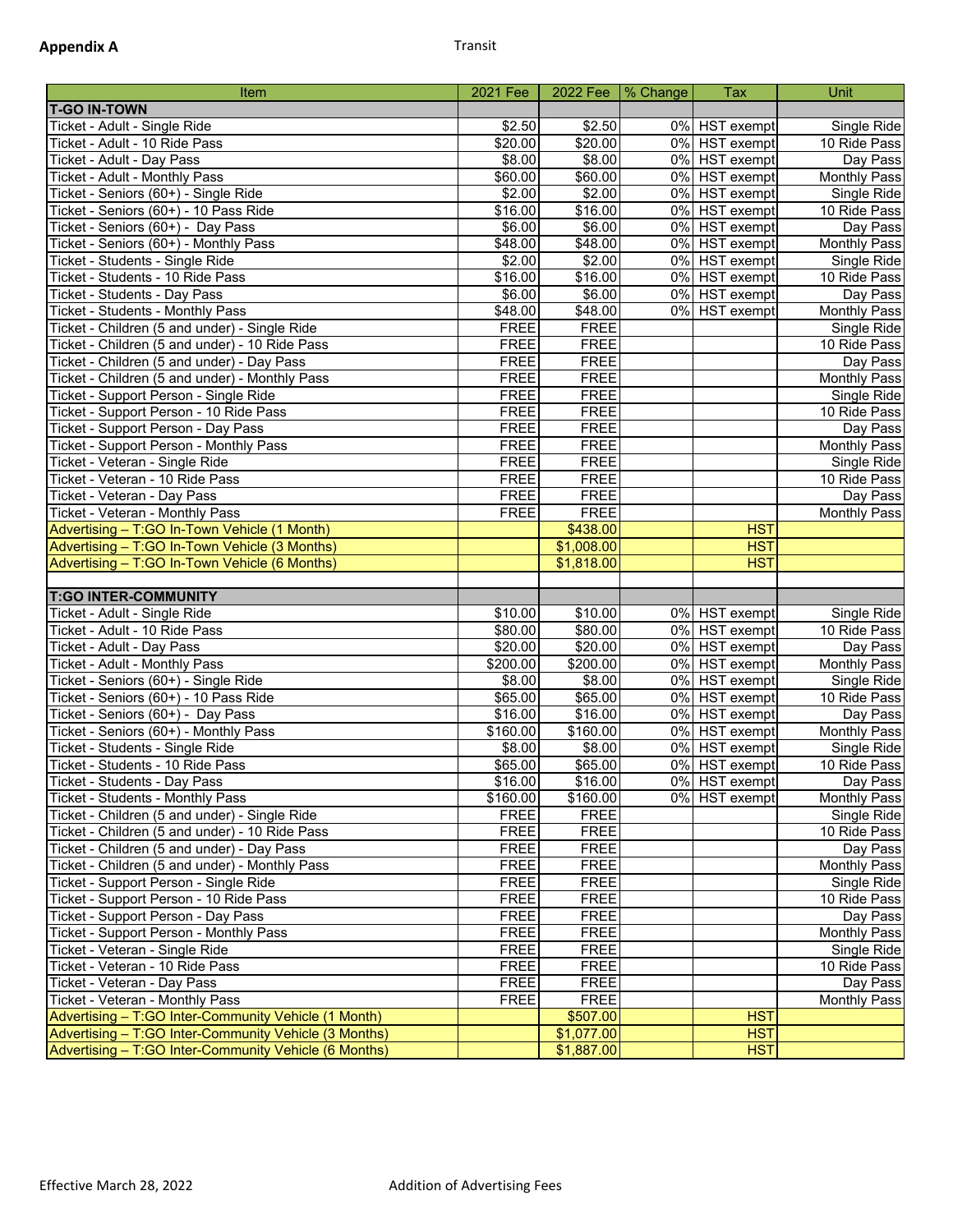| <b>Item</b>                                       | 2021 Fee | 2022 Fee | % Change | Tax        | Unit  |
|---------------------------------------------------|----------|----------|----------|------------|-------|
| Utility - Returned Cheque Fee (plus bank charges) | 15.00    | 15.00    | 0%       | <b>HST</b> | each  |
| Utility-Account Set Up / Change of Occupancy Fee  | 30.00    | 30.00    | 0%       | <b>HST</b> | each  |
| Utility - Late Payment (per annum)                | 19.56%   | 19.56%   | $0\%$    | <b>HST</b> | $\%$  |
| Utility-After Hour Reconnect (at meter)           | 185.00   | 185.00   | $0\%$    | <b>HST</b> | each  |
| Utility-During Hours Reconnect (at meter)         | 65.00    | 65.00    | $0\%$    | <b>HST</b> | each  |
| Utility-During Hours Reconnect (at mpole)         | 185.00   | 185.00   | 0%       | <b>HST</b> | each  |
| <b>Utility-Special Meter Reading</b>              | 30.00    | 30.00    | 0%       | <b>HST</b> | each  |
| Utility -Service Call (after hours)               | 165.00   | 165.00   | 0%       | <b>HST</b> | each  |
| Utility-Access to Utility Poles                   | 44.50    | 44.50    | 0%       | <b>HST</b> | each  |
| Utility-Miscellaneous Materials Mark Up           | 0.25     | 0.25     | 0%       | <b>HST</b> | $\%$  |
| Utility-Pole Rental - 30 ft                       | 1.50     | 1.50     | 0%       | <b>HST</b> | month |
| Utility-Pole Rental - 35 ft                       | 2.25     | 2.25     | 0%       | <b>HST</b> | month |
| Utility-Sentinal Light Rental - 150 W             | 3.75     | 3.75     | 0%       | <b>HST</b> | month |
| Utility-Sentinal Light Rental - 175 W             | 3.75     | 3.75     | 0%       | <b>HST</b> | month |
| Utility-Sentinal Light Rental - 250 W             | 4.00     | 4.00     | 0%       | <b>HST</b> | month |
| Utility-Sentinal Light Rental - 400 W             | 4.00     | 4.00     | 0%       | <b>HST</b> | month |
| Utility-Sentinal Light Rental - 70 W              | 3.50     | 3.50     | 0%       | <b>HST</b> | month |
| Utility-Labour                                    | 45.50    | 62.50    | 37%      | <b>HST</b> | hour  |
| Utility-Truck Charges - #26                       | 15.00    | 15.00    | 0%       | <b>HST</b> | hour  |
| Utility-Truck Charges - #30                       | 15.00    | 15.00    | $0\%$    | <b>HST</b> | hour  |
| Utility-Truck Charges - #41                       | 20.00    | 20.00    | $0\%$    | <b>HST</b> | hour  |
| Utility-Truck Charges - #65                       | 67.50    | 67.50    | 0%       | <b>HST</b> | hour  |
| Utility-Truck Charges - #66                       | 67.50    | 67.50    | 0%       | <b>HST</b> | hour  |
| Utility-Truck Charges - #68                       | 75.00    | 75.00    | 0%       | <b>HST</b> | hour  |
| Utility-Truck Charges - #74                       | 65.00    | 65.00    | $0\%$    | <b>HST</b> | hour  |
| Utility-Truck Charges - #22                       | 15.00    | 15.00    | $0\%$    | <b>HST</b> | hour  |
| Utility-Truck Charges - #28                       | 15.00    | 15.00    | $0\%$    | <b>HST</b> | hour  |
| Utility-Truck Charges - #44                       | 30.00    | 30.00    | $0\%$    | <b>HST</b> | hour  |
| Utility-Truck Charges - #45                       | 15.00    | 15.00    | $0\%$    | <b>HST</b> | hour  |
| Utility-Sewer Camera Job                          | 55.00    | 55.00    | $0\%$    | <b>HST</b> | hour  |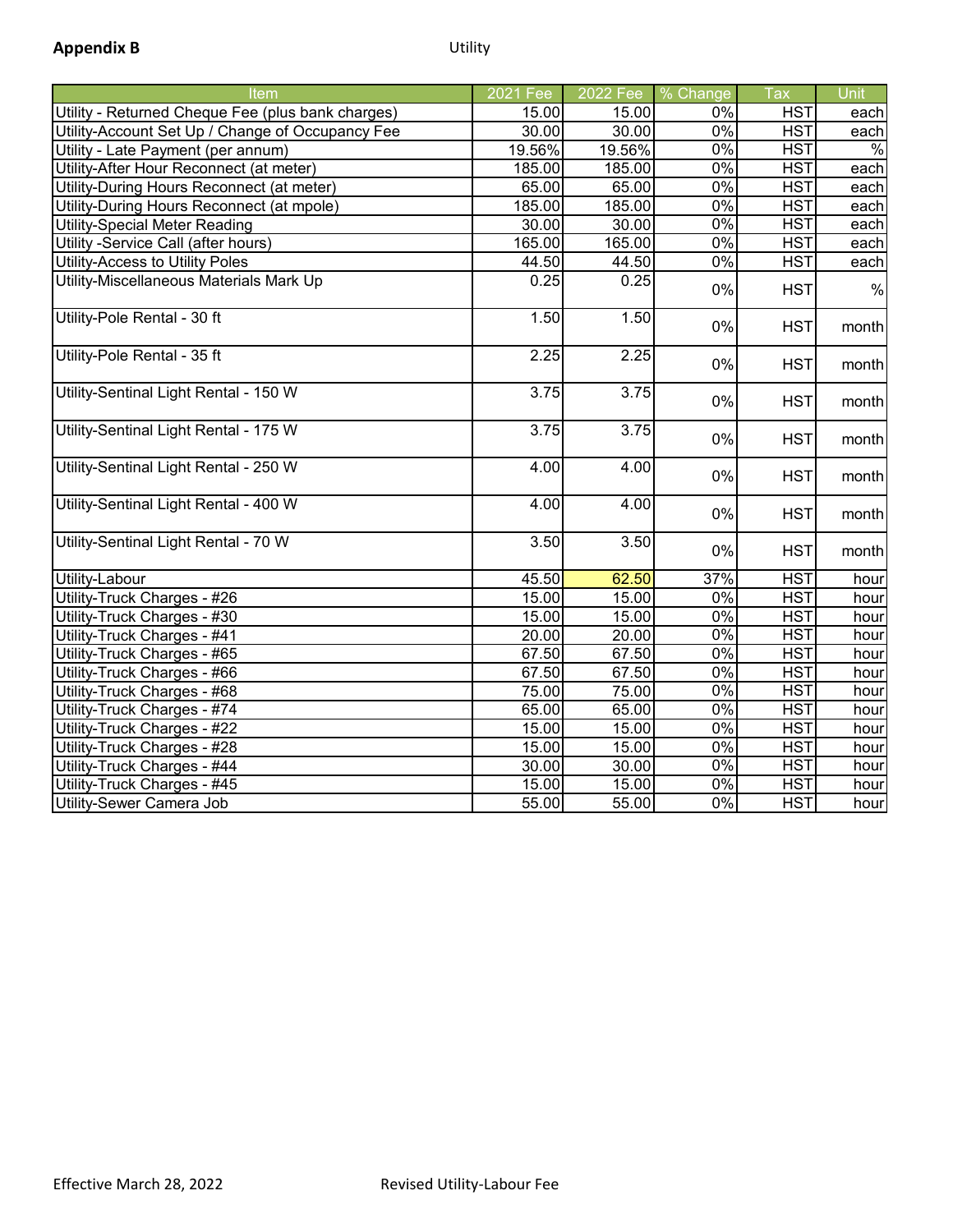## Non-Controlled Town Fees

| incl HST<br>0%<br>Bag Tags<br>2.00<br>2.00<br>per tag<br>0%<br>incl HST<br>Blue Box (apartment)<br>3.50<br>3.50<br>incl HST<br>6.20<br>6.20<br>$0\%$<br>Blue Box (83 Litre)<br>incl HST<br>Blue Box Lid (83 Litre)<br>2.70<br>2.70<br>0%<br>0%<br>incl HST<br>10.00<br>10.00<br>Composter<br>incl HST<br>53.00<br>6%<br>Rain barrels<br>50.00<br>incl HST<br>0%<br><b>Green Cones</b><br>50.00<br>50.00<br>Fine - allow or<br>Fine - allow or<br>Fine - allow or permit an animal to trespass on private property<br>permit an animal<br>permit an animal<br>to trespass on<br>to trespass on<br>per infraction<br>private property<br>private property<br>Exempt<br>Fine - Fail to ensure that the animal enclosure is kept free of offensive odour<br>Fine - Fail to<br>Fine - Fail to<br>ensure that the<br>ensure that the<br>animal enclosure<br>animal enclosure<br>is kept free of<br>is kept free of<br>Exempt<br>offensive odour<br>offensive odour<br>Fine - Fail to ensure that the animal enclosure is kept in a clean and sanitary<br>Fine - Fail to<br>Fine - Fail to<br>condition<br>ensure that the<br>ensure that the<br>animal enclosure<br>animal enclosure<br>is kept in a clean<br>is kept in a clean<br>and sanitary<br>and sanitary<br>Exempt<br>condition<br>condition<br>Fine - Fail to ensure that the nature and condition of the animal enclosure are such<br>Fine - Fail to<br>Fine - Fail to<br>that the animal would not be harmed and its health would not be negatively affected<br>ensure that the<br>ensure that the<br>nature and<br>nature and<br>condition of the<br>condition of the<br>animal enclosure<br>animal enclosure<br>are such that the<br>are such that the<br>animal would not<br>animal would not<br>be harmed and its<br>be harmed and its<br>health would not<br>health would not<br>be negatively<br>be negatively<br>Exempt<br>affected<br>affected<br>Fine - Fail to ensure the animal enclosure is such that the animal can be readily<br>Fine - Fail to<br>Fine - Fail to<br>observed unless the natural habits of the animal require otherwise<br>ensure the animal ensure the animal<br>enclosure is such<br>enclosure is such<br>that the animal<br>that the animal<br>can be readily<br>can be readily<br>observed unless<br>observed unless<br>the natural habits<br>the natural habits<br>of the animal<br>of the animal<br>require otherwise<br>require otherwise<br>Exempt<br>Fine - fail to keep dog license fixed on dog/cat<br>Fine - fail to keep<br>Fine - fail to keep<br>dog license fixed<br>dog license fixed<br>Exempt<br>on dog/cat<br>on dog/cat<br>Fine - fail to notify license issuer upon sale of puppy/kitten<br>Fine - fail to<br>Fine - fail to<br>notify license<br>notify license<br>issuer upon sale<br>issuer upon sale<br>of puppy/kitten<br>Exempt<br>of puppy/kitten<br>Fine - Fail to obtain dog/cat license<br>Fine - Fail to<br>Fine - Fail to<br>obtain dog/cat<br>obtain dog/cat<br>Exempt<br>license<br>license | Item | 2021 Fee | 2022 Fee | % Change | Tax | Unit |
|--------------------------------------------------------------------------------------------------------------------------------------------------------------------------------------------------------------------------------------------------------------------------------------------------------------------------------------------------------------------------------------------------------------------------------------------------------------------------------------------------------------------------------------------------------------------------------------------------------------------------------------------------------------------------------------------------------------------------------------------------------------------------------------------------------------------------------------------------------------------------------------------------------------------------------------------------------------------------------------------------------------------------------------------------------------------------------------------------------------------------------------------------------------------------------------------------------------------------------------------------------------------------------------------------------------------------------------------------------------------------------------------------------------------------------------------------------------------------------------------------------------------------------------------------------------------------------------------------------------------------------------------------------------------------------------------------------------------------------------------------------------------------------------------------------------------------------------------------------------------------------------------------------------------------------------------------------------------------------------------------------------------------------------------------------------------------------------------------------------------------------------------------------------------------------------------------------------------------------------------------------------------------------------------------------------------------------------------------------------------------------------------------------------------------------------------------------------------------------------------------------------------------------------------------------------------------------------------------------------------------------------------------------------------------------------------------------------------------------------------------------------------------------------------------------------------------------------------------------------------------------------------------------------------------------------------------------------------------------------------------------------------|------|----------|----------|----------|-----|------|
|                                                                                                                                                                                                                                                                                                                                                                                                                                                                                                                                                                                                                                                                                                                                                                                                                                                                                                                                                                                                                                                                                                                                                                                                                                                                                                                                                                                                                                                                                                                                                                                                                                                                                                                                                                                                                                                                                                                                                                                                                                                                                                                                                                                                                                                                                                                                                                                                                                                                                                                                                                                                                                                                                                                                                                                                                                                                                                                                                                                                                    |      |          |          |          |     |      |
|                                                                                                                                                                                                                                                                                                                                                                                                                                                                                                                                                                                                                                                                                                                                                                                                                                                                                                                                                                                                                                                                                                                                                                                                                                                                                                                                                                                                                                                                                                                                                                                                                                                                                                                                                                                                                                                                                                                                                                                                                                                                                                                                                                                                                                                                                                                                                                                                                                                                                                                                                                                                                                                                                                                                                                                                                                                                                                                                                                                                                    |      |          |          |          |     |      |
|                                                                                                                                                                                                                                                                                                                                                                                                                                                                                                                                                                                                                                                                                                                                                                                                                                                                                                                                                                                                                                                                                                                                                                                                                                                                                                                                                                                                                                                                                                                                                                                                                                                                                                                                                                                                                                                                                                                                                                                                                                                                                                                                                                                                                                                                                                                                                                                                                                                                                                                                                                                                                                                                                                                                                                                                                                                                                                                                                                                                                    |      |          |          |          |     |      |
|                                                                                                                                                                                                                                                                                                                                                                                                                                                                                                                                                                                                                                                                                                                                                                                                                                                                                                                                                                                                                                                                                                                                                                                                                                                                                                                                                                                                                                                                                                                                                                                                                                                                                                                                                                                                                                                                                                                                                                                                                                                                                                                                                                                                                                                                                                                                                                                                                                                                                                                                                                                                                                                                                                                                                                                                                                                                                                                                                                                                                    |      |          |          |          |     |      |
|                                                                                                                                                                                                                                                                                                                                                                                                                                                                                                                                                                                                                                                                                                                                                                                                                                                                                                                                                                                                                                                                                                                                                                                                                                                                                                                                                                                                                                                                                                                                                                                                                                                                                                                                                                                                                                                                                                                                                                                                                                                                                                                                                                                                                                                                                                                                                                                                                                                                                                                                                                                                                                                                                                                                                                                                                                                                                                                                                                                                                    |      |          |          |          |     |      |
|                                                                                                                                                                                                                                                                                                                                                                                                                                                                                                                                                                                                                                                                                                                                                                                                                                                                                                                                                                                                                                                                                                                                                                                                                                                                                                                                                                                                                                                                                                                                                                                                                                                                                                                                                                                                                                                                                                                                                                                                                                                                                                                                                                                                                                                                                                                                                                                                                                                                                                                                                                                                                                                                                                                                                                                                                                                                                                                                                                                                                    |      |          |          |          |     |      |
|                                                                                                                                                                                                                                                                                                                                                                                                                                                                                                                                                                                                                                                                                                                                                                                                                                                                                                                                                                                                                                                                                                                                                                                                                                                                                                                                                                                                                                                                                                                                                                                                                                                                                                                                                                                                                                                                                                                                                                                                                                                                                                                                                                                                                                                                                                                                                                                                                                                                                                                                                                                                                                                                                                                                                                                                                                                                                                                                                                                                                    |      |          |          |          |     |      |
|                                                                                                                                                                                                                                                                                                                                                                                                                                                                                                                                                                                                                                                                                                                                                                                                                                                                                                                                                                                                                                                                                                                                                                                                                                                                                                                                                                                                                                                                                                                                                                                                                                                                                                                                                                                                                                                                                                                                                                                                                                                                                                                                                                                                                                                                                                                                                                                                                                                                                                                                                                                                                                                                                                                                                                                                                                                                                                                                                                                                                    |      |          |          |          |     |      |
|                                                                                                                                                                                                                                                                                                                                                                                                                                                                                                                                                                                                                                                                                                                                                                                                                                                                                                                                                                                                                                                                                                                                                                                                                                                                                                                                                                                                                                                                                                                                                                                                                                                                                                                                                                                                                                                                                                                                                                                                                                                                                                                                                                                                                                                                                                                                                                                                                                                                                                                                                                                                                                                                                                                                                                                                                                                                                                                                                                                                                    |      |          |          |          |     |      |
|                                                                                                                                                                                                                                                                                                                                                                                                                                                                                                                                                                                                                                                                                                                                                                                                                                                                                                                                                                                                                                                                                                                                                                                                                                                                                                                                                                                                                                                                                                                                                                                                                                                                                                                                                                                                                                                                                                                                                                                                                                                                                                                                                                                                                                                                                                                                                                                                                                                                                                                                                                                                                                                                                                                                                                                                                                                                                                                                                                                                                    |      |          |          |          |     |      |
|                                                                                                                                                                                                                                                                                                                                                                                                                                                                                                                                                                                                                                                                                                                                                                                                                                                                                                                                                                                                                                                                                                                                                                                                                                                                                                                                                                                                                                                                                                                                                                                                                                                                                                                                                                                                                                                                                                                                                                                                                                                                                                                                                                                                                                                                                                                                                                                                                                                                                                                                                                                                                                                                                                                                                                                                                                                                                                                                                                                                                    |      |          |          |          |     |      |
|                                                                                                                                                                                                                                                                                                                                                                                                                                                                                                                                                                                                                                                                                                                                                                                                                                                                                                                                                                                                                                                                                                                                                                                                                                                                                                                                                                                                                                                                                                                                                                                                                                                                                                                                                                                                                                                                                                                                                                                                                                                                                                                                                                                                                                                                                                                                                                                                                                                                                                                                                                                                                                                                                                                                                                                                                                                                                                                                                                                                                    |      |          |          |          |     |      |
| per infraction<br>per infraction<br>per infraction<br>per infraction<br>per infraction<br>per infraction<br>per infraction                                                                                                                                                                                                                                                                                                                                                                                                                                                                                                                                                                                                                                                                                                                                                                                                                                                                                                                                                                                                                                                                                                                                                                                                                                                                                                                                                                                                                                                                                                                                                                                                                                                                                                                                                                                                                                                                                                                                                                                                                                                                                                                                                                                                                                                                                                                                                                                                                                                                                                                                                                                                                                                                                                                                                                                                                                                                                         |      |          |          |          |     |      |
|                                                                                                                                                                                                                                                                                                                                                                                                                                                                                                                                                                                                                                                                                                                                                                                                                                                                                                                                                                                                                                                                                                                                                                                                                                                                                                                                                                                                                                                                                                                                                                                                                                                                                                                                                                                                                                                                                                                                                                                                                                                                                                                                                                                                                                                                                                                                                                                                                                                                                                                                                                                                                                                                                                                                                                                                                                                                                                                                                                                                                    |      |          |          |          |     |      |
|                                                                                                                                                                                                                                                                                                                                                                                                                                                                                                                                                                                                                                                                                                                                                                                                                                                                                                                                                                                                                                                                                                                                                                                                                                                                                                                                                                                                                                                                                                                                                                                                                                                                                                                                                                                                                                                                                                                                                                                                                                                                                                                                                                                                                                                                                                                                                                                                                                                                                                                                                                                                                                                                                                                                                                                                                                                                                                                                                                                                                    |      |          |          |          |     |      |
|                                                                                                                                                                                                                                                                                                                                                                                                                                                                                                                                                                                                                                                                                                                                                                                                                                                                                                                                                                                                                                                                                                                                                                                                                                                                                                                                                                                                                                                                                                                                                                                                                                                                                                                                                                                                                                                                                                                                                                                                                                                                                                                                                                                                                                                                                                                                                                                                                                                                                                                                                                                                                                                                                                                                                                                                                                                                                                                                                                                                                    |      |          |          |          |     |      |
|                                                                                                                                                                                                                                                                                                                                                                                                                                                                                                                                                                                                                                                                                                                                                                                                                                                                                                                                                                                                                                                                                                                                                                                                                                                                                                                                                                                                                                                                                                                                                                                                                                                                                                                                                                                                                                                                                                                                                                                                                                                                                                                                                                                                                                                                                                                                                                                                                                                                                                                                                                                                                                                                                                                                                                                                                                                                                                                                                                                                                    |      |          |          |          |     |      |
|                                                                                                                                                                                                                                                                                                                                                                                                                                                                                                                                                                                                                                                                                                                                                                                                                                                                                                                                                                                                                                                                                                                                                                                                                                                                                                                                                                                                                                                                                                                                                                                                                                                                                                                                                                                                                                                                                                                                                                                                                                                                                                                                                                                                                                                                                                                                                                                                                                                                                                                                                                                                                                                                                                                                                                                                                                                                                                                                                                                                                    |      |          |          |          |     |      |
|                                                                                                                                                                                                                                                                                                                                                                                                                                                                                                                                                                                                                                                                                                                                                                                                                                                                                                                                                                                                                                                                                                                                                                                                                                                                                                                                                                                                                                                                                                                                                                                                                                                                                                                                                                                                                                                                                                                                                                                                                                                                                                                                                                                                                                                                                                                                                                                                                                                                                                                                                                                                                                                                                                                                                                                                                                                                                                                                                                                                                    |      |          |          |          |     |      |
|                                                                                                                                                                                                                                                                                                                                                                                                                                                                                                                                                                                                                                                                                                                                                                                                                                                                                                                                                                                                                                                                                                                                                                                                                                                                                                                                                                                                                                                                                                                                                                                                                                                                                                                                                                                                                                                                                                                                                                                                                                                                                                                                                                                                                                                                                                                                                                                                                                                                                                                                                                                                                                                                                                                                                                                                                                                                                                                                                                                                                    |      |          |          |          |     |      |
|                                                                                                                                                                                                                                                                                                                                                                                                                                                                                                                                                                                                                                                                                                                                                                                                                                                                                                                                                                                                                                                                                                                                                                                                                                                                                                                                                                                                                                                                                                                                                                                                                                                                                                                                                                                                                                                                                                                                                                                                                                                                                                                                                                                                                                                                                                                                                                                                                                                                                                                                                                                                                                                                                                                                                                                                                                                                                                                                                                                                                    |      |          |          |          |     |      |
|                                                                                                                                                                                                                                                                                                                                                                                                                                                                                                                                                                                                                                                                                                                                                                                                                                                                                                                                                                                                                                                                                                                                                                                                                                                                                                                                                                                                                                                                                                                                                                                                                                                                                                                                                                                                                                                                                                                                                                                                                                                                                                                                                                                                                                                                                                                                                                                                                                                                                                                                                                                                                                                                                                                                                                                                                                                                                                                                                                                                                    |      |          |          |          |     |      |
|                                                                                                                                                                                                                                                                                                                                                                                                                                                                                                                                                                                                                                                                                                                                                                                                                                                                                                                                                                                                                                                                                                                                                                                                                                                                                                                                                                                                                                                                                                                                                                                                                                                                                                                                                                                                                                                                                                                                                                                                                                                                                                                                                                                                                                                                                                                                                                                                                                                                                                                                                                                                                                                                                                                                                                                                                                                                                                                                                                                                                    |      |          |          |          |     |      |
|                                                                                                                                                                                                                                                                                                                                                                                                                                                                                                                                                                                                                                                                                                                                                                                                                                                                                                                                                                                                                                                                                                                                                                                                                                                                                                                                                                                                                                                                                                                                                                                                                                                                                                                                                                                                                                                                                                                                                                                                                                                                                                                                                                                                                                                                                                                                                                                                                                                                                                                                                                                                                                                                                                                                                                                                                                                                                                                                                                                                                    |      |          |          |          |     |      |
|                                                                                                                                                                                                                                                                                                                                                                                                                                                                                                                                                                                                                                                                                                                                                                                                                                                                                                                                                                                                                                                                                                                                                                                                                                                                                                                                                                                                                                                                                                                                                                                                                                                                                                                                                                                                                                                                                                                                                                                                                                                                                                                                                                                                                                                                                                                                                                                                                                                                                                                                                                                                                                                                                                                                                                                                                                                                                                                                                                                                                    |      |          |          |          |     |      |
|                                                                                                                                                                                                                                                                                                                                                                                                                                                                                                                                                                                                                                                                                                                                                                                                                                                                                                                                                                                                                                                                                                                                                                                                                                                                                                                                                                                                                                                                                                                                                                                                                                                                                                                                                                                                                                                                                                                                                                                                                                                                                                                                                                                                                                                                                                                                                                                                                                                                                                                                                                                                                                                                                                                                                                                                                                                                                                                                                                                                                    |      |          |          |          |     |      |
|                                                                                                                                                                                                                                                                                                                                                                                                                                                                                                                                                                                                                                                                                                                                                                                                                                                                                                                                                                                                                                                                                                                                                                                                                                                                                                                                                                                                                                                                                                                                                                                                                                                                                                                                                                                                                                                                                                                                                                                                                                                                                                                                                                                                                                                                                                                                                                                                                                                                                                                                                                                                                                                                                                                                                                                                                                                                                                                                                                                                                    |      |          |          |          |     |      |
|                                                                                                                                                                                                                                                                                                                                                                                                                                                                                                                                                                                                                                                                                                                                                                                                                                                                                                                                                                                                                                                                                                                                                                                                                                                                                                                                                                                                                                                                                                                                                                                                                                                                                                                                                                                                                                                                                                                                                                                                                                                                                                                                                                                                                                                                                                                                                                                                                                                                                                                                                                                                                                                                                                                                                                                                                                                                                                                                                                                                                    |      |          |          |          |     |      |
|                                                                                                                                                                                                                                                                                                                                                                                                                                                                                                                                                                                                                                                                                                                                                                                                                                                                                                                                                                                                                                                                                                                                                                                                                                                                                                                                                                                                                                                                                                                                                                                                                                                                                                                                                                                                                                                                                                                                                                                                                                                                                                                                                                                                                                                                                                                                                                                                                                                                                                                                                                                                                                                                                                                                                                                                                                                                                                                                                                                                                    |      |          |          |          |     |      |
|                                                                                                                                                                                                                                                                                                                                                                                                                                                                                                                                                                                                                                                                                                                                                                                                                                                                                                                                                                                                                                                                                                                                                                                                                                                                                                                                                                                                                                                                                                                                                                                                                                                                                                                                                                                                                                                                                                                                                                                                                                                                                                                                                                                                                                                                                                                                                                                                                                                                                                                                                                                                                                                                                                                                                                                                                                                                                                                                                                                                                    |      |          |          |          |     |      |
|                                                                                                                                                                                                                                                                                                                                                                                                                                                                                                                                                                                                                                                                                                                                                                                                                                                                                                                                                                                                                                                                                                                                                                                                                                                                                                                                                                                                                                                                                                                                                                                                                                                                                                                                                                                                                                                                                                                                                                                                                                                                                                                                                                                                                                                                                                                                                                                                                                                                                                                                                                                                                                                                                                                                                                                                                                                                                                                                                                                                                    |      |          |          |          |     |      |
|                                                                                                                                                                                                                                                                                                                                                                                                                                                                                                                                                                                                                                                                                                                                                                                                                                                                                                                                                                                                                                                                                                                                                                                                                                                                                                                                                                                                                                                                                                                                                                                                                                                                                                                                                                                                                                                                                                                                                                                                                                                                                                                                                                                                                                                                                                                                                                                                                                                                                                                                                                                                                                                                                                                                                                                                                                                                                                                                                                                                                    |      |          |          |          |     |      |
|                                                                                                                                                                                                                                                                                                                                                                                                                                                                                                                                                                                                                                                                                                                                                                                                                                                                                                                                                                                                                                                                                                                                                                                                                                                                                                                                                                                                                                                                                                                                                                                                                                                                                                                                                                                                                                                                                                                                                                                                                                                                                                                                                                                                                                                                                                                                                                                                                                                                                                                                                                                                                                                                                                                                                                                                                                                                                                                                                                                                                    |      |          |          |          |     |      |
|                                                                                                                                                                                                                                                                                                                                                                                                                                                                                                                                                                                                                                                                                                                                                                                                                                                                                                                                                                                                                                                                                                                                                                                                                                                                                                                                                                                                                                                                                                                                                                                                                                                                                                                                                                                                                                                                                                                                                                                                                                                                                                                                                                                                                                                                                                                                                                                                                                                                                                                                                                                                                                                                                                                                                                                                                                                                                                                                                                                                                    |      |          |          |          |     |      |
|                                                                                                                                                                                                                                                                                                                                                                                                                                                                                                                                                                                                                                                                                                                                                                                                                                                                                                                                                                                                                                                                                                                                                                                                                                                                                                                                                                                                                                                                                                                                                                                                                                                                                                                                                                                                                                                                                                                                                                                                                                                                                                                                                                                                                                                                                                                                                                                                                                                                                                                                                                                                                                                                                                                                                                                                                                                                                                                                                                                                                    |      |          |          |          |     |      |
|                                                                                                                                                                                                                                                                                                                                                                                                                                                                                                                                                                                                                                                                                                                                                                                                                                                                                                                                                                                                                                                                                                                                                                                                                                                                                                                                                                                                                                                                                                                                                                                                                                                                                                                                                                                                                                                                                                                                                                                                                                                                                                                                                                                                                                                                                                                                                                                                                                                                                                                                                                                                                                                                                                                                                                                                                                                                                                                                                                                                                    |      |          |          |          |     |      |
|                                                                                                                                                                                                                                                                                                                                                                                                                                                                                                                                                                                                                                                                                                                                                                                                                                                                                                                                                                                                                                                                                                                                                                                                                                                                                                                                                                                                                                                                                                                                                                                                                                                                                                                                                                                                                                                                                                                                                                                                                                                                                                                                                                                                                                                                                                                                                                                                                                                                                                                                                                                                                                                                                                                                                                                                                                                                                                                                                                                                                    |      |          |          |          |     |      |
|                                                                                                                                                                                                                                                                                                                                                                                                                                                                                                                                                                                                                                                                                                                                                                                                                                                                                                                                                                                                                                                                                                                                                                                                                                                                                                                                                                                                                                                                                                                                                                                                                                                                                                                                                                                                                                                                                                                                                                                                                                                                                                                                                                                                                                                                                                                                                                                                                                                                                                                                                                                                                                                                                                                                                                                                                                                                                                                                                                                                                    |      |          |          |          |     |      |
|                                                                                                                                                                                                                                                                                                                                                                                                                                                                                                                                                                                                                                                                                                                                                                                                                                                                                                                                                                                                                                                                                                                                                                                                                                                                                                                                                                                                                                                                                                                                                                                                                                                                                                                                                                                                                                                                                                                                                                                                                                                                                                                                                                                                                                                                                                                                                                                                                                                                                                                                                                                                                                                                                                                                                                                                                                                                                                                                                                                                                    |      |          |          |          |     |      |
|                                                                                                                                                                                                                                                                                                                                                                                                                                                                                                                                                                                                                                                                                                                                                                                                                                                                                                                                                                                                                                                                                                                                                                                                                                                                                                                                                                                                                                                                                                                                                                                                                                                                                                                                                                                                                                                                                                                                                                                                                                                                                                                                                                                                                                                                                                                                                                                                                                                                                                                                                                                                                                                                                                                                                                                                                                                                                                                                                                                                                    |      |          |          |          |     |      |
|                                                                                                                                                                                                                                                                                                                                                                                                                                                                                                                                                                                                                                                                                                                                                                                                                                                                                                                                                                                                                                                                                                                                                                                                                                                                                                                                                                                                                                                                                                                                                                                                                                                                                                                                                                                                                                                                                                                                                                                                                                                                                                                                                                                                                                                                                                                                                                                                                                                                                                                                                                                                                                                                                                                                                                                                                                                                                                                                                                                                                    |      |          |          |          |     |      |
|                                                                                                                                                                                                                                                                                                                                                                                                                                                                                                                                                                                                                                                                                                                                                                                                                                                                                                                                                                                                                                                                                                                                                                                                                                                                                                                                                                                                                                                                                                                                                                                                                                                                                                                                                                                                                                                                                                                                                                                                                                                                                                                                                                                                                                                                                                                                                                                                                                                                                                                                                                                                                                                                                                                                                                                                                                                                                                                                                                                                                    |      |          |          |          |     |      |
|                                                                                                                                                                                                                                                                                                                                                                                                                                                                                                                                                                                                                                                                                                                                                                                                                                                                                                                                                                                                                                                                                                                                                                                                                                                                                                                                                                                                                                                                                                                                                                                                                                                                                                                                                                                                                                                                                                                                                                                                                                                                                                                                                                                                                                                                                                                                                                                                                                                                                                                                                                                                                                                                                                                                                                                                                                                                                                                                                                                                                    |      |          |          |          |     |      |
|                                                                                                                                                                                                                                                                                                                                                                                                                                                                                                                                                                                                                                                                                                                                                                                                                                                                                                                                                                                                                                                                                                                                                                                                                                                                                                                                                                                                                                                                                                                                                                                                                                                                                                                                                                                                                                                                                                                                                                                                                                                                                                                                                                                                                                                                                                                                                                                                                                                                                                                                                                                                                                                                                                                                                                                                                                                                                                                                                                                                                    |      |          |          |          |     |      |
|                                                                                                                                                                                                                                                                                                                                                                                                                                                                                                                                                                                                                                                                                                                                                                                                                                                                                                                                                                                                                                                                                                                                                                                                                                                                                                                                                                                                                                                                                                                                                                                                                                                                                                                                                                                                                                                                                                                                                                                                                                                                                                                                                                                                                                                                                                                                                                                                                                                                                                                                                                                                                                                                                                                                                                                                                                                                                                                                                                                                                    |      |          |          |          |     |      |
|                                                                                                                                                                                                                                                                                                                                                                                                                                                                                                                                                                                                                                                                                                                                                                                                                                                                                                                                                                                                                                                                                                                                                                                                                                                                                                                                                                                                                                                                                                                                                                                                                                                                                                                                                                                                                                                                                                                                                                                                                                                                                                                                                                                                                                                                                                                                                                                                                                                                                                                                                                                                                                                                                                                                                                                                                                                                                                                                                                                                                    |      |          |          |          |     |      |
|                                                                                                                                                                                                                                                                                                                                                                                                                                                                                                                                                                                                                                                                                                                                                                                                                                                                                                                                                                                                                                                                                                                                                                                                                                                                                                                                                                                                                                                                                                                                                                                                                                                                                                                                                                                                                                                                                                                                                                                                                                                                                                                                                                                                                                                                                                                                                                                                                                                                                                                                                                                                                                                                                                                                                                                                                                                                                                                                                                                                                    |      |          |          |          |     |      |
|                                                                                                                                                                                                                                                                                                                                                                                                                                                                                                                                                                                                                                                                                                                                                                                                                                                                                                                                                                                                                                                                                                                                                                                                                                                                                                                                                                                                                                                                                                                                                                                                                                                                                                                                                                                                                                                                                                                                                                                                                                                                                                                                                                                                                                                                                                                                                                                                                                                                                                                                                                                                                                                                                                                                                                                                                                                                                                                                                                                                                    |      |          |          |          |     |      |
|                                                                                                                                                                                                                                                                                                                                                                                                                                                                                                                                                                                                                                                                                                                                                                                                                                                                                                                                                                                                                                                                                                                                                                                                                                                                                                                                                                                                                                                                                                                                                                                                                                                                                                                                                                                                                                                                                                                                                                                                                                                                                                                                                                                                                                                                                                                                                                                                                                                                                                                                                                                                                                                                                                                                                                                                                                                                                                                                                                                                                    |      |          |          |          |     |      |
|                                                                                                                                                                                                                                                                                                                                                                                                                                                                                                                                                                                                                                                                                                                                                                                                                                                                                                                                                                                                                                                                                                                                                                                                                                                                                                                                                                                                                                                                                                                                                                                                                                                                                                                                                                                                                                                                                                                                                                                                                                                                                                                                                                                                                                                                                                                                                                                                                                                                                                                                                                                                                                                                                                                                                                                                                                                                                                                                                                                                                    |      |          |          |          |     |      |
|                                                                                                                                                                                                                                                                                                                                                                                                                                                                                                                                                                                                                                                                                                                                                                                                                                                                                                                                                                                                                                                                                                                                                                                                                                                                                                                                                                                                                                                                                                                                                                                                                                                                                                                                                                                                                                                                                                                                                                                                                                                                                                                                                                                                                                                                                                                                                                                                                                                                                                                                                                                                                                                                                                                                                                                                                                                                                                                                                                                                                    |      |          |          |          |     |      |
|                                                                                                                                                                                                                                                                                                                                                                                                                                                                                                                                                                                                                                                                                                                                                                                                                                                                                                                                                                                                                                                                                                                                                                                                                                                                                                                                                                                                                                                                                                                                                                                                                                                                                                                                                                                                                                                                                                                                                                                                                                                                                                                                                                                                                                                                                                                                                                                                                                                                                                                                                                                                                                                                                                                                                                                                                                                                                                                                                                                                                    |      |          |          |          |     |      |
|                                                                                                                                                                                                                                                                                                                                                                                                                                                                                                                                                                                                                                                                                                                                                                                                                                                                                                                                                                                                                                                                                                                                                                                                                                                                                                                                                                                                                                                                                                                                                                                                                                                                                                                                                                                                                                                                                                                                                                                                                                                                                                                                                                                                                                                                                                                                                                                                                                                                                                                                                                                                                                                                                                                                                                                                                                                                                                                                                                                                                    |      |          |          |          |     |      |
|                                                                                                                                                                                                                                                                                                                                                                                                                                                                                                                                                                                                                                                                                                                                                                                                                                                                                                                                                                                                                                                                                                                                                                                                                                                                                                                                                                                                                                                                                                                                                                                                                                                                                                                                                                                                                                                                                                                                                                                                                                                                                                                                                                                                                                                                                                                                                                                                                                                                                                                                                                                                                                                                                                                                                                                                                                                                                                                                                                                                                    |      |          |          |          |     |      |
|                                                                                                                                                                                                                                                                                                                                                                                                                                                                                                                                                                                                                                                                                                                                                                                                                                                                                                                                                                                                                                                                                                                                                                                                                                                                                                                                                                                                                                                                                                                                                                                                                                                                                                                                                                                                                                                                                                                                                                                                                                                                                                                                                                                                                                                                                                                                                                                                                                                                                                                                                                                                                                                                                                                                                                                                                                                                                                                                                                                                                    |      |          |          |          |     |      |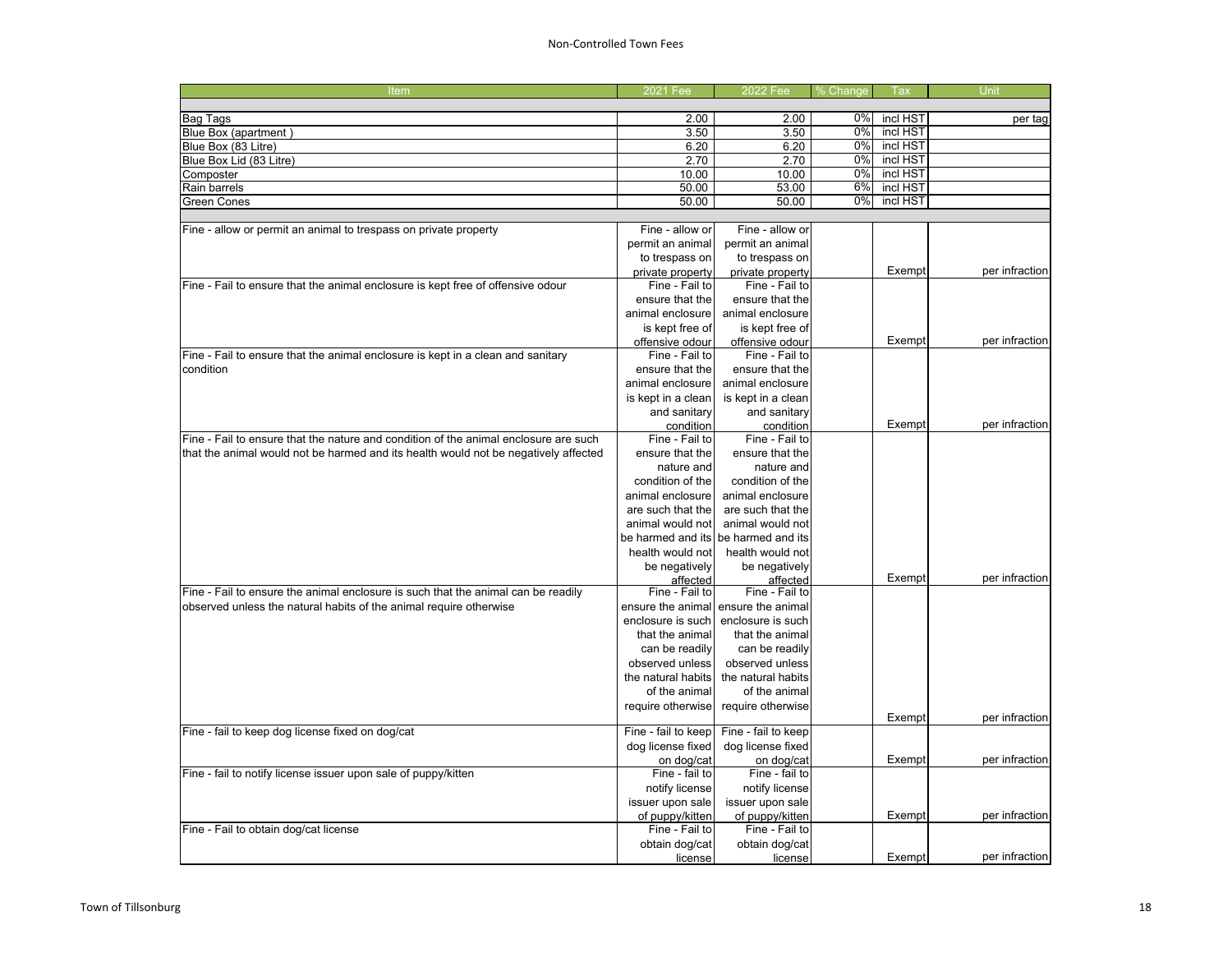| Item                                                                                    | 2021 Fee           | 2022 Fee                                  | % Change | Tax    | Unit           |
|-----------------------------------------------------------------------------------------|--------------------|-------------------------------------------|----------|--------|----------------|
| Fine - fail to prevent an animal from running at large                                  | Fine - fail to     | Fine - fail to                            |          |        |                |
|                                                                                         |                    | prevent an animal prevent an animal       |          |        |                |
|                                                                                         | from running at    | from running at                           |          |        |                |
|                                                                                         | large              | large                                     |          | Exempt | per infraction |
| Fine - Fail to provide animal with basic necessities                                    | Fine - Fail to     | Fine - Fail to                            |          |        |                |
|                                                                                         | provide animal     | provide animal                            |          |        |                |
|                                                                                         | with basic         | with basic                                |          |        |                |
|                                                                                         | necessities        | necessities                               |          | Exempt | per infraction |
| Fine - fail to remove or dispose of animal excrement forthwith                          | Fine - fail to     | Fine - fail to                            |          |        |                |
|                                                                                         | remove or          | remove or                                 |          |        |                |
|                                                                                         | dispose of animal  | dispose of animal                         |          |        |                |
|                                                                                         | excrement          | excrement                                 |          |        |                |
|                                                                                         | forthwith          | forthwith                                 |          |        |                |
|                                                                                         |                    |                                           |          | Exempt | per infraction |
| Fine - fail to renew dog/cat license                                                    | Fine - fail to     | Fine - fail to                            |          |        |                |
|                                                                                         | renew dog/cat      | renew dog/cat                             |          |        |                |
|                                                                                         | license            | license                                   |          | Exempt | per infraction |
| Fine - failing to muzzle potentially dangerous dog or dangerous dog                     | Fine - failing to  | Fine - failing to                         |          |        |                |
|                                                                                         | muzzle potentially | muzzle potentially                        |          |        |                |
|                                                                                         | dangerous dog or   | dangerous dog or                          |          |        |                |
|                                                                                         | dangerous dog      | dangerous dog                             |          |        |                |
|                                                                                         |                    |                                           |          | Exempt | per infraction |
| Fine - Failing to restrain dog from causing noise                                       | Fine - Failing to  | Fine - Failing to                         |          |        |                |
|                                                                                         | restrain dog from  | restrain dog from                         |          |        |                |
|                                                                                         | causing noise      | causing noise                             |          | Exempt | per infraction |
| Fine - failing to restrain potentially dangerous dog or dangerous dog                   | Fine - failing to  | Fine - failing to                         |          |        |                |
|                                                                                         |                    | restrain potentially restrain potentially |          |        |                |
|                                                                                         | dangerous dog or   | dangerous dog or                          |          |        |                |
|                                                                                         | dangerous dog      | dangerous dog                             |          |        |                |
|                                                                                         |                    |                                           |          |        |                |
|                                                                                         |                    |                                           |          | Exempt | per infraction |
| Fine - Failure to comply with conditions of muzzle order                                | Fine - Failure to  | Fine - Failure to                         |          |        |                |
|                                                                                         | comply with        | comply with                               |          |        |                |
|                                                                                         | conditions of      | conditions of                             |          |        |                |
|                                                                                         | muzzle order       | muzzle order                              |          | Exempt | per infraction |
| Fine - Failure to ensure that the animal enclosure for every reptile/fish/amphibian has | Fine - Failure to  | Fine - Failure to                         |          |        |                |
| an enclosed space adequate for the needs of the species                                 | ensure that the    | ensure that the                           |          |        |                |
|                                                                                         | animal enclosure   | animal enclosure                          |          |        |                |
|                                                                                         | for every          | for every                                 |          |        |                |
|                                                                                         | reptile/fish/amphi | reptile/fish/amphi                        |          |        |                |
|                                                                                         | bian has an        | bian has an                               |          |        |                |
|                                                                                         | enclosed space     | enclosed space                            |          |        |                |
|                                                                                         | adequate for the   | adequate for the                          |          |        |                |
|                                                                                         | needs of the       | needs of the                              |          |        |                |
|                                                                                         | species            | species                                   |          | Exempt | per infraction |
| Fine - Failure to ensure that the animal enclosure is escape-proof                      | Fine - Failure to  | Fine - Failure to                         |          |        |                |
|                                                                                         | ensure that the    | ensure that the                           |          |        |                |
|                                                                                         | animal enclosure   | animal enclosure                          |          |        |                |
|                                                                                         | is escape-proof    | is escape-proof                           |          | Exempt | per infraction |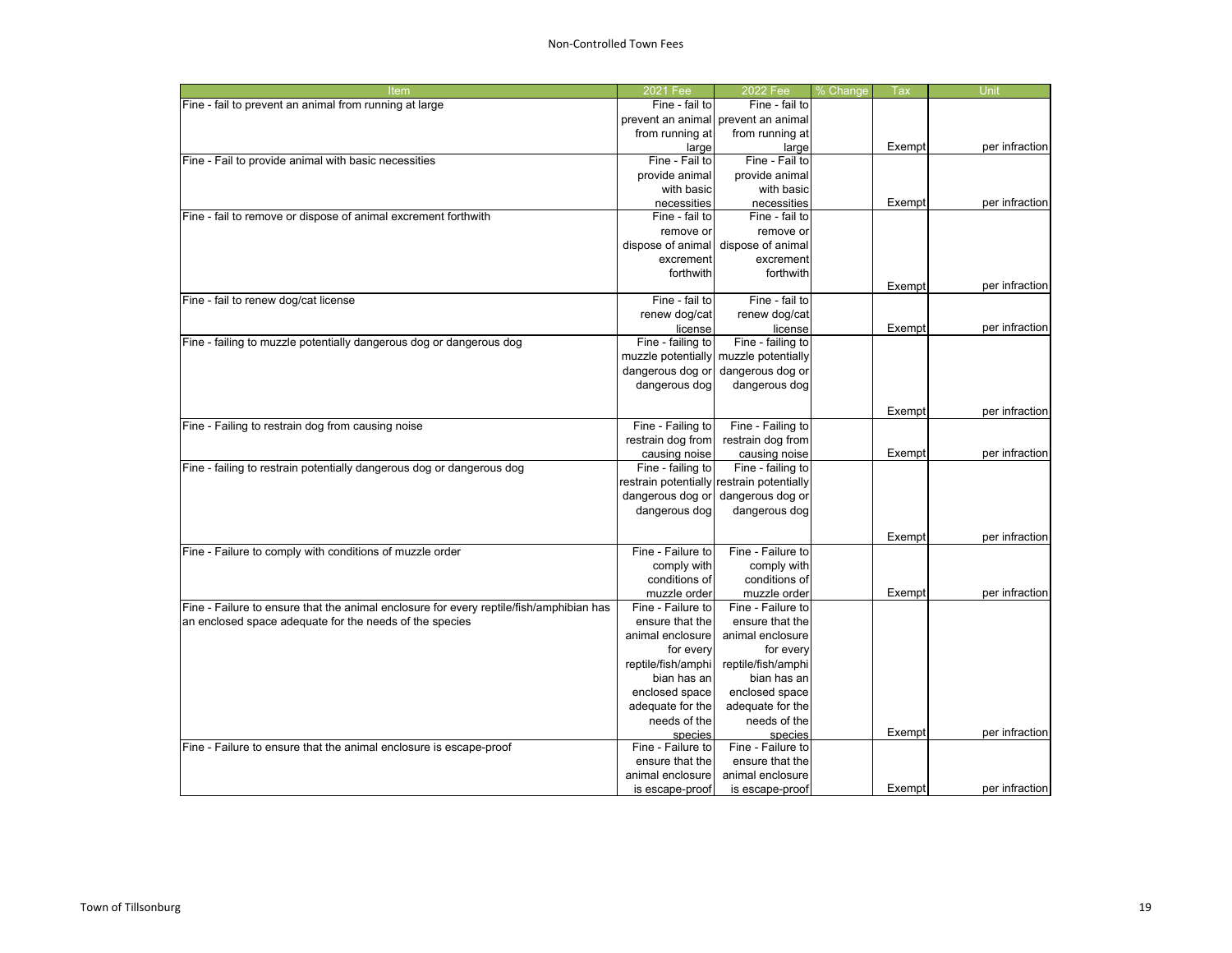### Non-Controlled Town Fees

| Item                                                                                     | 2021 Fee                       | 2022 Fee           | <u>% Change</u> | Тах    | Unit           |
|------------------------------------------------------------------------------------------|--------------------------------|--------------------|-----------------|--------|----------------|
| Fine - Failure to ensure that the animal enclosure is of a size/in condition such that   | Fine - Failure to              | Fine - Failure to  |                 |        |                |
| the animal may extend its lefs, wings and body to their full extent, stand sit and perch | ensure that the                | ensure that the    |                 |        |                |
|                                                                                          | animal enclosure               | animal enclosure   |                 |        |                |
|                                                                                          | is of a size/in                | is of a size/in    |                 |        |                |
|                                                                                          | condition such                 | condition such     |                 |        |                |
|                                                                                          | that the animal                | that the animal    |                 |        |                |
|                                                                                          | may extend its                 | may extend its     |                 |        |                |
|                                                                                          | lefs, wings and                | lefs, wings and    |                 |        |                |
|                                                                                          | body to their full             | body to their full |                 |        |                |
|                                                                                          | extent, stand sit              | extent, stand sit  |                 |        |                |
|                                                                                          | and perch                      | and perch          |                 | Exempt | per infraction |
| Fine - failure to notify change of ownership of potentially dangerous dog or dangerous   | Fine - failure to              | Fine - failure to  |                 |        |                |
| dog                                                                                      | notify change of               | notify change of   |                 |        |                |
|                                                                                          | ownership of                   | ownership of       |                 |        |                |
|                                                                                          | potentially                    | potentially        |                 |        |                |
|                                                                                          |                                |                    |                 |        |                |
|                                                                                          | dangerous dog or               | dangerous dog or   |                 |        |                |
|                                                                                          | dangerous dog                  | dangerous dog      |                 | Exempt |                |
|                                                                                          | Fine - failure to              | Fine - failure to  |                 |        | per infraction |
| Fine - failure to post sign                                                              |                                |                    |                 |        |                |
|                                                                                          | post sign<br>Fine - Failure to | post sign          |                 | Exempt | per infraction |
| Fine - Failure to store feed in a rodent-proof container                                 |                                | Fine - Failure to  |                 |        |                |
|                                                                                          | store feed in a                | store feed in a    |                 |        |                |
|                                                                                          | rodent-proof                   | rodent-proof       |                 |        |                |
|                                                                                          | container                      | container          |                 | Exempt | per infraction |
| Fine - forcibly trying to retrieve dog or cat from pound keeper or premises of pound     | Fine - forcibly                | Fine - forcibly    |                 |        |                |
| keeper                                                                                   | trying to retrieve             | trying to retrieve |                 |        |                |
|                                                                                          | dog or cat from                | dog or cat from    |                 |        |                |
|                                                                                          | pound keeper or                | pound keeper or    |                 |        |                |
|                                                                                          | premises of                    | premises of        |                 |        |                |
|                                                                                          | pound keeper                   | pound keeper       |                 | Exempt | per infraction |
| Fine - Harbouring more than three dogs                                                   | Fine - Harbouring              | Fine - Harbouring  |                 |        |                |
|                                                                                          | more than three                | more than three    |                 |        |                |
|                                                                                          | dogs                           | dogs               |                 | Exempt | per infraction |
| Fine - Harbouring more than two cats                                                     | Fine - Harbouring              | Fine - Harbouring  |                 |        |                |
|                                                                                          | more than two                  | more than two      |                 |        |                |
|                                                                                          | cats                           | cats               |                 | Exempt | per infraction |
| Fine - have dog on leash exceeding two metres                                            | Fine - have dog                | Fine - have dog    |                 |        |                |
|                                                                                          | on leash                       | on leash           |                 |        |                |
|                                                                                          | exceeding two                  | exceeding two      |                 |        |                |
|                                                                                          | metres                         | metres             |                 | Exempt | per infraction |
| Fine - Keep animal in unsanitary conditions                                              | Fine - Keep                    | Fine - Keep        |                 |        |                |
|                                                                                          | animal in                      | animal in          |                 |        |                |
|                                                                                          | unsanitary                     | unsanitary         |                 |        |                |
|                                                                                          | conditions                     | conditions         |                 | Exempt | per infraction |
| Fine - Keeping more than ten pigeons                                                     | Fine - Keeping                 | Fine - Keeping     |                 |        |                |
|                                                                                          | more than ten                  | more than ten      |                 |        |                |
|                                                                                          | pigeons                        | pigeons            |                 | Exempt | per infraction |
| Fine - Keeping prohibited animals                                                        | Fine - Keeping                 | Fine - Keeping     |                 |        |                |
|                                                                                          | prohibited                     | prohibited         |                 |        |                |
|                                                                                          | animals                        | animals            |                 | Exempt | per infraction |
| Fine - keeping prohibited animals - agricultural lands                                   | Fine - keeping                 | Fine - keeping     |                 |        |                |
|                                                                                          | prohibited                     |                    |                 |        |                |
|                                                                                          |                                | prohibited         |                 |        |                |
|                                                                                          | animals                        | animals -          |                 |        |                |
|                                                                                          | agricultural lands             | agricultural lands |                 | Exempt | per infraction |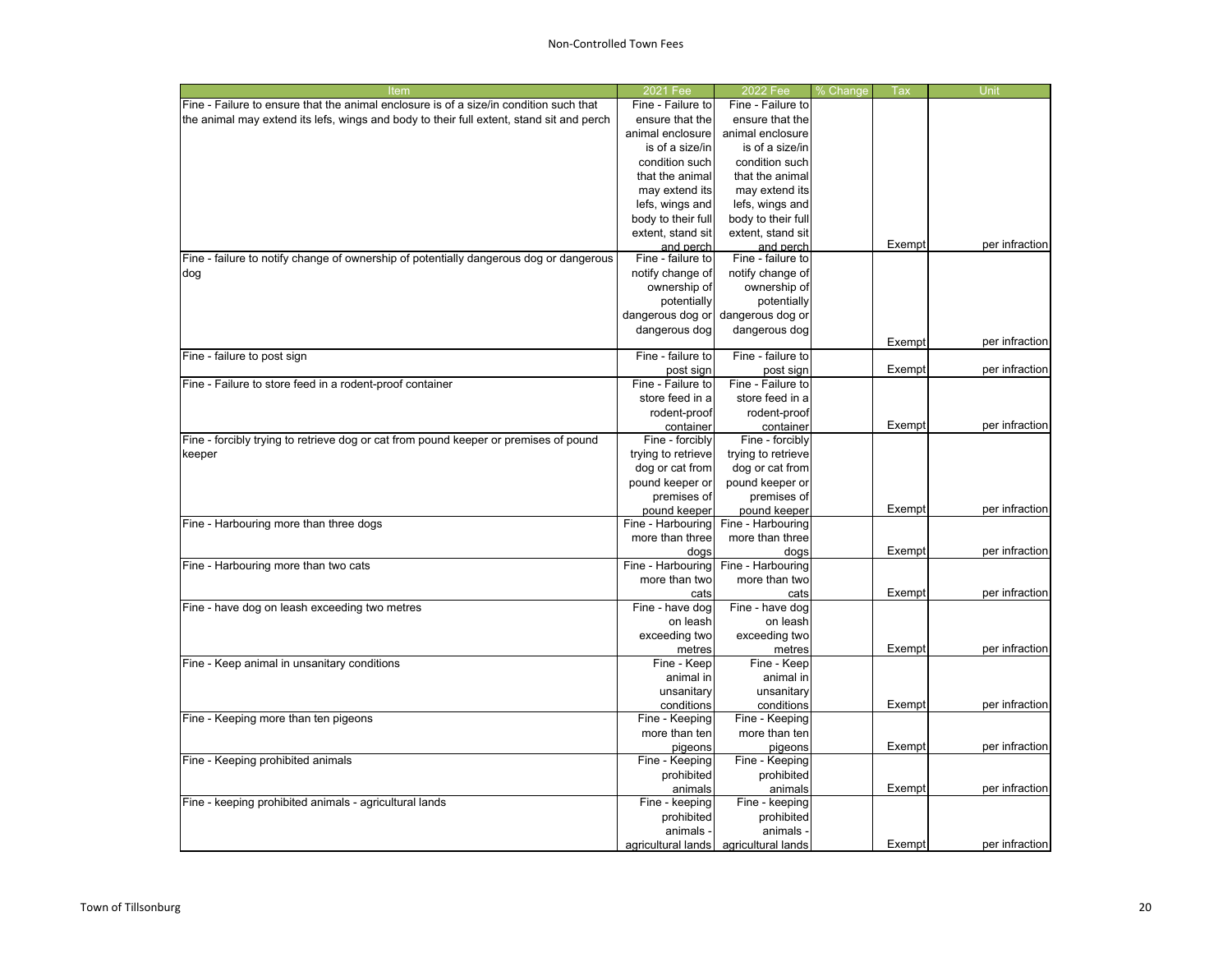| Fine - Offering for<br>Fine - Offering for<br>sale, selling,<br>sale, selling,<br>making available<br>making available<br>Exempt<br>Fine - operate a<br>Fine - operate a<br>kennel without a<br>kennel without a<br>Exempt<br>license<br>license<br>Fine - restraining<br>Fine - restraining<br>potentially<br>potentially<br>dangerous dog or<br>dangerous dog or<br>dangerous dog<br>dangerous dog<br>exceeding two<br>exceeding two<br>feet in length<br>feet in length<br>per infraction<br>Exempt<br>Fine - retrieve a dog and or cat from pound keeper without paying fees<br>Fine - retrieve a<br>Fine - retrieve a<br>dog and or cat<br>dog and or cat<br>from pound<br>from pound<br>keeper without<br>keeper without<br>Exempt<br>per infraction<br>paying fees<br>paying fees<br>Fine - unlawfully transferred dog/cat tag<br>Fine - unlawfully<br>Fine - unlawfully<br>transferred<br>transferred<br>per infraction<br>dog/cat tag<br>dog/cat tag<br>Exempt<br><b>AGCO Required Licences</b><br>3% of prize value<br>Raffle<br>3% of prize value<br>0%<br>Exempt<br>each<br>\$10 per wheel, 3<br>\$10 per wheel, 3<br>Bazaar<br>0%<br>wheels max<br>wheels max<br>Exempt<br>each<br>0%<br>Bazaar/Bingo<br>2 percent<br>2 percent<br>Exempt<br>each<br>Bazaar/Raffle<br>3% up to \$5000<br>3% up to \$5000<br>0%<br>Exempt<br>2% up to \$5500<br>0%<br><b>Bingo Only</b><br>2% up to \$5500<br>Exempt<br>Break Open @ other location<br>$3\%$ x # of units X<br>$3\%$ x # of units X<br>0%<br>total prize/unit<br>Exempt<br>total prize/unit<br>$2\%$ x # of units X<br>$2\%$ x # of units X<br>0%<br>Exempt<br>total prize/unit<br>total prize/unit<br>Criminal Record, Police Record & Vulnerable Sector Check (Employment<br>25.00<br>25.00<br>0%<br>Exempt<br>Duplicate Copy of Criminal and Police Record Check<br>5.00<br>0%<br>incl HST<br>5.00<br>0%<br><b>FREE</b><br><b>FREE</b><br>Exempt<br>26.50<br>26.50<br>0%<br>incl HST<br>Fingerprints (OPP charge)<br>incl HST<br>Fingerprints (LIVESCAN - on behalf of RCMP)<br>25.00<br>0%<br>25.00<br>0%<br>incl HST<br>Occurrence Confirmation Reports/Incident Reports<br>42.25<br>42.25<br>0%<br>incl HST<br>42.25<br><b>Statements</b><br>42.25<br>565.00<br>0%<br>incl HST<br><b>Technical Traffic Collision Reports</b><br>565.00<br>0%<br>incl HST<br>1,130.00<br>1,130.00<br><b>Reconstructionist Report</b><br>0%<br>200.00<br>False Alarm<br>0%<br>False Alarm - appeal fee<br>45.00 | <b>Item</b>                                                                         | 2021 Fee | 2022 Fee | % Change | Tax | Unit           |
|-----------------------------------------------------------------------------------------------------------------------------------------------------------------------------------------------------------------------------------------------------------------------------------------------------------------------------------------------------------------------------------------------------------------------------------------------------------------------------------------------------------------------------------------------------------------------------------------------------------------------------------------------------------------------------------------------------------------------------------------------------------------------------------------------------------------------------------------------------------------------------------------------------------------------------------------------------------------------------------------------------------------------------------------------------------------------------------------------------------------------------------------------------------------------------------------------------------------------------------------------------------------------------------------------------------------------------------------------------------------------------------------------------------------------------------------------------------------------------------------------------------------------------------------------------------------------------------------------------------------------------------------------------------------------------------------------------------------------------------------------------------------------------------------------------------------------------------------------------------------------------------------------------------------------------------------------------------------------------------------------------------------------------------------------------------------------------------------------------------------------------------------------------------------------------------------------------------------------------------------------------------------------------------------------------------------------------------------------------------------------------------------------------------------------------------------------------------------|-------------------------------------------------------------------------------------|----------|----------|----------|-----|----------------|
|                                                                                                                                                                                                                                                                                                                                                                                                                                                                                                                                                                                                                                                                                                                                                                                                                                                                                                                                                                                                                                                                                                                                                                                                                                                                                                                                                                                                                                                                                                                                                                                                                                                                                                                                                                                                                                                                                                                                                                                                                                                                                                                                                                                                                                                                                                                                                                                                                                                                 | Fine - Offering for sale, selling, making available                                 |          |          |          |     |                |
|                                                                                                                                                                                                                                                                                                                                                                                                                                                                                                                                                                                                                                                                                                                                                                                                                                                                                                                                                                                                                                                                                                                                                                                                                                                                                                                                                                                                                                                                                                                                                                                                                                                                                                                                                                                                                                                                                                                                                                                                                                                                                                                                                                                                                                                                                                                                                                                                                                                                 |                                                                                     |          |          |          |     |                |
|                                                                                                                                                                                                                                                                                                                                                                                                                                                                                                                                                                                                                                                                                                                                                                                                                                                                                                                                                                                                                                                                                                                                                                                                                                                                                                                                                                                                                                                                                                                                                                                                                                                                                                                                                                                                                                                                                                                                                                                                                                                                                                                                                                                                                                                                                                                                                                                                                                                                 |                                                                                     |          |          |          |     | per infraction |
|                                                                                                                                                                                                                                                                                                                                                                                                                                                                                                                                                                                                                                                                                                                                                                                                                                                                                                                                                                                                                                                                                                                                                                                                                                                                                                                                                                                                                                                                                                                                                                                                                                                                                                                                                                                                                                                                                                                                                                                                                                                                                                                                                                                                                                                                                                                                                                                                                                                                 | Fine - operate a kennel without a license                                           |          |          |          |     |                |
|                                                                                                                                                                                                                                                                                                                                                                                                                                                                                                                                                                                                                                                                                                                                                                                                                                                                                                                                                                                                                                                                                                                                                                                                                                                                                                                                                                                                                                                                                                                                                                                                                                                                                                                                                                                                                                                                                                                                                                                                                                                                                                                                                                                                                                                                                                                                                                                                                                                                 |                                                                                     |          |          |          |     |                |
|                                                                                                                                                                                                                                                                                                                                                                                                                                                                                                                                                                                                                                                                                                                                                                                                                                                                                                                                                                                                                                                                                                                                                                                                                                                                                                                                                                                                                                                                                                                                                                                                                                                                                                                                                                                                                                                                                                                                                                                                                                                                                                                                                                                                                                                                                                                                                                                                                                                                 |                                                                                     |          |          |          |     | per infraction |
|                                                                                                                                                                                                                                                                                                                                                                                                                                                                                                                                                                                                                                                                                                                                                                                                                                                                                                                                                                                                                                                                                                                                                                                                                                                                                                                                                                                                                                                                                                                                                                                                                                                                                                                                                                                                                                                                                                                                                                                                                                                                                                                                                                                                                                                                                                                                                                                                                                                                 | Fine - restraining potentially dangerous dog or dangerous dog exceeding two feet in |          |          |          |     |                |
|                                                                                                                                                                                                                                                                                                                                                                                                                                                                                                                                                                                                                                                                                                                                                                                                                                                                                                                                                                                                                                                                                                                                                                                                                                                                                                                                                                                                                                                                                                                                                                                                                                                                                                                                                                                                                                                                                                                                                                                                                                                                                                                                                                                                                                                                                                                                                                                                                                                                 | length                                                                              |          |          |          |     |                |
|                                                                                                                                                                                                                                                                                                                                                                                                                                                                                                                                                                                                                                                                                                                                                                                                                                                                                                                                                                                                                                                                                                                                                                                                                                                                                                                                                                                                                                                                                                                                                                                                                                                                                                                                                                                                                                                                                                                                                                                                                                                                                                                                                                                                                                                                                                                                                                                                                                                                 |                                                                                     |          |          |          |     |                |
|                                                                                                                                                                                                                                                                                                                                                                                                                                                                                                                                                                                                                                                                                                                                                                                                                                                                                                                                                                                                                                                                                                                                                                                                                                                                                                                                                                                                                                                                                                                                                                                                                                                                                                                                                                                                                                                                                                                                                                                                                                                                                                                                                                                                                                                                                                                                                                                                                                                                 |                                                                                     |          |          |          |     |                |
|                                                                                                                                                                                                                                                                                                                                                                                                                                                                                                                                                                                                                                                                                                                                                                                                                                                                                                                                                                                                                                                                                                                                                                                                                                                                                                                                                                                                                                                                                                                                                                                                                                                                                                                                                                                                                                                                                                                                                                                                                                                                                                                                                                                                                                                                                                                                                                                                                                                                 |                                                                                     |          |          |          |     |                |
|                                                                                                                                                                                                                                                                                                                                                                                                                                                                                                                                                                                                                                                                                                                                                                                                                                                                                                                                                                                                                                                                                                                                                                                                                                                                                                                                                                                                                                                                                                                                                                                                                                                                                                                                                                                                                                                                                                                                                                                                                                                                                                                                                                                                                                                                                                                                                                                                                                                                 |                                                                                     |          |          |          |     |                |
|                                                                                                                                                                                                                                                                                                                                                                                                                                                                                                                                                                                                                                                                                                                                                                                                                                                                                                                                                                                                                                                                                                                                                                                                                                                                                                                                                                                                                                                                                                                                                                                                                                                                                                                                                                                                                                                                                                                                                                                                                                                                                                                                                                                                                                                                                                                                                                                                                                                                 |                                                                                     |          |          |          |     |                |
|                                                                                                                                                                                                                                                                                                                                                                                                                                                                                                                                                                                                                                                                                                                                                                                                                                                                                                                                                                                                                                                                                                                                                                                                                                                                                                                                                                                                                                                                                                                                                                                                                                                                                                                                                                                                                                                                                                                                                                                                                                                                                                                                                                                                                                                                                                                                                                                                                                                                 |                                                                                     |          |          |          |     |                |
|                                                                                                                                                                                                                                                                                                                                                                                                                                                                                                                                                                                                                                                                                                                                                                                                                                                                                                                                                                                                                                                                                                                                                                                                                                                                                                                                                                                                                                                                                                                                                                                                                                                                                                                                                                                                                                                                                                                                                                                                                                                                                                                                                                                                                                                                                                                                                                                                                                                                 |                                                                                     |          |          |          |     |                |
|                                                                                                                                                                                                                                                                                                                                                                                                                                                                                                                                                                                                                                                                                                                                                                                                                                                                                                                                                                                                                                                                                                                                                                                                                                                                                                                                                                                                                                                                                                                                                                                                                                                                                                                                                                                                                                                                                                                                                                                                                                                                                                                                                                                                                                                                                                                                                                                                                                                                 |                                                                                     |          |          |          |     |                |
|                                                                                                                                                                                                                                                                                                                                                                                                                                                                                                                                                                                                                                                                                                                                                                                                                                                                                                                                                                                                                                                                                                                                                                                                                                                                                                                                                                                                                                                                                                                                                                                                                                                                                                                                                                                                                                                                                                                                                                                                                                                                                                                                                                                                                                                                                                                                                                                                                                                                 |                                                                                     |          |          |          |     |                |
|                                                                                                                                                                                                                                                                                                                                                                                                                                                                                                                                                                                                                                                                                                                                                                                                                                                                                                                                                                                                                                                                                                                                                                                                                                                                                                                                                                                                                                                                                                                                                                                                                                                                                                                                                                                                                                                                                                                                                                                                                                                                                                                                                                                                                                                                                                                                                                                                                                                                 |                                                                                     |          |          |          |     |                |
|                                                                                                                                                                                                                                                                                                                                                                                                                                                                                                                                                                                                                                                                                                                                                                                                                                                                                                                                                                                                                                                                                                                                                                                                                                                                                                                                                                                                                                                                                                                                                                                                                                                                                                                                                                                                                                                                                                                                                                                                                                                                                                                                                                                                                                                                                                                                                                                                                                                                 |                                                                                     |          |          |          |     |                |
|                                                                                                                                                                                                                                                                                                                                                                                                                                                                                                                                                                                                                                                                                                                                                                                                                                                                                                                                                                                                                                                                                                                                                                                                                                                                                                                                                                                                                                                                                                                                                                                                                                                                                                                                                                                                                                                                                                                                                                                                                                                                                                                                                                                                                                                                                                                                                                                                                                                                 |                                                                                     |          |          |          |     |                |
|                                                                                                                                                                                                                                                                                                                                                                                                                                                                                                                                                                                                                                                                                                                                                                                                                                                                                                                                                                                                                                                                                                                                                                                                                                                                                                                                                                                                                                                                                                                                                                                                                                                                                                                                                                                                                                                                                                                                                                                                                                                                                                                                                                                                                                                                                                                                                                                                                                                                 |                                                                                     |          |          |          |     |                |
|                                                                                                                                                                                                                                                                                                                                                                                                                                                                                                                                                                                                                                                                                                                                                                                                                                                                                                                                                                                                                                                                                                                                                                                                                                                                                                                                                                                                                                                                                                                                                                                                                                                                                                                                                                                                                                                                                                                                                                                                                                                                                                                                                                                                                                                                                                                                                                                                                                                                 |                                                                                     |          |          |          |     |                |
|                                                                                                                                                                                                                                                                                                                                                                                                                                                                                                                                                                                                                                                                                                                                                                                                                                                                                                                                                                                                                                                                                                                                                                                                                                                                                                                                                                                                                                                                                                                                                                                                                                                                                                                                                                                                                                                                                                                                                                                                                                                                                                                                                                                                                                                                                                                                                                                                                                                                 |                                                                                     |          |          |          |     |                |
|                                                                                                                                                                                                                                                                                                                                                                                                                                                                                                                                                                                                                                                                                                                                                                                                                                                                                                                                                                                                                                                                                                                                                                                                                                                                                                                                                                                                                                                                                                                                                                                                                                                                                                                                                                                                                                                                                                                                                                                                                                                                                                                                                                                                                                                                                                                                                                                                                                                                 |                                                                                     |          |          |          |     |                |
|                                                                                                                                                                                                                                                                                                                                                                                                                                                                                                                                                                                                                                                                                                                                                                                                                                                                                                                                                                                                                                                                                                                                                                                                                                                                                                                                                                                                                                                                                                                                                                                                                                                                                                                                                                                                                                                                                                                                                                                                                                                                                                                                                                                                                                                                                                                                                                                                                                                                 |                                                                                     |          |          |          |     |                |
|                                                                                                                                                                                                                                                                                                                                                                                                                                                                                                                                                                                                                                                                                                                                                                                                                                                                                                                                                                                                                                                                                                                                                                                                                                                                                                                                                                                                                                                                                                                                                                                                                                                                                                                                                                                                                                                                                                                                                                                                                                                                                                                                                                                                                                                                                                                                                                                                                                                                 |                                                                                     |          |          |          |     |                |
|                                                                                                                                                                                                                                                                                                                                                                                                                                                                                                                                                                                                                                                                                                                                                                                                                                                                                                                                                                                                                                                                                                                                                                                                                                                                                                                                                                                                                                                                                                                                                                                                                                                                                                                                                                                                                                                                                                                                                                                                                                                                                                                                                                                                                                                                                                                                                                                                                                                                 |                                                                                     |          |          |          |     |                |
|                                                                                                                                                                                                                                                                                                                                                                                                                                                                                                                                                                                                                                                                                                                                                                                                                                                                                                                                                                                                                                                                                                                                                                                                                                                                                                                                                                                                                                                                                                                                                                                                                                                                                                                                                                                                                                                                                                                                                                                                                                                                                                                                                                                                                                                                                                                                                                                                                                                                 |                                                                                     |          |          |          |     |                |
|                                                                                                                                                                                                                                                                                                                                                                                                                                                                                                                                                                                                                                                                                                                                                                                                                                                                                                                                                                                                                                                                                                                                                                                                                                                                                                                                                                                                                                                                                                                                                                                                                                                                                                                                                                                                                                                                                                                                                                                                                                                                                                                                                                                                                                                                                                                                                                                                                                                                 |                                                                                     |          |          |          |     | each           |
|                                                                                                                                                                                                                                                                                                                                                                                                                                                                                                                                                                                                                                                                                                                                                                                                                                                                                                                                                                                                                                                                                                                                                                                                                                                                                                                                                                                                                                                                                                                                                                                                                                                                                                                                                                                                                                                                                                                                                                                                                                                                                                                                                                                                                                                                                                                                                                                                                                                                 |                                                                                     |          |          |          |     | each           |
|                                                                                                                                                                                                                                                                                                                                                                                                                                                                                                                                                                                                                                                                                                                                                                                                                                                                                                                                                                                                                                                                                                                                                                                                                                                                                                                                                                                                                                                                                                                                                                                                                                                                                                                                                                                                                                                                                                                                                                                                                                                                                                                                                                                                                                                                                                                                                                                                                                                                 |                                                                                     |          |          |          |     |                |
|                                                                                                                                                                                                                                                                                                                                                                                                                                                                                                                                                                                                                                                                                                                                                                                                                                                                                                                                                                                                                                                                                                                                                                                                                                                                                                                                                                                                                                                                                                                                                                                                                                                                                                                                                                                                                                                                                                                                                                                                                                                                                                                                                                                                                                                                                                                                                                                                                                                                 |                                                                                     |          |          |          |     | each           |
|                                                                                                                                                                                                                                                                                                                                                                                                                                                                                                                                                                                                                                                                                                                                                                                                                                                                                                                                                                                                                                                                                                                                                                                                                                                                                                                                                                                                                                                                                                                                                                                                                                                                                                                                                                                                                                                                                                                                                                                                                                                                                                                                                                                                                                                                                                                                                                                                                                                                 | Break Open @ own location                                                           |          |          |          |     |                |
|                                                                                                                                                                                                                                                                                                                                                                                                                                                                                                                                                                                                                                                                                                                                                                                                                                                                                                                                                                                                                                                                                                                                                                                                                                                                                                                                                                                                                                                                                                                                                                                                                                                                                                                                                                                                                                                                                                                                                                                                                                                                                                                                                                                                                                                                                                                                                                                                                                                                 |                                                                                     |          |          |          |     | each           |
|                                                                                                                                                                                                                                                                                                                                                                                                                                                                                                                                                                                                                                                                                                                                                                                                                                                                                                                                                                                                                                                                                                                                                                                                                                                                                                                                                                                                                                                                                                                                                                                                                                                                                                                                                                                                                                                                                                                                                                                                                                                                                                                                                                                                                                                                                                                                                                                                                                                                 |                                                                                     |          |          |          |     |                |
|                                                                                                                                                                                                                                                                                                                                                                                                                                                                                                                                                                                                                                                                                                                                                                                                                                                                                                                                                                                                                                                                                                                                                                                                                                                                                                                                                                                                                                                                                                                                                                                                                                                                                                                                                                                                                                                                                                                                                                                                                                                                                                                                                                                                                                                                                                                                                                                                                                                                 | <b>Police</b>                                                                       |          |          |          |     |                |
|                                                                                                                                                                                                                                                                                                                                                                                                                                                                                                                                                                                                                                                                                                                                                                                                                                                                                                                                                                                                                                                                                                                                                                                                                                                                                                                                                                                                                                                                                                                                                                                                                                                                                                                                                                                                                                                                                                                                                                                                                                                                                                                                                                                                                                                                                                                                                                                                                                                                 |                                                                                     |          |          |          |     | each           |
|                                                                                                                                                                                                                                                                                                                                                                                                                                                                                                                                                                                                                                                                                                                                                                                                                                                                                                                                                                                                                                                                                                                                                                                                                                                                                                                                                                                                                                                                                                                                                                                                                                                                                                                                                                                                                                                                                                                                                                                                                                                                                                                                                                                                                                                                                                                                                                                                                                                                 |                                                                                     |          |          |          |     | each           |
|                                                                                                                                                                                                                                                                                                                                                                                                                                                                                                                                                                                                                                                                                                                                                                                                                                                                                                                                                                                                                                                                                                                                                                                                                                                                                                                                                                                                                                                                                                                                                                                                                                                                                                                                                                                                                                                                                                                                                                                                                                                                                                                                                                                                                                                                                                                                                                                                                                                                 | Criminal Record, Police Record & Vulnerable Sector Check (Volunteer)                |          |          |          |     | each           |
|                                                                                                                                                                                                                                                                                                                                                                                                                                                                                                                                                                                                                                                                                                                                                                                                                                                                                                                                                                                                                                                                                                                                                                                                                                                                                                                                                                                                                                                                                                                                                                                                                                                                                                                                                                                                                                                                                                                                                                                                                                                                                                                                                                                                                                                                                                                                                                                                                                                                 |                                                                                     |          |          |          |     | each           |
|                                                                                                                                                                                                                                                                                                                                                                                                                                                                                                                                                                                                                                                                                                                                                                                                                                                                                                                                                                                                                                                                                                                                                                                                                                                                                                                                                                                                                                                                                                                                                                                                                                                                                                                                                                                                                                                                                                                                                                                                                                                                                                                                                                                                                                                                                                                                                                                                                                                                 |                                                                                     |          |          |          |     | each           |
|                                                                                                                                                                                                                                                                                                                                                                                                                                                                                                                                                                                                                                                                                                                                                                                                                                                                                                                                                                                                                                                                                                                                                                                                                                                                                                                                                                                                                                                                                                                                                                                                                                                                                                                                                                                                                                                                                                                                                                                                                                                                                                                                                                                                                                                                                                                                                                                                                                                                 |                                                                                     |          |          |          |     | each           |
|                                                                                                                                                                                                                                                                                                                                                                                                                                                                                                                                                                                                                                                                                                                                                                                                                                                                                                                                                                                                                                                                                                                                                                                                                                                                                                                                                                                                                                                                                                                                                                                                                                                                                                                                                                                                                                                                                                                                                                                                                                                                                                                                                                                                                                                                                                                                                                                                                                                                 |                                                                                     |          |          |          |     | each           |
|                                                                                                                                                                                                                                                                                                                                                                                                                                                                                                                                                                                                                                                                                                                                                                                                                                                                                                                                                                                                                                                                                                                                                                                                                                                                                                                                                                                                                                                                                                                                                                                                                                                                                                                                                                                                                                                                                                                                                                                                                                                                                                                                                                                                                                                                                                                                                                                                                                                                 |                                                                                     |          |          |          |     | each           |
|                                                                                                                                                                                                                                                                                                                                                                                                                                                                                                                                                                                                                                                                                                                                                                                                                                                                                                                                                                                                                                                                                                                                                                                                                                                                                                                                                                                                                                                                                                                                                                                                                                                                                                                                                                                                                                                                                                                                                                                                                                                                                                                                                                                                                                                                                                                                                                                                                                                                 |                                                                                     |          |          |          |     | each           |
|                                                                                                                                                                                                                                                                                                                                                                                                                                                                                                                                                                                                                                                                                                                                                                                                                                                                                                                                                                                                                                                                                                                                                                                                                                                                                                                                                                                                                                                                                                                                                                                                                                                                                                                                                                                                                                                                                                                                                                                                                                                                                                                                                                                                                                                                                                                                                                                                                                                                 |                                                                                     |          |          |          |     | per incident   |
|                                                                                                                                                                                                                                                                                                                                                                                                                                                                                                                                                                                                                                                                                                                                                                                                                                                                                                                                                                                                                                                                                                                                                                                                                                                                                                                                                                                                                                                                                                                                                                                                                                                                                                                                                                                                                                                                                                                                                                                                                                                                                                                                                                                                                                                                                                                                                                                                                                                                 |                                                                                     |          |          |          |     | Non refundable |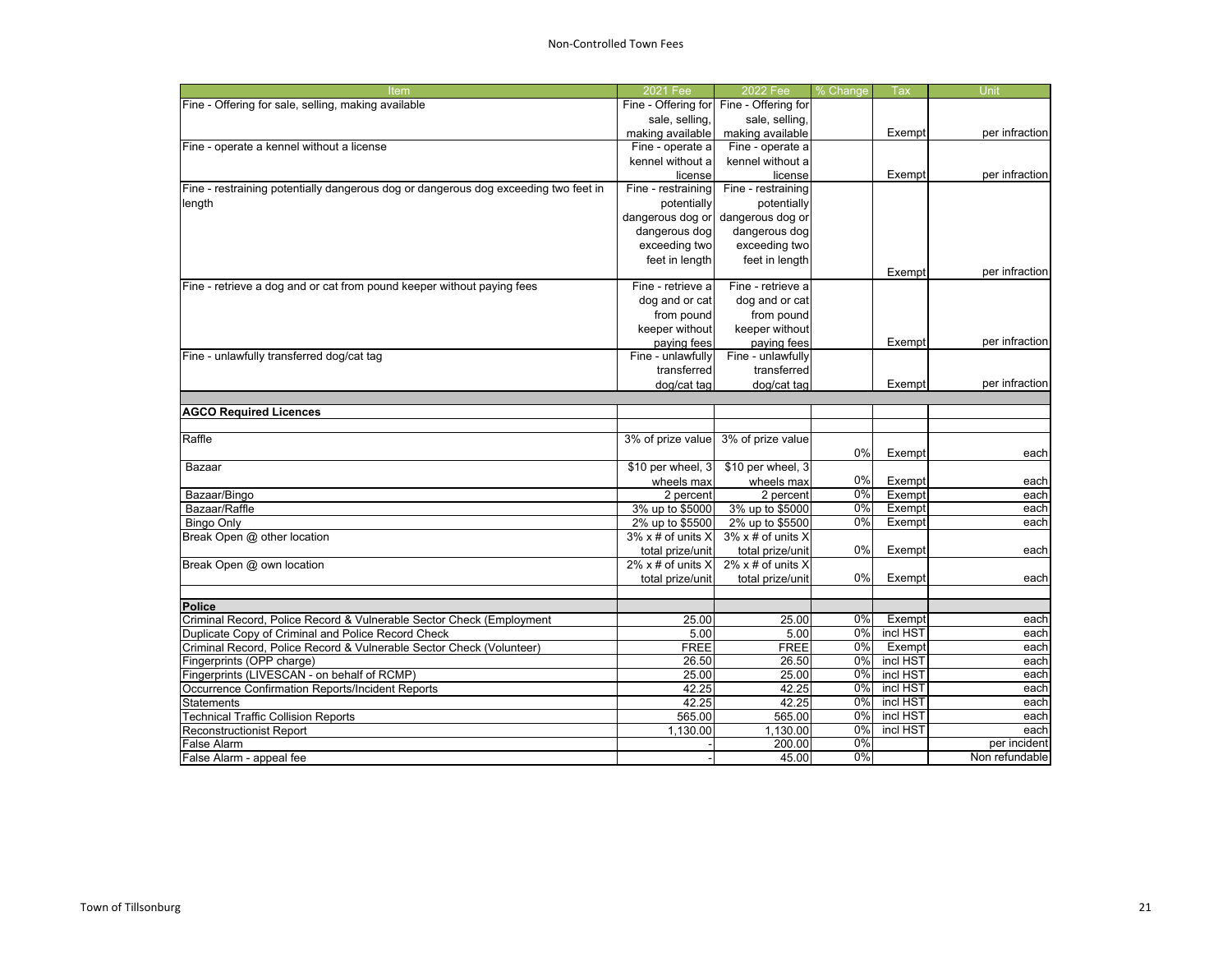| Item                                                          | 2021 Fee          | 2022 Fee                              | % Change | Tax      | Unit           |
|---------------------------------------------------------------|-------------------|---------------------------------------|----------|----------|----------------|
| <b>PAID DUTY RELATED FEES</b>                                 |                   |                                       |          |          |                |
| Payable to Minister of Finance (Provincial in Nature)         |                   |                                       |          |          |                |
| Administrative Fee (note 1)                                   | 68.50             | 68.50                                 | 0%       | incl HST |                |
| Hourly Vehicle Usage Fee (note 1)                             | 28.25             | 28.25                                 | 0%       | incl HST |                |
| 2014 Hourly Officer Rate - PDO (note 1)                       | 73.60             | 73.60                                 | 0%       | incl HST |                |
| 2014 Hourly Supervisor Rate - PDS (note 1)                    | 83.17             | 83.17                                 | 0%       | incl HST |                |
|                                                               |                   |                                       |          |          |                |
| Owner dumping debris on own lands                             | Owner dumping     | Owner dumping                         |          | Exempt   | per infraction |
|                                                               | debris on own     | debris on own                         |          |          |                |
|                                                               | lands             | lands                                 |          |          |                |
| Owner failing to tag garbage                                  | Owner failing to  | Owner failing to                      |          | Exempt   | per infraction |
|                                                               | tag garbage       | tag garbage                           |          |          |                |
| Parking - double parking                                      | Parking - double  | Parking - double                      |          | Exempt   | per infraction |
|                                                               | parking           | parking                               |          |          |                |
| Parking - for longer period than provided                     | Parking - for     | Parking - for                         |          | Exempt   | per infraction |
|                                                               |                   | longer period than longer period than |          |          |                |
|                                                               | provided          | provided                              |          |          |                |
| Parking - in loading zone                                     | Parking - in      | Parking - in                          |          | Exempt   | per infraction |
|                                                               | loading zone      | loading zone                          |          |          |                |
| Parking - near fire hydrant                                   | Parking - near    | Parking - near                        |          | Exempt   | per infraction |
|                                                               | fire hydrant      | fire hydrant                          |          |          |                |
| Parking - no parking (2am-7am)                                | Parking - no      | Parking - no                          |          | Exempt   | per infraction |
|                                                               | parking (2am-     | parking (2am-                         |          |          |                |
|                                                               | 7am)              | 7am)                                  |          |          |                |
| Parking - Obstructing Traffic                                 | Parking -         | Parking                               |          | Exempt   | per infraction |
|                                                               | Obstructing       | Obstructing                           |          |          |                |
|                                                               | Traffic           | Traffic                               |          |          |                |
| Parking - parking in handicapped parking space without permit | Parking - parking | Parking - parking                     |          | Exempt   | per infraction |
|                                                               | in handicapped    | in handicapped                        |          |          |                |
|                                                               | parking space     | parking space                         |          |          |                |
|                                                               | without permit    | without permit                        |          |          |                |
|                                                               |                   |                                       |          |          |                |
| Parking - Parking/standing in fire route                      | Parking -         | Parking                               |          | Exempt   | per infraction |
|                                                               | Parking/standing  | Parking/standing                      |          |          |                |
|                                                               | in fire route     | in fire route                         |          |          |                |
| Parking - prohibited area                                     | Parking -         | Parking -                             |          | Exempt   | per infraction |
|                                                               | prohibited area   | prohibited area                       |          |          |                |
| Parking - too close to corner                                 | Parking - too     | Parking - too                         |          | Exempt   | per infraction |
|                                                               | close to corner   | close to corner                       |          |          |                |
| Parking - too close to curb                                   | Parking - too     | Parking - too                         |          | Exempt   | per infraction |
|                                                               | close to curb     | close to curb                         |          |          |                |
| Parking - Wrong side of road                                  | Parking - Wrong   | Parking - Wrong                       |          | Exempt   | per infraction |
|                                                               | side of road      | side of road                          |          |          |                |
| Person assisting dumping debris on private lands              | Person assisting  | Person assisting                      |          | Exempt   | per infraction |
|                                                               | dumping debris    | dumping debris                        |          |          |                |
|                                                               | on private lands  | on private lands                      |          |          |                |
|                                                               |                   |                                       |          |          |                |
| Person dumping debris on private/public lands                 | Person dumping    | Person dumping                        |          | Exempt   | per infraction |
|                                                               | debris on         | debris on                             |          |          |                |
|                                                               | private/public    | private/public                        |          |          |                |
|                                                               | lands             | lands                                 |          |          |                |
| Person fail to immediate remove debris                        | Person fail to    | Person fail to                        |          | Exempt   | per infraction |
|                                                               | immediate         | immediate                             |          |          |                |
|                                                               | remove debris     | remove debris                         |          |          |                |